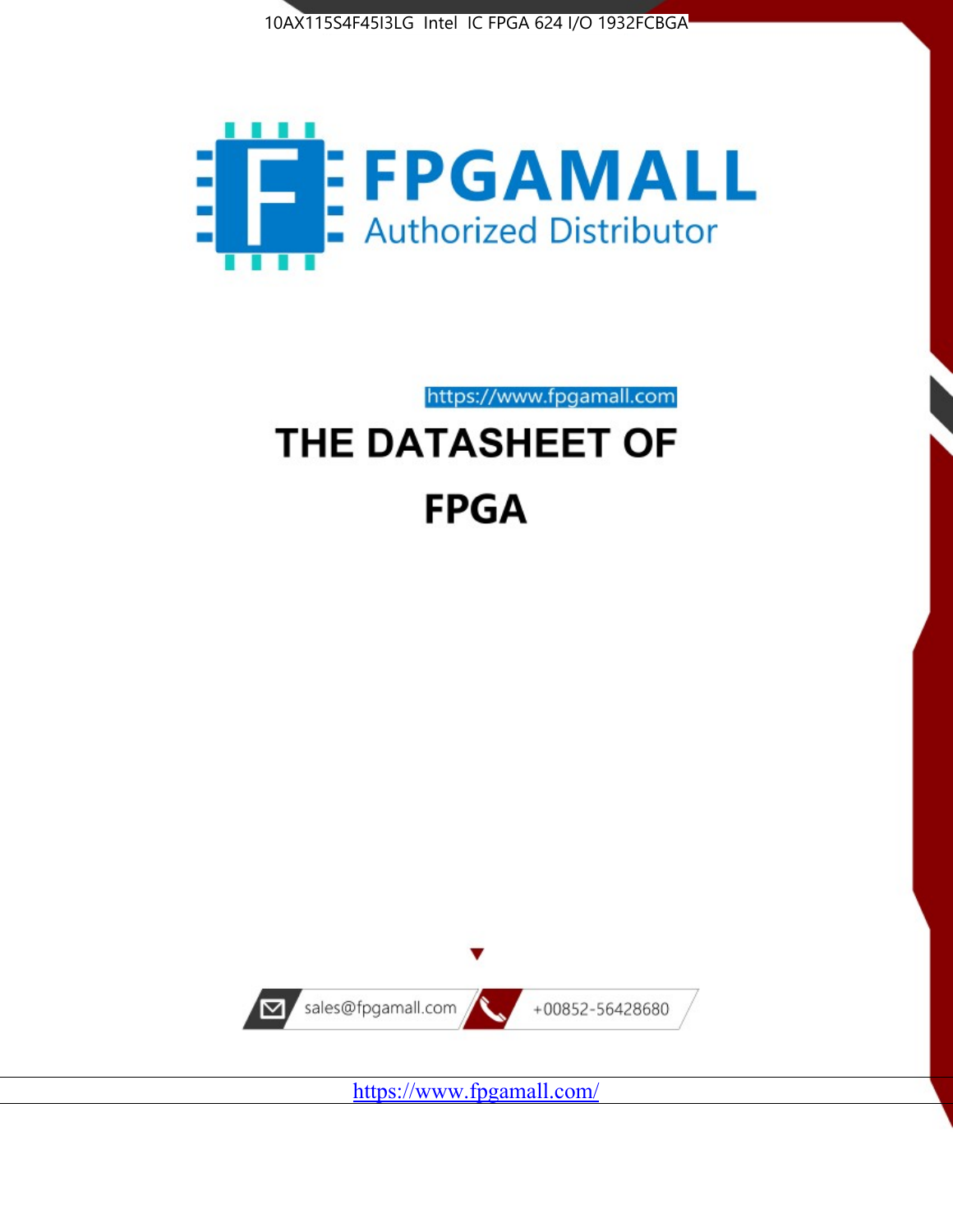10AX115S4F45I3LG Intel IC FPGA 624 I/O 1932FCBGA



# **Intel® Arria® 10 Device Overview**



**A10-OVERVIEW | 2018.12.06** Latest document on the web: **[PDF](https://www.intel.com/content/dam/www/programmable/us/en/pdfs/literature/hb/arria-10/a10_overview.pdf)** | **[HTML](https://www.intel.com/content/www/us/en/programmable/documentation/sam1403480274650.html)**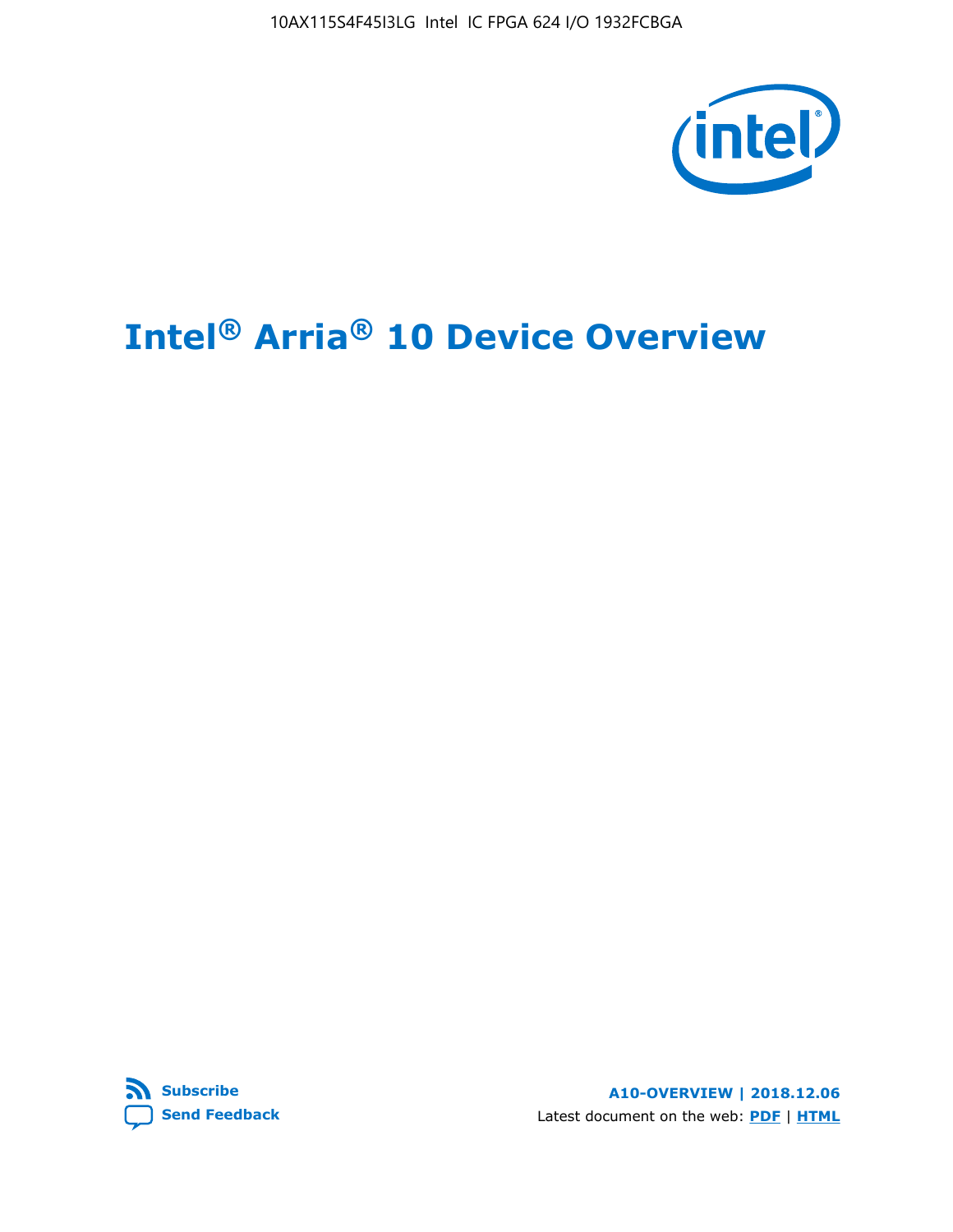

**Contents** 

# **Contents**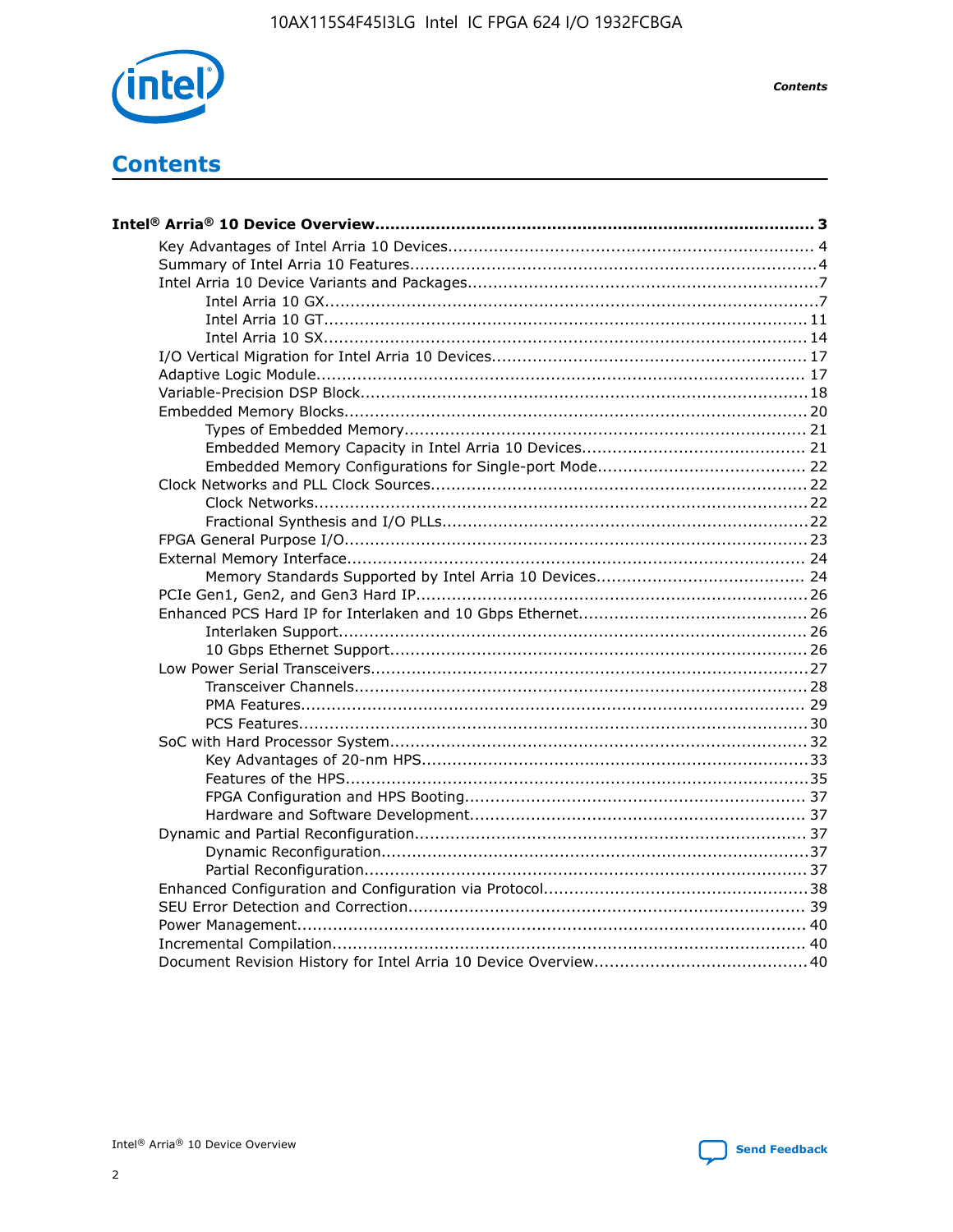**A10-OVERVIEW | 2018.12.06**

**[Send Feedback](mailto:FPGAtechdocfeedback@intel.com?subject=Feedback%20on%20Intel%20Arria%2010%20Device%20Overview%20(A10-OVERVIEW%202018.12.06)&body=We%20appreciate%20your%20feedback.%20In%20your%20comments,%20also%20specify%20the%20page%20number%20or%20paragraph.%20Thank%20you.)**



# **Intel® Arria® 10 Device Overview**

The Intel<sup>®</sup> Arria<sup>®</sup> 10 device family consists of high-performance and power-efficient 20 nm mid-range FPGAs and SoCs.

Intel Arria 10 device family delivers:

- Higher performance than the previous generation of mid-range and high-end FPGAs.
- Power efficiency attained through a comprehensive set of power-saving technologies.

The Intel Arria 10 devices are ideal for high performance, power-sensitive, midrange applications in diverse markets.

| <b>Market</b>         | <b>Applications</b>                                                                                               |
|-----------------------|-------------------------------------------------------------------------------------------------------------------|
| Wireless              | Channel and switch cards in remote radio heads<br>٠<br>Mobile backhaul<br>٠                                       |
| Wireline              | 40G/100G muxponders and transponders<br>٠<br>100G line cards<br>٠<br>Bridging<br>٠<br>Aggregation<br>٠            |
| <b>Broadcast</b>      | Studio switches<br>٠<br>Servers and transport<br>٠<br>Videoconferencing<br>٠<br>Professional audio and video<br>٠ |
| Computing and Storage | Flash cache<br>٠<br>Cloud computing servers<br>٠<br>Server acceleration<br>$\bullet$                              |
| Medical               | Diagnostic scanners<br>٠<br>Diagnostic imaging<br>٠                                                               |
| Military              | Missile guidance and control<br>٠<br>Radar<br>٠<br>Electronic warfare<br>٠<br>Secure communications<br>٠          |

#### **Table 1. Sample Markets and Ideal Applications for Intel Arria 10 Devices**

#### **Related Information**

- [Intel Arria 10 Device Handbook: Known Issues](http://www.altera.com/support/kdb/solutions/rd07302013_646.html) Lists the planned updates to the *Intel Arria 10 Device Handbook* chapters.
- [Intel Arria 10 GX/GT Device Errata and Design Recommendations](https://www.intel.com/content/www/us/en/programmable/documentation/agz1493851706374.html#yqz1494433888646)
- [Intel Arria 10 SX Device Errata and Design Recommendations](https://www.intel.com/content/www/us/en/programmable/documentation/cru1462832385668.html#cru1462832558642)

Intel Corporation. All rights reserved. Intel, the Intel logo, Altera, Arria, Cyclone, Enpirion, MAX, Nios, Quartus and Stratix words and logos are trademarks of Intel Corporation or its subsidiaries in the U.S. and/or other countries. Intel warrants performance of its FPGA and semiconductor products to current specifications in accordance with Intel's standard warranty, but reserves the right to make changes to any products and services at any time without notice. Intel assumes no responsibility or liability arising out of the application or use of any information, product, or service described herein except as expressly agreed to in writing by Intel. Intel customers are advised to obtain the latest version of device specifications before relying on any published information and before placing orders for products or services. \*Other names and brands may be claimed as the property of others.

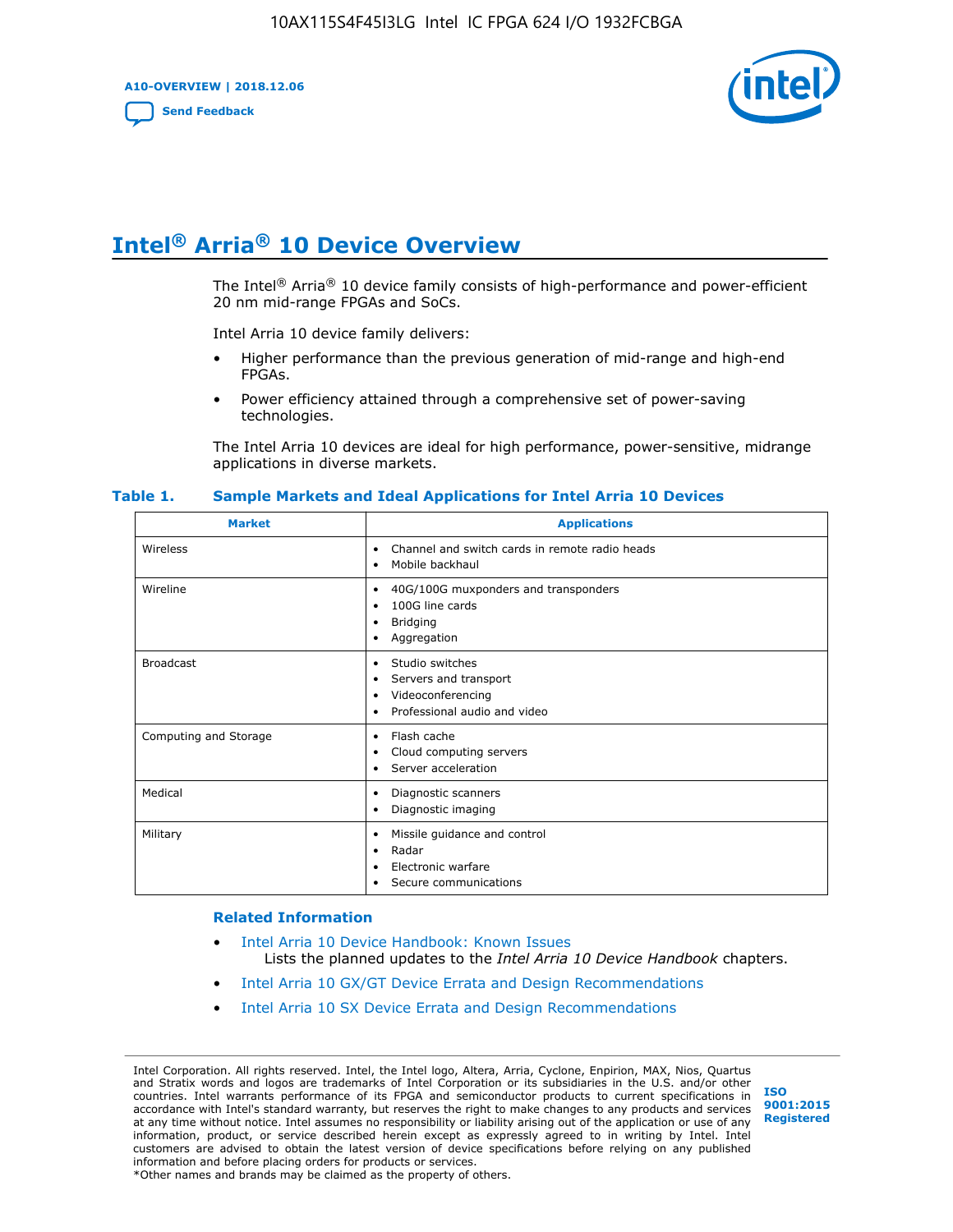

# **Key Advantages of Intel Arria 10 Devices**

# **Table 2. Key Advantages of the Intel Arria 10 Device Family**

| <b>Advantage</b>                                                                                          | <b>Supporting Feature</b>                                                                                                                                                                                                                                                                                                |
|-----------------------------------------------------------------------------------------------------------|--------------------------------------------------------------------------------------------------------------------------------------------------------------------------------------------------------------------------------------------------------------------------------------------------------------------------|
| Enhanced core architecture                                                                                | Built on TSMC's 20 nm process technology<br>٠<br>60% higher performance than the previous generation of mid-range FPGAs<br>٠<br>15% higher performance than the fastest previous-generation FPGA<br>٠                                                                                                                    |
| High-bandwidth integrated<br>transceivers                                                                 | Short-reach rates up to 25.8 Gigabits per second (Gbps)<br>٠<br>Backplane capability up to 12.5 Gbps<br>٠<br>Integrated 10GBASE-KR and 40GBASE-KR4 Forward Error Correction (FEC)<br>٠                                                                                                                                   |
| Improved logic integration and<br>hard IP blocks                                                          | 8-input adaptive logic module (ALM)<br>٠<br>Up to 65.6 megabits (Mb) of embedded memory<br>٠<br>Variable-precision digital signal processing (DSP) blocks<br>Fractional synthesis phase-locked loops (PLLs)<br>Hard PCI Express Gen3 IP blocks<br>Hard memory controllers and PHY up to 2,400 Megabits per second (Mbps) |
| Second generation hard<br>processor system (HPS) with<br>integrated ARM* Cortex*-A9*<br>MPCore* processor | Tight integration of a dual-core ARM Cortex-A9 MPCore processor, hard IP, and an<br>٠<br>FPGA in a single Intel Arria 10 system-on-a-chip (SoC)<br>Supports over 128 Gbps peak bandwidth with integrated data coherency between<br>$\bullet$<br>the processor and the FPGA fabric                                        |
| Advanced power savings                                                                                    | Comprehensive set of advanced power saving features<br>٠<br>Power-optimized MultiTrack routing and core architecture<br>٠<br>Up to 40% lower power compared to previous generation of mid-range FPGAs<br>Up to 60% lower power compared to previous generation of high-end FPGAs                                         |

# **Summary of Intel Arria 10 Features**

## **Table 3. Summary of Features for Intel Arria 10 Devices**

| <b>Feature</b>                  | <b>Description</b>                                                                                                                                                                                                                                                                                                                                                                                 |
|---------------------------------|----------------------------------------------------------------------------------------------------------------------------------------------------------------------------------------------------------------------------------------------------------------------------------------------------------------------------------------------------------------------------------------------------|
| Technology                      | TSMC's 20-nm SoC process technology<br>Allows operation at a lower $V_{\text{CC}}$ level of 0.82 V instead of the 0.9 V standard $V_{\text{CC}}$ core voltage                                                                                                                                                                                                                                      |
| Packaging                       | 1.0 mm ball-pitch Fineline BGA packaging<br>٠<br>0.8 mm ball-pitch Ultra Fineline BGA packaging<br>Multiple devices with identical package footprints for seamless migration between different<br><b>FPGA</b> densities<br>Devices with compatible package footprints allow migration to next generation high-end<br>Stratix $@10$ devices<br>RoHS, leaded $(1)$ , and lead-free (Pb-free) options |
| High-performance<br>FPGA fabric | Enhanced 8-input ALM with four registers<br>Improved multi-track routing architecture to reduce congestion and improve compilation time<br>Hierarchical core clocking architecture<br>Fine-grained partial reconfiguration                                                                                                                                                                         |
| Internal memory<br>blocks       | M20K-20-Kb memory blocks with hard error correction code (ECC)<br>Memory logic array block (MLAB)-640-bit memory                                                                                                                                                                                                                                                                                   |
|                                 | continued                                                                                                                                                                                                                                                                                                                                                                                          |



<sup>(1)</sup> Contact Intel for availability.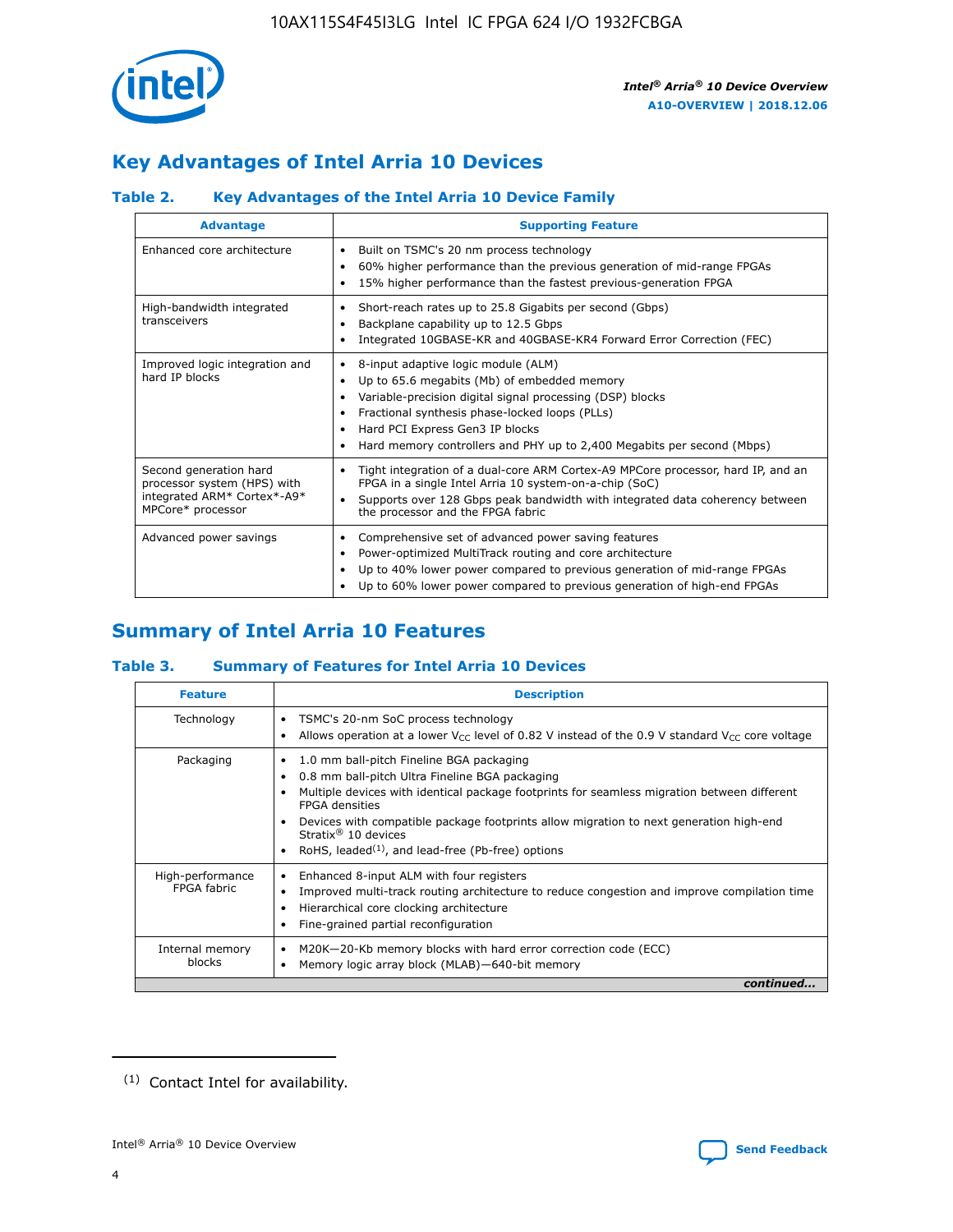r



| <b>Feature</b>                         |                                                                                                                                                                                                                                                                           | <b>Description</b>                                                                                                                                                                                                                                                                                                                                                                                                                                                                                                                                                                                                                                                                                                                                                                                                                                               |  |  |  |  |
|----------------------------------------|---------------------------------------------------------------------------------------------------------------------------------------------------------------------------------------------------------------------------------------------------------------------------|------------------------------------------------------------------------------------------------------------------------------------------------------------------------------------------------------------------------------------------------------------------------------------------------------------------------------------------------------------------------------------------------------------------------------------------------------------------------------------------------------------------------------------------------------------------------------------------------------------------------------------------------------------------------------------------------------------------------------------------------------------------------------------------------------------------------------------------------------------------|--|--|--|--|
| Embedded Hard IP<br>blocks             | Variable-precision DSP                                                                                                                                                                                                                                                    | Native support for signal processing precision levels from $18 \times 19$ to<br>$\bullet$<br>54 x 54<br>Native support for 27 x 27 multiplier mode<br>$\bullet$<br>64-bit accumulator and cascade for systolic finite impulse responses<br>(FIRs)<br>Internal coefficient memory banks<br>$\bullet$<br>Preadder/subtractor for improved efficiency<br>Additional pipeline register to increase performance and reduce<br>power<br>Supports floating point arithmetic:<br>- Perform multiplication, addition, subtraction, multiply-add,<br>multiply-subtract, and complex multiplication.<br>- Supports multiplication with accumulation capability, cascade<br>summation, and cascade subtraction capability.<br>- Dynamic accumulator reset control.<br>- Support direct vector dot and complex multiplication chaining<br>multiply floating point DSP blocks. |  |  |  |  |
|                                        | Memory controller                                                                                                                                                                                                                                                         | DDR4, DDR3, and DDR3L                                                                                                                                                                                                                                                                                                                                                                                                                                                                                                                                                                                                                                                                                                                                                                                                                                            |  |  |  |  |
|                                        | PCI Express*                                                                                                                                                                                                                                                              | PCI Express (PCIe*) Gen3 (x1, x2, x4, or x8), Gen2 (x1, x2, x4, or x8)<br>and Gen1 (x1, x2, x4, or x8) hard IP with complete protocol stack,<br>endpoint, and root port                                                                                                                                                                                                                                                                                                                                                                                                                                                                                                                                                                                                                                                                                          |  |  |  |  |
|                                        | Transceiver I/O                                                                                                                                                                                                                                                           | 10GBASE-KR/40GBASE-KR4 Forward Error Correction (FEC)<br>PCS hard IPs that support:<br>- 10-Gbps Ethernet (10GbE)<br>- PCIe PIPE interface<br>- Interlaken<br>- Gbps Ethernet (GbE)<br>- Common Public Radio Interface (CPRI) with deterministic latency<br>support<br>- Gigabit-capable passive optical network (GPON) with fast lock-<br>time support<br>13.5G JESD204b<br>$\bullet$<br>8B/10B, 64B/66B, 64B/67B encoders and decoders<br>Custom mode support for proprietary protocols                                                                                                                                                                                                                                                                                                                                                                        |  |  |  |  |
| Core clock networks                    | $\bullet$                                                                                                                                                                                                                                                                 | Up to 800 MHz fabric clocking, depending on the application:<br>- 667 MHz external memory interface clocking with 2,400 Mbps DDR4 interface<br>- 800 MHz LVDS interface clocking with 1,600 Mbps LVDS interface<br>Global, regional, and peripheral clock networks<br>Clock networks that are not used can be gated to reduce dynamic power                                                                                                                                                                                                                                                                                                                                                                                                                                                                                                                      |  |  |  |  |
| Phase-locked loops<br>(PLLs)           | High-resolution fractional synthesis PLLs:<br>$\bullet$<br>Integer PLLs:<br>- Adjacent to general purpose I/Os                                                                                                                                                            | - Precision clock synthesis, clock delay compensation, and zero delay buffering (ZDB)<br>- Support integer mode and fractional mode<br>- Fractional mode support with third-order delta-sigma modulation<br>- Support external memory and LVDS interfaces                                                                                                                                                                                                                                                                                                                                                                                                                                                                                                                                                                                                        |  |  |  |  |
| FPGA General-purpose<br>$I/Os$ (GPIOs) | 1.6 Gbps LVDS-every pair can be configured as receiver or transmitter<br>On-chip termination (OCT)<br>٠<br>1.2 V to 3.0 V single-ended LVTTL/LVCMOS interfacing<br>$\bullet$                                                                                              |                                                                                                                                                                                                                                                                                                                                                                                                                                                                                                                                                                                                                                                                                                                                                                                                                                                                  |  |  |  |  |
| <b>External Memory</b><br>Interface    | Hard memory controller- DDR4, DDR3, and DDR3L support<br>$\bullet$<br>$-$ DDR4-speeds up to 1,200 MHz/2,400 Mbps<br>- DDR3-speeds up to 1,067 MHz/2,133 Mbps<br>Soft memory controller—provides support for RLDRAM $3^{(2)}$ , QDR IV $^{(2)}$ , and QDR II+<br>continued |                                                                                                                                                                                                                                                                                                                                                                                                                                                                                                                                                                                                                                                                                                                                                                                                                                                                  |  |  |  |  |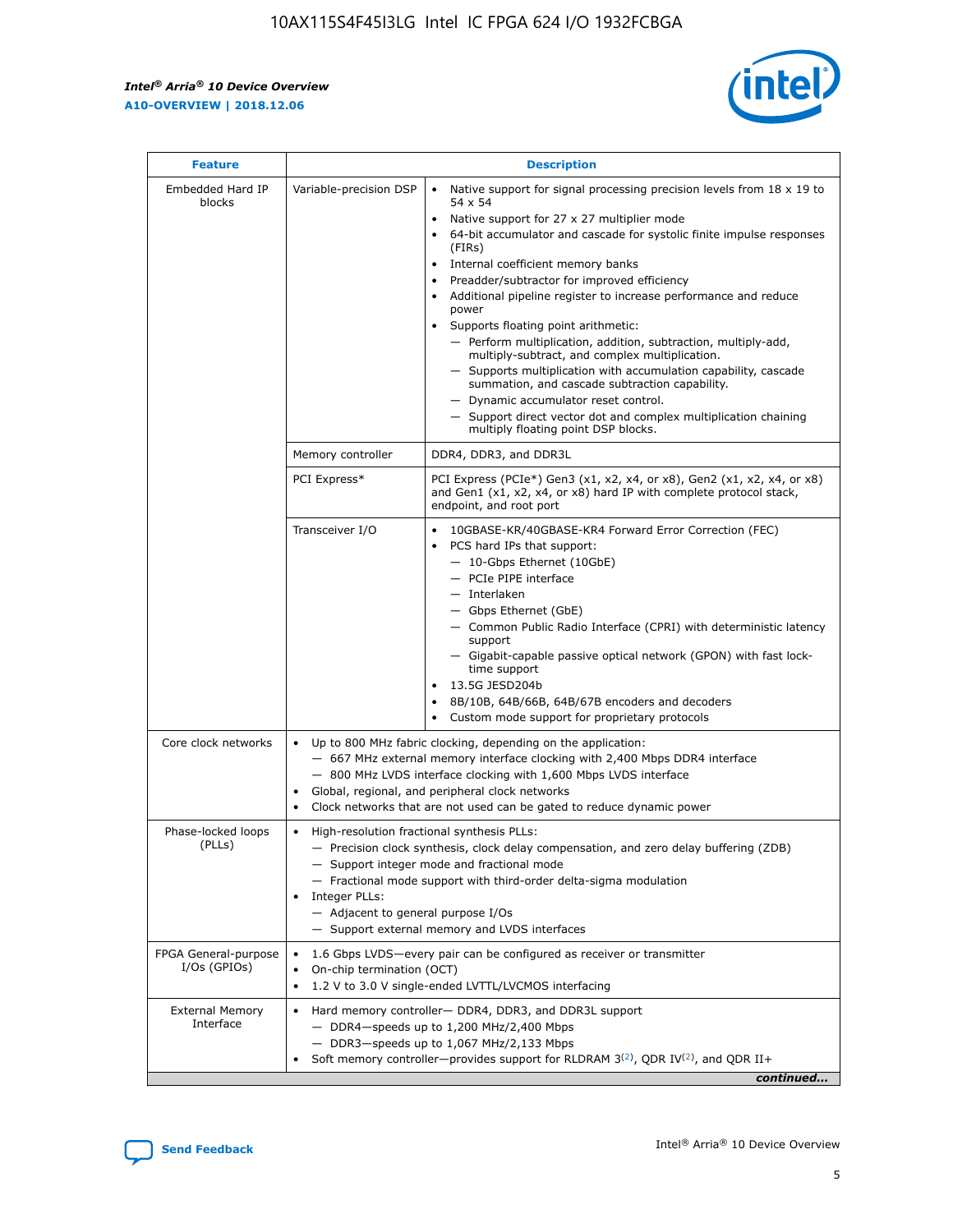

| <b>Feature</b>                                    | <b>Description</b>                                                                                                                                                                                                                                                                                                                                                                                                                                                                                                                                                                                                                                  |
|---------------------------------------------------|-----------------------------------------------------------------------------------------------------------------------------------------------------------------------------------------------------------------------------------------------------------------------------------------------------------------------------------------------------------------------------------------------------------------------------------------------------------------------------------------------------------------------------------------------------------------------------------------------------------------------------------------------------|
| Low-power serial<br>transceivers                  | • Continuous operating range:<br>- Intel Arria 10 GX-1 Gbps to 17.4 Gbps<br>- Intel Arria 10 GT-1 Gbps to 25.8 Gbps<br>Backplane support:<br>- Intel Arria 10 GX-up to 12.5<br>- Intel Arria 10 GT-up to 12.5<br>Extended range down to 125 Mbps with oversampling<br>ATX transmit PLLs with user-configurable fractional synthesis capability<br>Electronic Dispersion Compensation (EDC) support for XFP, SFP+, QSFP, and CFP optical<br>module<br>Adaptive linear and decision feedback equalization<br>$\bullet$<br>Transmitter pre-emphasis and de-emphasis<br>$\bullet$<br>Dynamic partial reconfiguration of individual transceiver channels |
| <b>HPS</b><br>(Intel Arria 10 SX<br>devices only) | Dual-core ARM Cortex-A9 MPCore processor-1.2 GHz CPU with<br>Processor and system<br>$\bullet$<br>1.5 GHz overdrive capability<br>256 KB on-chip RAM and 64 KB on-chip ROM<br>System peripherals—general-purpose timers, watchdog timers, direct<br>memory access (DMA) controller, FPGA configuration manager, and<br>clock and reset managers<br>Security features-anti-tamper, secure boot, Advanced Encryption<br>Standard (AES) and authentication (SHA)<br>ARM CoreSight* JTAG debug access port, trace port, and on-chip<br>trace storage                                                                                                    |
|                                                   | <b>External interfaces</b><br>Hard memory interface-Hard memory controller (2,400 Mbps DDR4,<br>$\bullet$<br>and 2,133 Mbps DDR3), Quad serial peripheral interface (QSPI) flash<br>controller, NAND flash controller, direct memory access (DMA)<br>controller, Secure Digital/MultiMediaCard (SD/MMC) controller<br>Communication interface-10/100/1000 Ethernet media access<br>control (MAC), USB On-The-GO (OTG) controllers, I <sup>2</sup> C controllers,<br>UART 16550, serial peripheral interface (SPI), and up to 62<br>HPS GPIO interfaces (48 direct-share I/Os)                                                                       |
|                                                   | High-performance ARM AMBA* AXI bus bridges that support<br>Interconnects to core<br>$\bullet$<br>simultaneous read and write<br>HPS-FPGA bridges-include the FPGA-to-HPS, HPS-to-FPGA, and<br>$\bullet$<br>lightweight HPS-to-FPGA bridges that allow the FPGA fabric to issue<br>transactions to slaves in the HPS, and vice versa<br>Configuration bridge that allows HPS configuration manager to<br>configure the core logic via dedicated 32-bit configuration port<br>FPGA-to-HPS SDRAM controller bridge-provides configuration<br>interfaces for the multiport front end (MPFE) of the HPS SDRAM<br>controller                              |
| Configuration                                     | Tamper protection—comprehensive design protection to protect your valuable IP investments<br>Enhanced 256-bit advanced encryption standard (AES) design security with authentication<br>٠<br>Configuration via protocol (CvP) using PCIe Gen1, Gen2, or Gen3<br>continued                                                                                                                                                                                                                                                                                                                                                                           |

<sup>(2)</sup> Intel Arria 10 devices support this external memory interface using hard PHY with soft memory controller.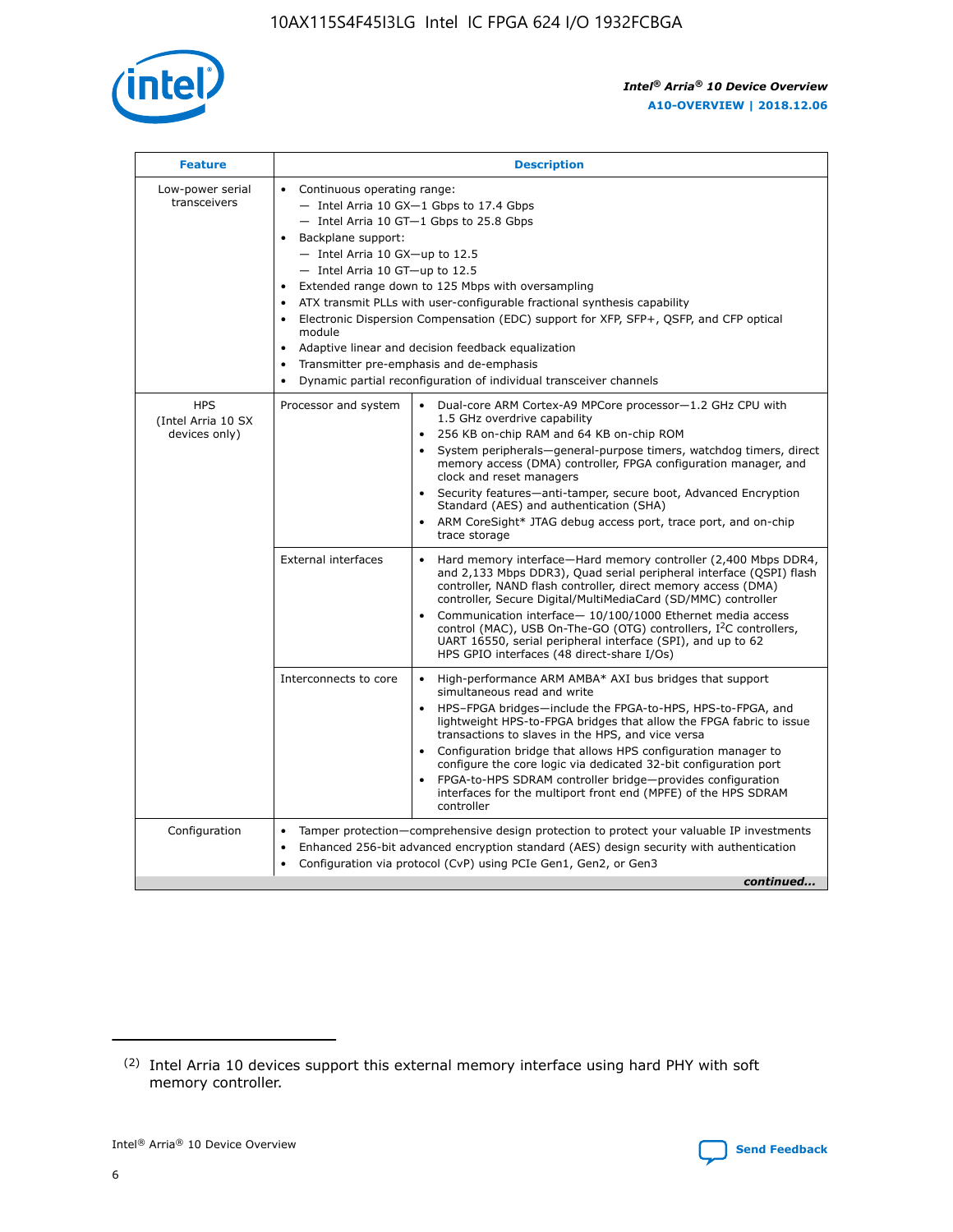

| <b>Feature</b>     | <b>Description</b>                                                                                                                                                                                                            |
|--------------------|-------------------------------------------------------------------------------------------------------------------------------------------------------------------------------------------------------------------------------|
|                    | Dynamic reconfiguration of the transceivers and PLLs<br>Fine-grained partial reconfiguration of the core fabric<br>Active Serial x4 Interface<br>$\bullet$                                                                    |
| Power management   | SmartVID<br>Low static power device options<br>Programmable Power Technology<br>Intel Quartus <sup>®</sup> Prime integrated power analysis                                                                                    |
| Software and tools | Intel Quartus Prime design suite<br>Transceiver toolkit<br>$\bullet$<br>Platform Designer system integration tool<br>DSP Builder for Intel FPGAs<br>OpenCL <sup>"</sup> support<br>Intel SoC FPGA Embedded Design Suite (EDS) |

# **Related Information**

#### [Intel Arria 10 Transceiver PHY Overview](https://www.intel.com/content/www/us/en/programmable/documentation/nik1398707230472.html#nik1398706768037) Provides details on Intel Arria 10 transceivers.

# **Intel Arria 10 Device Variants and Packages**

## **Table 4. Device Variants for the Intel Arria 10 Device Family**

| <b>Variant</b>    | <b>Description</b>                                                                                                                                                                                                     |
|-------------------|------------------------------------------------------------------------------------------------------------------------------------------------------------------------------------------------------------------------|
| Intel Arria 10 GX | FPGA featuring 17.4 Gbps transceivers for short reach applications with 12.5 backplane driving<br>capability.                                                                                                          |
| Intel Arria 10 GT | FPGA featuring:<br>17.4 Gbps transceivers for short reach applications with 12.5 backplane driving capability.<br>25.8 Gbps transceivers for supporting CAUI-4 and CEI-25G applications with CFP2 and CFP4<br>modules. |
| Intel Arria 10 SX | SoC integrating ARM-based HPS and FPGA featuring 17.4 Gbps transceivers for short reach<br>applications with 12.5 backplane driving capability.                                                                        |

# **Intel Arria 10 GX**

This section provides the available options, maximum resource counts, and package plan for the Intel Arria 10 GX devices.

The information in this section is correct at the time of publication. For the latest information and to get more details, refer to the Intel FPGA Product Selector.

## **Related Information**

#### [Intel FPGA Product Selector](http://www.altera.com/products/selector/psg-selector.html) Provides the latest information on Intel products.

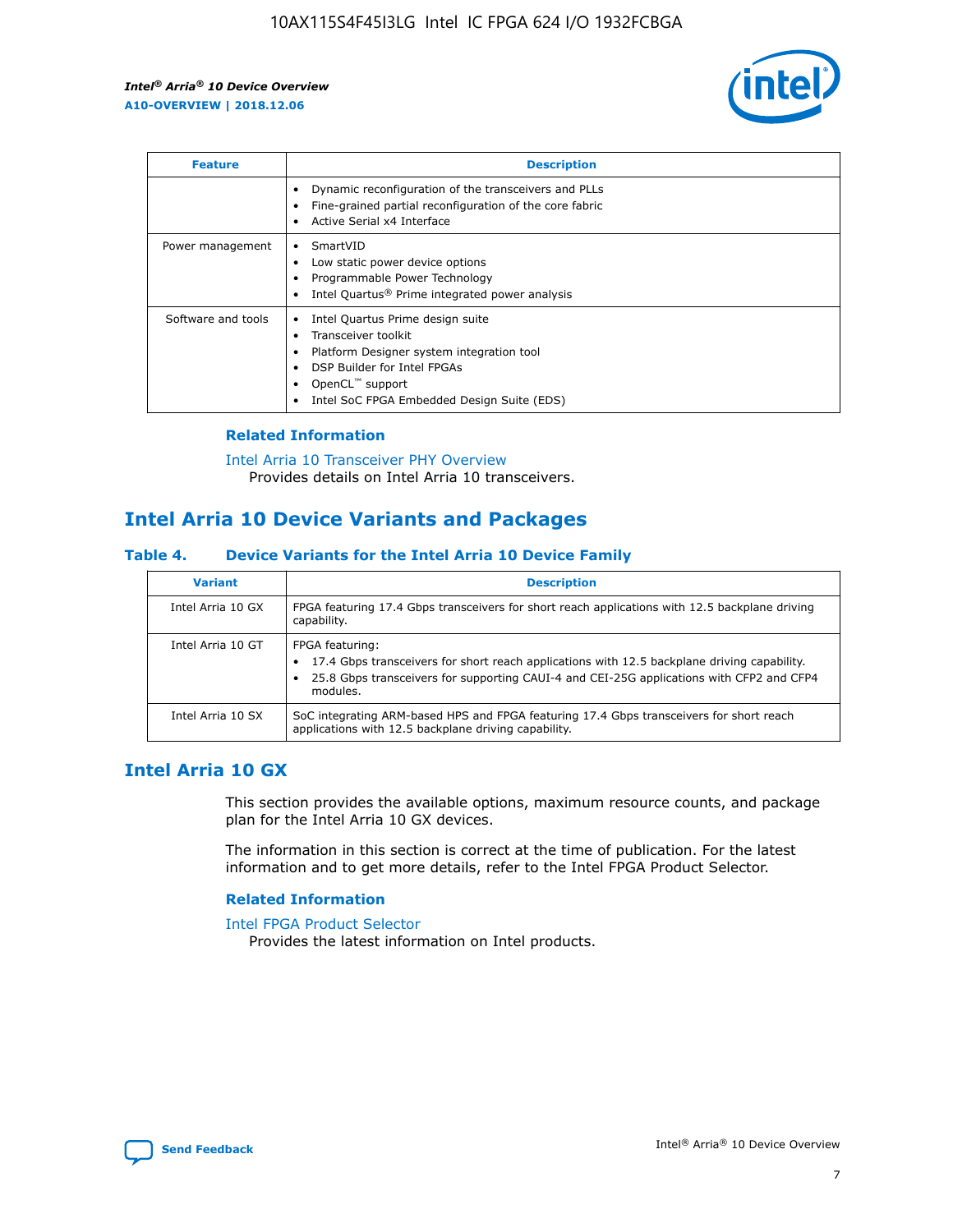

# **Available Options**





#### **Related Information**

#### [Transceiver Performance for Intel Arria 10 GX/SX Devices](https://www.intel.com/content/www/us/en/programmable/documentation/mcn1413182292568.html#mcn1413213965502) Provides more information about the transceiver speed grade.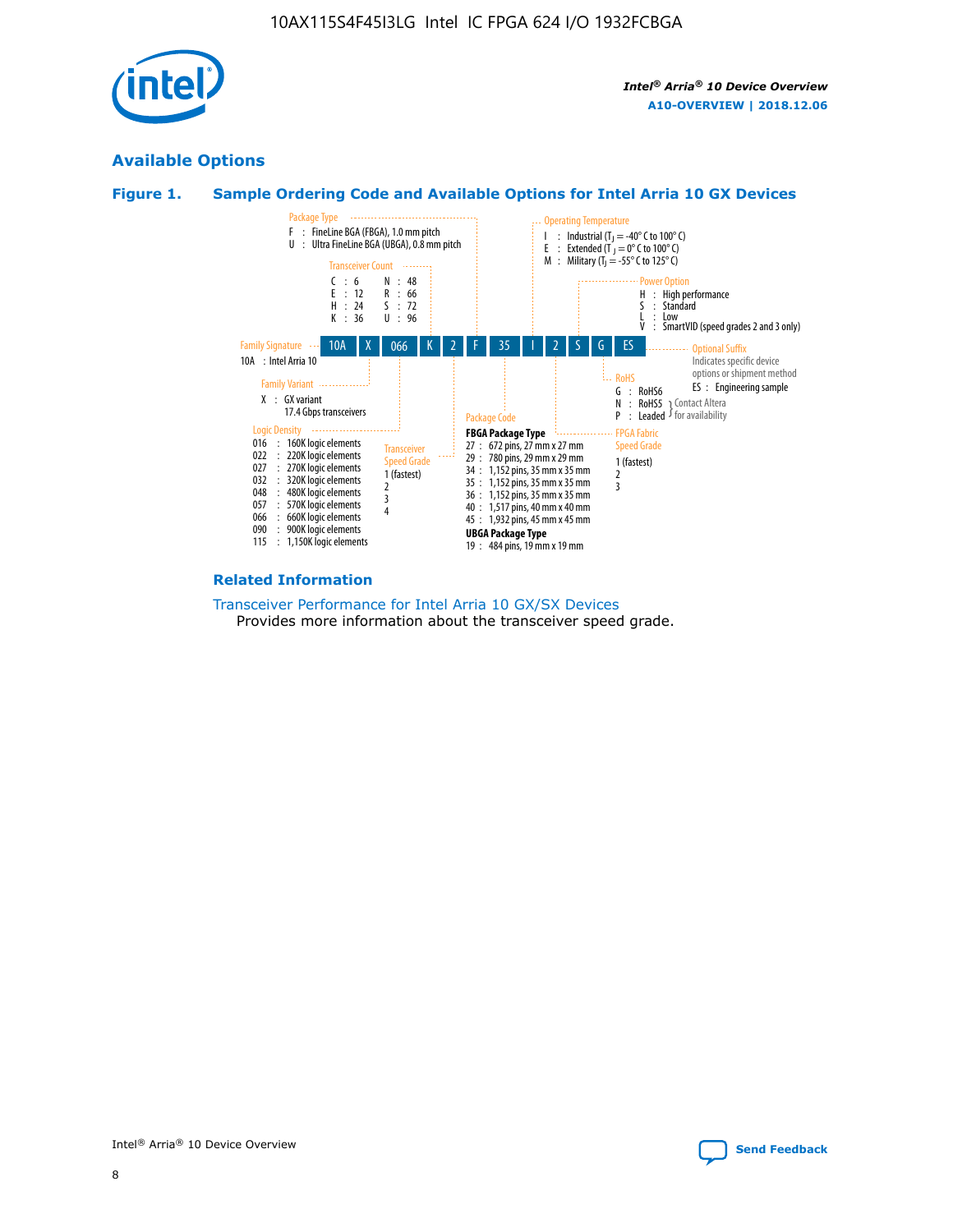

# **Maximum Resources**

#### **Table 5. Maximum Resource Counts for Intel Arria 10 GX Devices (GX 160, GX 220, GX 270, GX 320, and GX 480)**

| <b>Resource</b>              |                         | <b>Product Line</b> |                                                 |                |                |                |  |  |
|------------------------------|-------------------------|---------------------|-------------------------------------------------|----------------|----------------|----------------|--|--|
|                              |                         | <b>GX 160</b>       | <b>GX 220</b><br><b>GX 270</b><br><b>GX 320</b> |                |                | <b>GX 480</b>  |  |  |
| Logic Elements (LE) (K)      |                         | 160                 | 220                                             | 270            | 320            | 480            |  |  |
| <b>ALM</b>                   |                         | 61,510              | 80,330                                          | 101,620        | 119,900        | 183,590        |  |  |
| Register                     |                         | 246,040             | 406,480<br>479,600<br>321,320                   |                |                | 734,360        |  |  |
| Memory (Kb)                  | M <sub>20</sub> K       | 8,800               | 11,740                                          | 15,000         | 17,820         | 28,620         |  |  |
|                              | <b>MLAB</b>             | 1,050               | 1,690                                           | 2,452          | 2,727          | 4,164          |  |  |
| Variable-precision DSP Block |                         | 156                 | 192                                             | 830            | 985            |                |  |  |
| 18 x 19 Multiplier           |                         | 312                 | 384                                             | 1,970<br>1,660 |                | 2,736          |  |  |
| PLL                          | Fractional<br>Synthesis | 6                   | 6                                               | 8              | 8              | 12             |  |  |
|                              | I/O                     | 6                   | 6                                               | 8              | 8              | 12             |  |  |
| 17.4 Gbps Transceiver        |                         | 12                  | 12                                              | 24             | 24             | 36             |  |  |
| GPIO <sup>(3)</sup>          |                         | 288                 | 288                                             | 384<br>384     |                | 492            |  |  |
| LVDS Pair $(4)$              |                         | 120                 | 120                                             | 168            | 168            | 222            |  |  |
| PCIe Hard IP Block           |                         | 1                   | 1                                               | 2              | $\overline{2}$ | $\overline{2}$ |  |  |
| Hard Memory Controller       |                         | 6                   | 6                                               | 8              | 8              | 12             |  |  |

<sup>(4)</sup> Each LVDS I/O pair can be used as differential input or output.



<sup>(3)</sup> The number of GPIOs does not include transceiver I/Os. In the Intel Quartus Prime software, the number of user I/Os includes transceiver I/Os.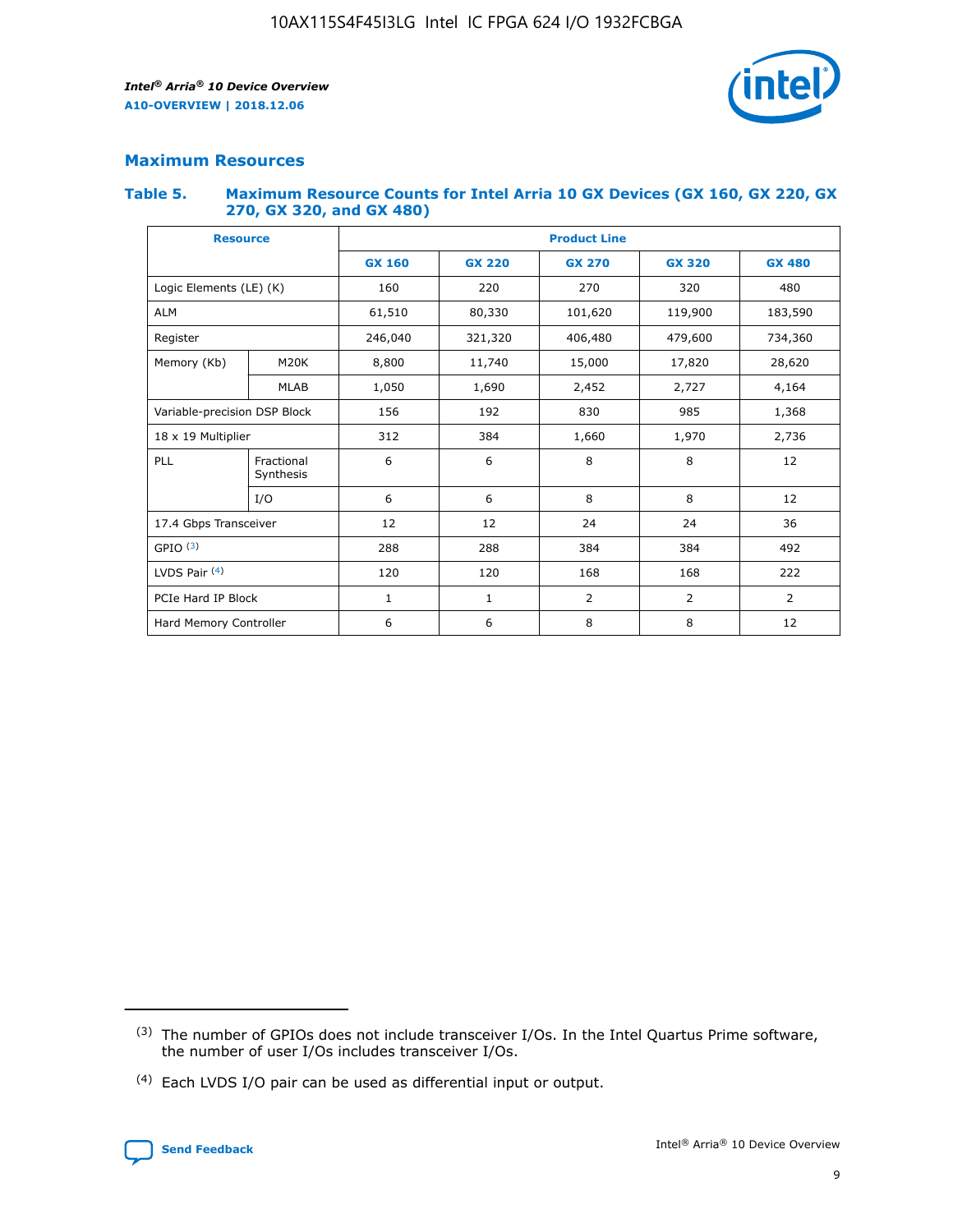

## **Table 6. Maximum Resource Counts for Intel Arria 10 GX Devices (GX 570, GX 660, GX 900, and GX 1150)**

|                              | <b>Resource</b>         | <b>Product Line</b> |                        |                |                |  |  |  |
|------------------------------|-------------------------|---------------------|------------------------|----------------|----------------|--|--|--|
|                              |                         | <b>GX 570</b>       | <b>GX 660</b>          | <b>GX 900</b>  | <b>GX 1150</b> |  |  |  |
| Logic Elements (LE) (K)      |                         | 570                 | 660                    | 900            | 1,150          |  |  |  |
| <b>ALM</b>                   |                         | 217,080             | 251,680                | 339,620        | 427,200        |  |  |  |
| Register                     |                         | 868,320             | 1,006,720<br>1,358,480 |                | 1,708,800      |  |  |  |
| Memory (Kb)                  | <b>M20K</b>             | 36,000              | 42,620                 | 48,460         | 54,260         |  |  |  |
|                              | <b>MLAB</b>             | 5,096               | 5,788                  | 9,386          | 12,984         |  |  |  |
| Variable-precision DSP Block |                         | 1,523               | 1,687                  | 1,518          | 1,518          |  |  |  |
| $18 \times 19$ Multiplier    |                         | 3,046               | 3,374                  | 3,036          | 3,036          |  |  |  |
| PLL                          | Fractional<br>Synthesis | 16                  | 16                     | 32             | 32             |  |  |  |
|                              | I/O                     | 16                  | 16                     | 16             | 16             |  |  |  |
| 17.4 Gbps Transceiver        |                         | 48                  | 48<br>96               |                | 96             |  |  |  |
| GPIO <sup>(3)</sup>          |                         | 696                 | 696                    | 768            | 768            |  |  |  |
| LVDS Pair $(4)$              |                         | 324                 | 324                    | 384            | 384            |  |  |  |
| PCIe Hard IP Block           |                         | 2                   | $\overline{2}$         | $\overline{4}$ | 4              |  |  |  |
| Hard Memory Controller       |                         | 16                  | 16                     | 16             |                |  |  |  |

# **Package Plan**

# **Table 7. Package Plan for Intel Arria 10 GX Devices (U19, F27, and F29)**

Refer to I/O and High Speed I/O in Intel Arria 10 Devices chapter for the number of 3 V I/O, LVDS I/O, and LVDS channels in each device package.

| <b>Product Line</b> | U <sub>19</sub><br>$(19 \text{ mm} \times 19 \text{ mm})$<br>484-pin UBGA) |          |             |         | <b>F27</b><br>(27 mm × 27 mm,<br>672-pin FBGA) |             | <b>F29</b><br>(29 mm × 29 mm,<br>780-pin FBGA) |          |             |  |
|---------------------|----------------------------------------------------------------------------|----------|-------------|---------|------------------------------------------------|-------------|------------------------------------------------|----------|-------------|--|
|                     | 3 V I/O                                                                    | LVDS I/O | <b>XCVR</b> | 3 V I/O | LVDS I/O                                       | <b>XCVR</b> | 3 V I/O                                        | LVDS I/O | <b>XCVR</b> |  |
| GX 160              | 48                                                                         | 192      | 6           | 48      | 192                                            | 12          | 48                                             | 240      | 12          |  |
| GX 220              | 48                                                                         | 192      | 6           | 48      | 192                                            | 12          | 48                                             | 240      | 12          |  |
| GX 270              |                                                                            |          |             | 48      | 192                                            | 12          | 48                                             | 312      | 12          |  |
| GX 320              |                                                                            |          |             | 48      | 192                                            | 12          | 48                                             | 312      | 12          |  |
| GX 480              |                                                                            |          |             |         |                                                |             | 48                                             | 312      | 12          |  |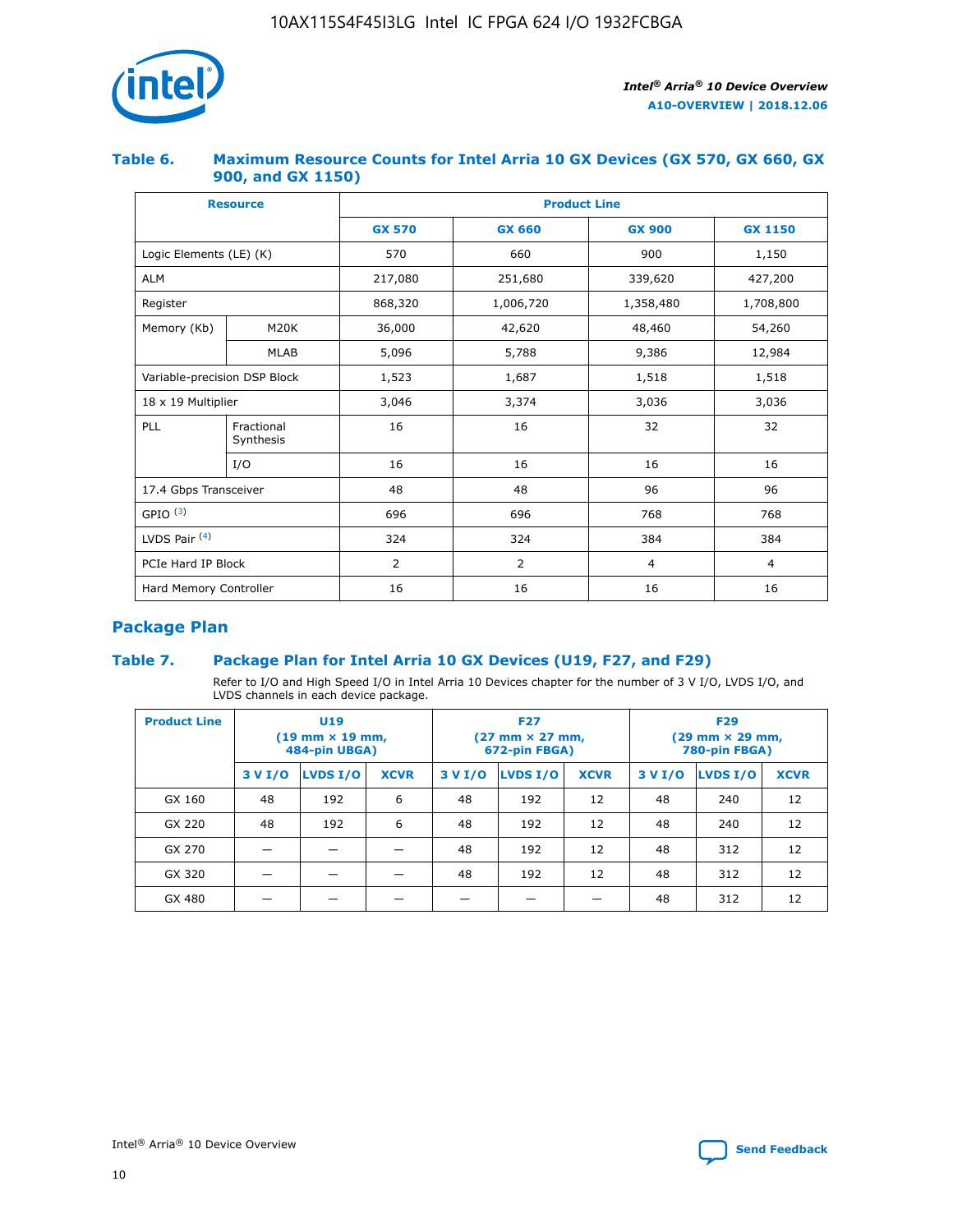

#### **Table 8. Package Plan for Intel Arria 10 GX Devices (F34, F35, NF40, and KF40)**

Refer to I/O and High Speed I/O in Intel Arria 10 Devices chapter for the number of 3 V I/O, LVDS I/O, and LVDS channels in each device package.

| <b>Product Line</b> | <b>F34</b><br>$(35 \text{ mm} \times 35 \text{ mm})$<br><b>1152-pin FBGA)</b> |                    | <b>F35</b><br>$(35 \text{ mm} \times 35 \text{ mm})$<br><b>1152-pin FBGA)</b> |           | <b>KF40</b><br>$(40$ mm $\times$ 40 mm,<br>1517-pin FBGA) |             |           | <b>NF40</b><br>$(40 \text{ mm} \times 40 \text{ mm})$<br>1517-pin FBGA) |             |           |                    |             |
|---------------------|-------------------------------------------------------------------------------|--------------------|-------------------------------------------------------------------------------|-----------|-----------------------------------------------------------|-------------|-----------|-------------------------------------------------------------------------|-------------|-----------|--------------------|-------------|
|                     | 3V<br>I/O                                                                     | <b>LVDS</b><br>I/O | <b>XCVR</b>                                                                   | 3V<br>I/O | <b>LVDS</b><br>I/O                                        | <b>XCVR</b> | 3V<br>I/O | <b>LVDS</b><br>I/O                                                      | <b>XCVR</b> | 3V<br>I/O | <b>LVDS</b><br>I/O | <b>XCVR</b> |
| GX 270              | 48                                                                            | 336                | 24                                                                            | 48        | 336                                                       | 24          |           |                                                                         |             |           |                    |             |
| GX 320              | 48                                                                            | 336                | 24                                                                            | 48        | 336                                                       | 24          |           |                                                                         |             |           |                    |             |
| GX 480              | 48                                                                            | 444                | 24                                                                            | 48        | 348                                                       | 36          |           |                                                                         |             |           |                    |             |
| GX 570              | 48                                                                            | 444                | 24                                                                            | 48        | 348                                                       | 36          | 96        | 600                                                                     | 36          | 48        | 540                | 48          |
| GX 660              | 48                                                                            | 444                | 24                                                                            | 48        | 348                                                       | 36          | 96        | 600                                                                     | 36          | 48        | 540                | 48          |
| GX 900              |                                                                               | 504                | 24                                                                            | —         |                                                           | -           |           |                                                                         |             |           | 600                | 48          |
| GX 1150             |                                                                               | 504                | 24                                                                            |           |                                                           |             |           |                                                                         |             |           | 600                | 48          |

#### **Table 9. Package Plan for Intel Arria 10 GX Devices (RF40, NF45, SF45, and UF45)**

Refer to I/O and High Speed I/O in Intel Arria 10 Devices chapter for the number of 3 V I/O, LVDS I/O, and LVDS channels in each device package.

| <b>Product Line</b> | <b>RF40</b><br>$(40$ mm $\times$ 40 mm,<br>1517-pin FBGA) |                    |             | <b>NF45</b><br>$(45 \text{ mm} \times 45 \text{ mm})$<br><b>1932-pin FBGA)</b> |                    |             | <b>SF45</b><br>$(45 \text{ mm} \times 45 \text{ mm})$<br><b>1932-pin FBGA)</b> |                    |             | <b>UF45</b><br>$(45 \text{ mm} \times 45 \text{ mm})$<br><b>1932-pin FBGA)</b> |                    |             |
|---------------------|-----------------------------------------------------------|--------------------|-------------|--------------------------------------------------------------------------------|--------------------|-------------|--------------------------------------------------------------------------------|--------------------|-------------|--------------------------------------------------------------------------------|--------------------|-------------|
|                     | 3V<br>I/O                                                 | <b>LVDS</b><br>I/O | <b>XCVR</b> | 3 V<br>I/O                                                                     | <b>LVDS</b><br>I/O | <b>XCVR</b> | 3 V<br>I/O                                                                     | <b>LVDS</b><br>I/O | <b>XCVR</b> | 3V<br>I/O                                                                      | <b>LVDS</b><br>I/O | <b>XCVR</b> |
| GX 900              |                                                           | 342                | 66          | _                                                                              | 768                | 48          |                                                                                | 624                | 72          |                                                                                | 480                | 96          |
| GX 1150             |                                                           | 342                | 66          | _                                                                              | 768                | 48          |                                                                                | 624                | 72          |                                                                                | 480                | 96          |

## **Related Information**

[I/O and High-Speed Differential I/O Interfaces in Intel Arria 10 Devices chapter, Intel](https://www.intel.com/content/www/us/en/programmable/documentation/sam1403482614086.html#sam1403482030321) [Arria 10 Device Handbook](https://www.intel.com/content/www/us/en/programmable/documentation/sam1403482614086.html#sam1403482030321)

Provides the number of 3 V and LVDS I/Os, and LVDS channels for each Intel Arria 10 device package.

# **Intel Arria 10 GT**

This section provides the available options, maximum resource counts, and package plan for the Intel Arria 10 GT devices.

The information in this section is correct at the time of publication. For the latest information and to get more details, refer to the Intel FPGA Product Selector.

#### **Related Information**

#### [Intel FPGA Product Selector](http://www.altera.com/products/selector/psg-selector.html)

Provides the latest information on Intel products.

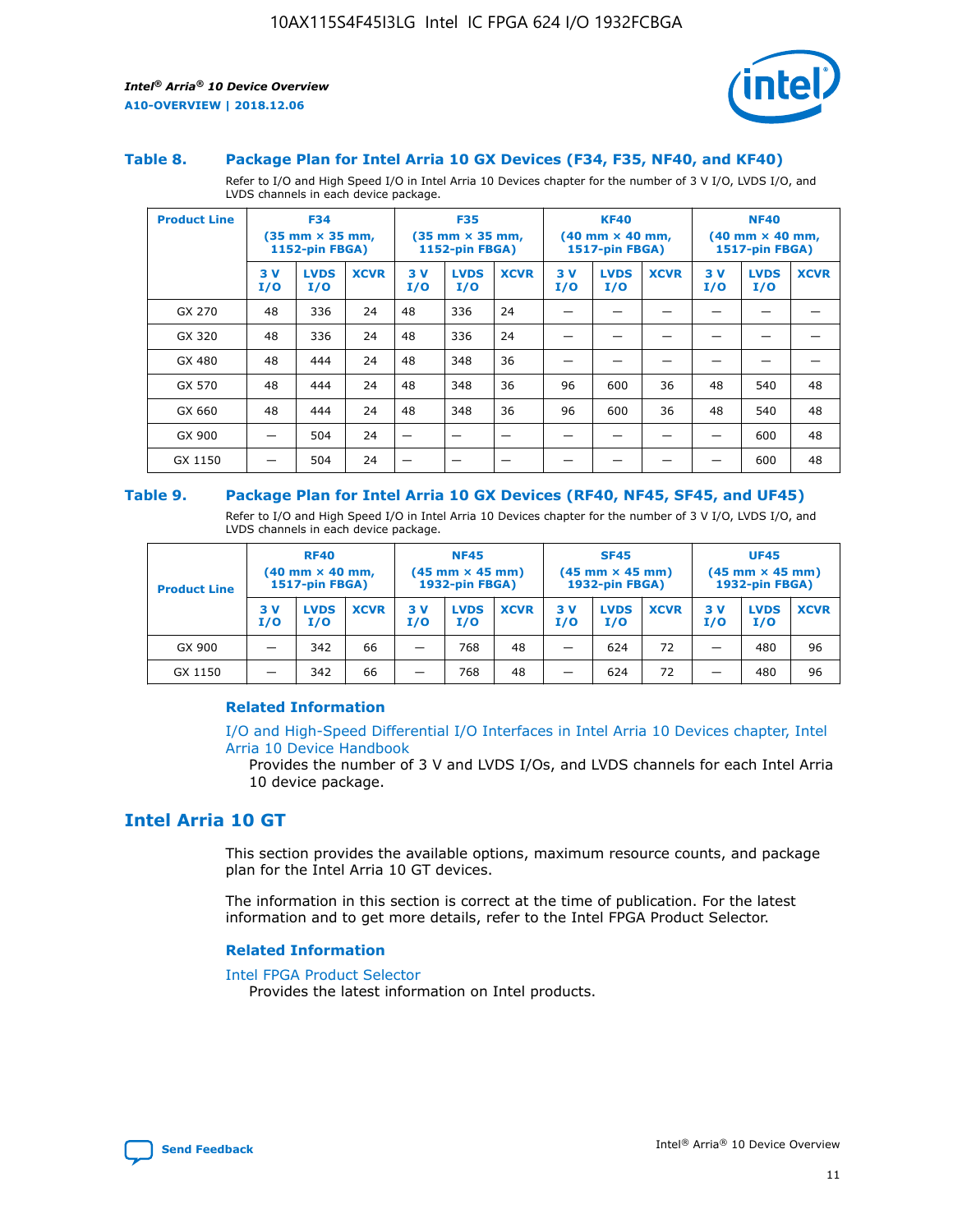

# **Available Options**

# **Figure 2. Sample Ordering Code and Available Options for Intel Arria 10 GT Devices**

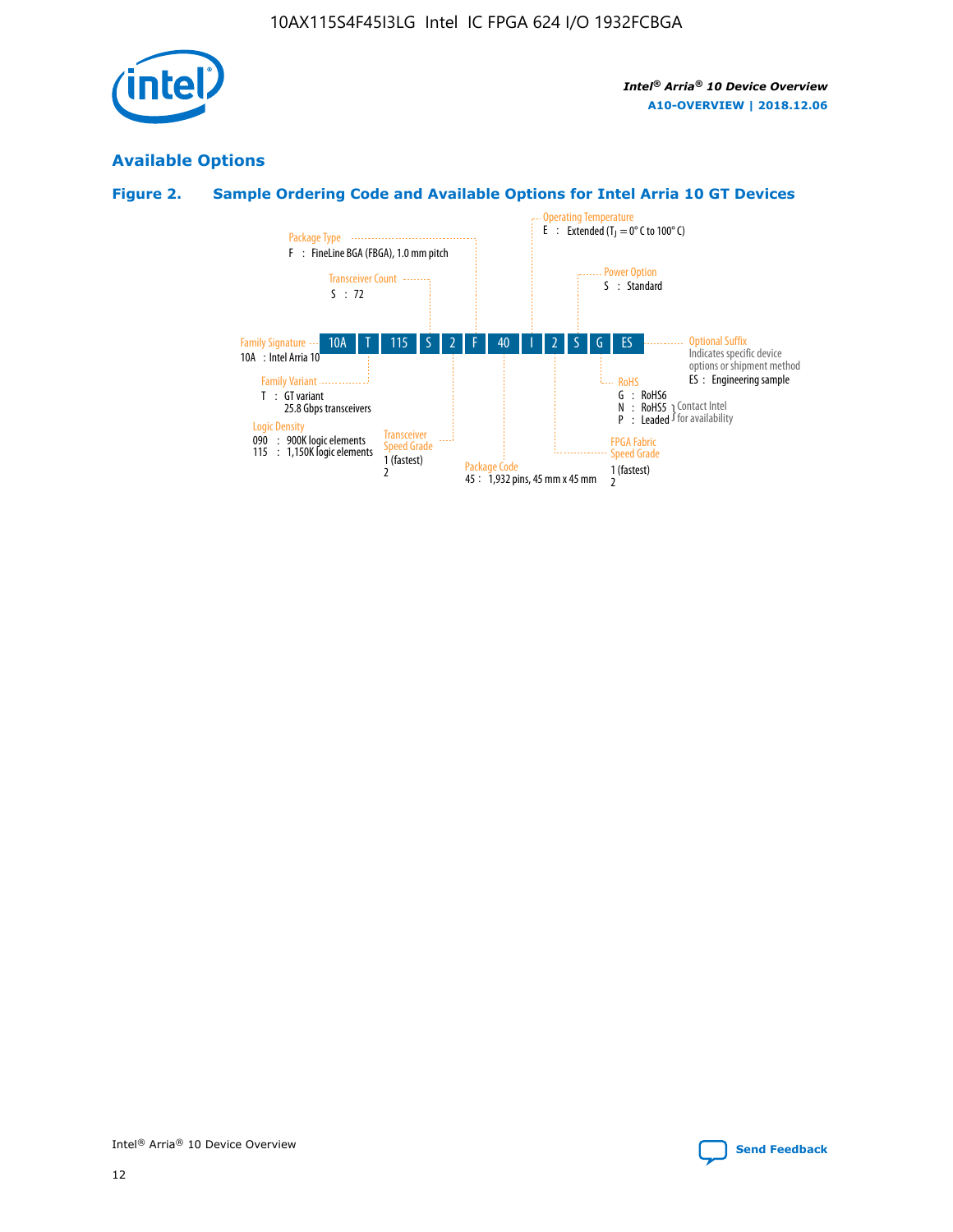

## **Maximum Resources**

#### **Table 10. Maximum Resource Counts for Intel Arria 10 GT Devices**

| <b>Resource</b>              |                      |                | <b>Product Line</b> |  |
|------------------------------|----------------------|----------------|---------------------|--|
|                              |                      | <b>GT 900</b>  | <b>GT 1150</b>      |  |
| Logic Elements (LE) (K)      |                      | 900            | 1,150               |  |
| <b>ALM</b>                   |                      | 339,620        | 427,200             |  |
| Register                     |                      | 1,358,480      | 1,708,800           |  |
| Memory (Kb)                  | M20K                 | 48,460         | 54,260              |  |
|                              | <b>MLAB</b>          | 9,386          | 12,984              |  |
| Variable-precision DSP Block |                      | 1,518          | 1,518               |  |
| 18 x 19 Multiplier           |                      | 3,036          | 3,036               |  |
| PLL                          | Fractional Synthesis | 32             | 32                  |  |
|                              | I/O                  | 16             | 16                  |  |
| Transceiver                  | 17.4 Gbps            | 72(5)          | 72(5)               |  |
|                              | 25.8 Gbps            | 6              | 6                   |  |
| GPIO <sup>(6)</sup>          |                      | 624            | 624                 |  |
| LVDS Pair $(7)$              |                      | 312            | 312                 |  |
| PCIe Hard IP Block           |                      | $\overline{4}$ | $\overline{4}$      |  |
| Hard Memory Controller       |                      | 16             | 16                  |  |

#### **Related Information**

#### [Intel Arria 10 GT Channel Usage](https://www.intel.com/content/www/us/en/programmable/documentation/nik1398707230472.html#nik1398707008178)

Configuring GT/GX channels in Intel Arria 10 GT devices.

## **Package Plan**

## **Table 11. Package Plan for Intel Arria 10 GT Devices**

Refer to I/O and High Speed I/O in Intel Arria 10 Devices chapter for the number of 3 V I/O, LVDS I/O, and LVDS channels in each device package.

| <b>Product Line</b> | <b>SF45</b><br>(45 mm × 45 mm, 1932-pin FBGA) |                 |             |  |  |  |
|---------------------|-----------------------------------------------|-----------------|-------------|--|--|--|
|                     | 3 V I/O                                       | <b>LVDS I/O</b> | <b>XCVR</b> |  |  |  |
| GT 900              |                                               | 624             | 72          |  |  |  |
| GT 1150             |                                               | 624             | 72          |  |  |  |

<sup>(7)</sup> Each LVDS I/O pair can be used as differential input or output.



 $(5)$  If all 6 GT channels are in use, 12 of the GX channels are not usable.

<sup>(6)</sup> The number of GPIOs does not include transceiver I/Os. In the Intel Quartus Prime software, the number of user I/Os includes transceiver I/Os.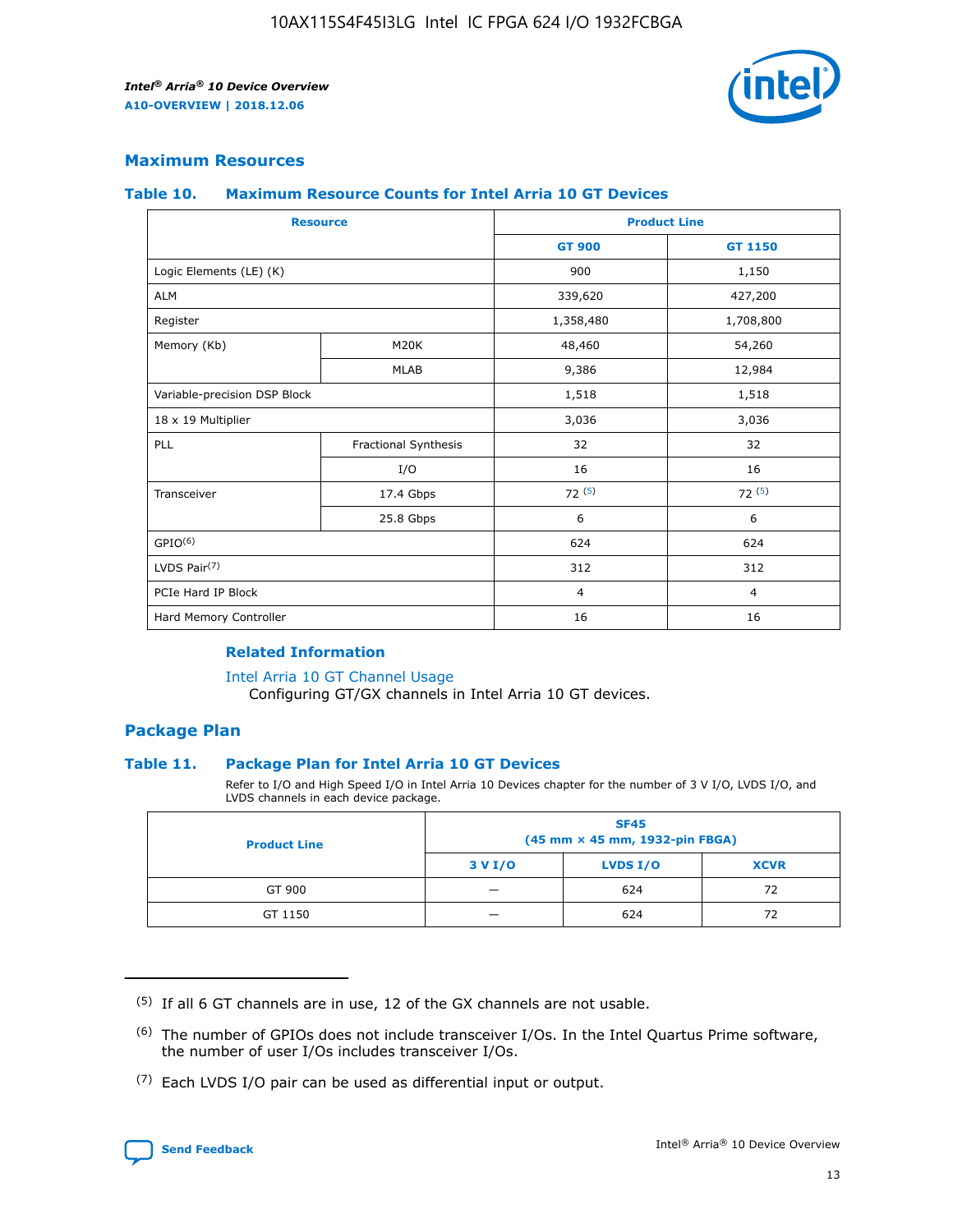

#### **Related Information**

[I/O and High-Speed Differential I/O Interfaces in Intel Arria 10 Devices chapter, Intel](https://www.intel.com/content/www/us/en/programmable/documentation/sam1403482614086.html#sam1403482030321) [Arria 10 Device Handbook](https://www.intel.com/content/www/us/en/programmable/documentation/sam1403482614086.html#sam1403482030321)

Provides the number of 3 V and LVDS I/Os, and LVDS channels for each Intel Arria 10 device package.

# **Intel Arria 10 SX**

This section provides the available options, maximum resource counts, and package plan for the Intel Arria 10 SX devices.

The information in this section is correct at the time of publication. For the latest information and to get more details, refer to the Intel FPGA Product Selector.

#### **Related Information**

[Intel FPGA Product Selector](http://www.altera.com/products/selector/psg-selector.html) Provides the latest information on Intel products.

#### **Available Options**

#### **Figure 3. Sample Ordering Code and Available Options for Intel Arria 10 SX Devices**



#### **Related Information**

[Transceiver Performance for Intel Arria 10 GX/SX Devices](https://www.intel.com/content/www/us/en/programmable/documentation/mcn1413182292568.html#mcn1413213965502) Provides more information about the transceiver speed grade.

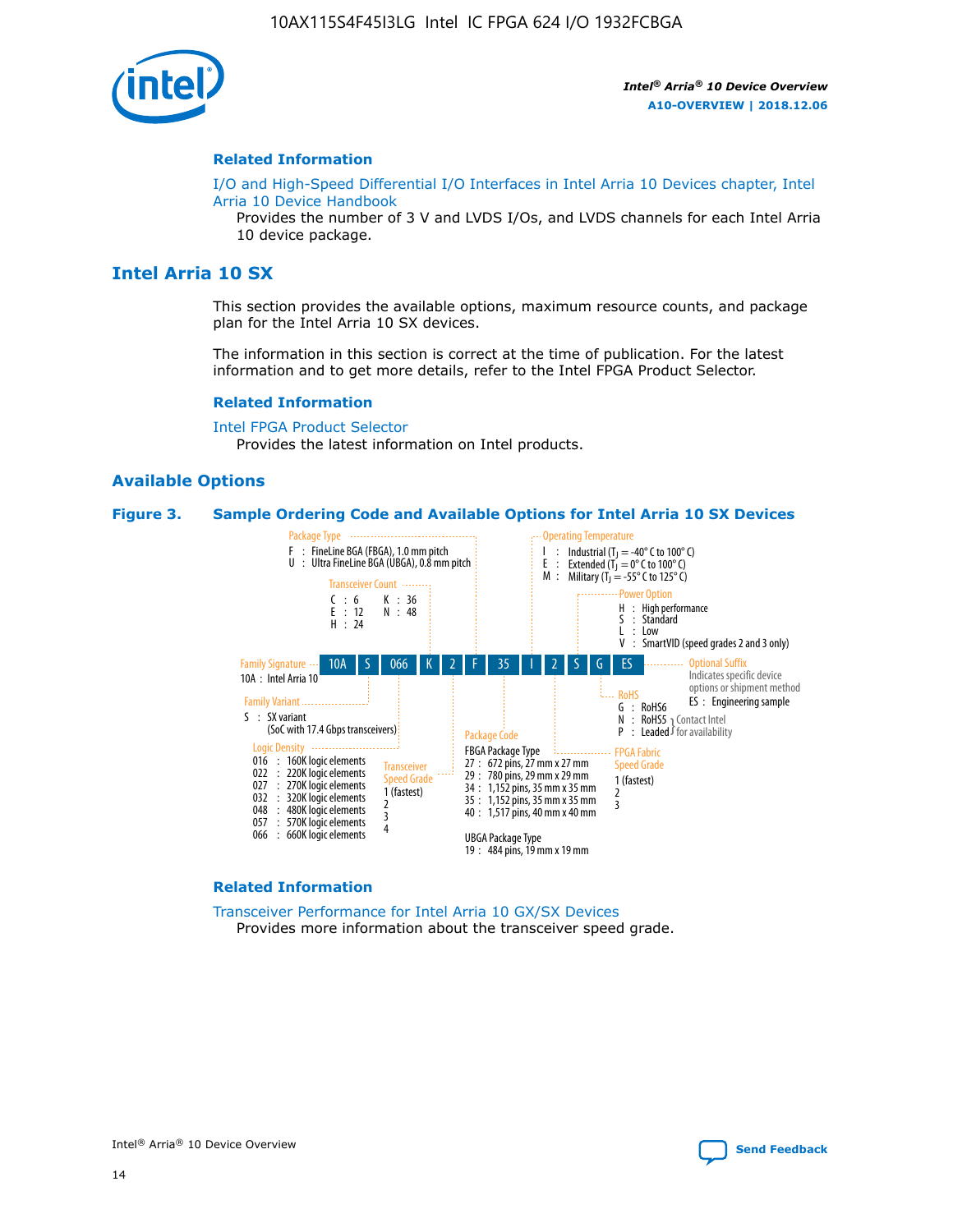

# **Maximum Resources**

#### **Table 12. Maximum Resource Counts for Intel Arria 10 SX Devices**

|                                   | <b>Resource</b>         | <b>Product Line</b> |               |                |                |                |                |                |  |  |  |
|-----------------------------------|-------------------------|---------------------|---------------|----------------|----------------|----------------|----------------|----------------|--|--|--|
|                                   |                         | <b>SX 160</b>       | <b>SX 220</b> | <b>SX 270</b>  | <b>SX 320</b>  | <b>SX 480</b>  | <b>SX 570</b>  | <b>SX 660</b>  |  |  |  |
| Logic Elements (LE) (K)           |                         | 160                 | 220           | 270            | 320            | 480            | 570            | 660            |  |  |  |
| <b>ALM</b>                        |                         | 61,510              | 80,330        | 101,620        | 119,900        | 183,590        | 217,080        | 251,680        |  |  |  |
| Register                          |                         | 246,040             | 321,320       | 406,480        | 479,600        | 734,360        | 868,320        | 1,006,720      |  |  |  |
| Memory (Kb)                       | <b>M20K</b>             | 8,800               | 11,740        | 15,000         | 17,820         | 28,620         | 36,000         | 42,620         |  |  |  |
|                                   | <b>MLAB</b>             | 1,050               | 1,690         | 2,452          | 2,727          | 4,164          | 5,096          | 5,788          |  |  |  |
| Variable-precision DSP Block      |                         | 156                 | 192           | 830            | 985            | 1,368          | 1,523          | 1,687          |  |  |  |
| 18 x 19 Multiplier                |                         | 312                 | 384           | 1,660          | 1,970          | 2,736          | 3,046          | 3,374          |  |  |  |
| <b>PLL</b>                        | Fractional<br>Synthesis | 6                   | 6             | 8              | 8              | 12             | 16             | 16             |  |  |  |
|                                   | I/O                     | 6                   | 6             | 8              | 8              | 12             | 16             | 16             |  |  |  |
| 17.4 Gbps Transceiver             |                         | 12                  | 12            | 24             | 24             | 36             | 48             | 48             |  |  |  |
| GPIO <sup>(8)</sup>               |                         | 288                 | 288           | 384            | 384            | 492            | 696            | 696            |  |  |  |
| LVDS Pair $(9)$                   |                         | 120                 | 120           | 168            | 168            | 174            | 324            | 324            |  |  |  |
| PCIe Hard IP Block                |                         | $\mathbf{1}$        | $\mathbf{1}$  | $\overline{2}$ | $\overline{2}$ | $\overline{2}$ | $\overline{2}$ | $\overline{2}$ |  |  |  |
| Hard Memory Controller            |                         | 6                   | 6             | 8              | 8              | 12             | 16             | 16             |  |  |  |
| ARM Cortex-A9 MPCore<br>Processor |                         | Yes                 | Yes           | Yes            | Yes            | Yes            | Yes            | Yes            |  |  |  |

# **Package Plan**

## **Table 13. Package Plan for Intel Arria 10 SX Devices (U19, F27, F29, and F34)**

Refer to I/O and High Speed I/O in Intel Arria 10 Devices chapter for the number of 3 V I/O, LVDS I/O, and LVDS channels in each device package.

| <b>Product Line</b> | <b>U19</b><br>$(19 \text{ mm} \times 19 \text{ mm})$<br>484-pin UBGA) |                    |             | <b>F27</b><br>$(27 \text{ mm} \times 27 \text{ mm})$<br>672-pin FBGA) |                    | <b>F29</b><br>$(29 \text{ mm} \times 29 \text{ mm})$<br>780-pin FBGA) |           |                    | <b>F34</b><br>$(35 \text{ mm} \times 35 \text{ mm})$<br><b>1152-pin FBGA)</b> |           |                    |             |
|---------------------|-----------------------------------------------------------------------|--------------------|-------------|-----------------------------------------------------------------------|--------------------|-----------------------------------------------------------------------|-----------|--------------------|-------------------------------------------------------------------------------|-----------|--------------------|-------------|
|                     | 3V<br>I/O                                                             | <b>LVDS</b><br>I/O | <b>XCVR</b> | 3V<br>I/O                                                             | <b>LVDS</b><br>I/O | <b>XCVR</b>                                                           | 3V<br>I/O | <b>LVDS</b><br>I/O | <b>XCVR</b>                                                                   | 3V<br>I/O | <b>LVDS</b><br>I/O | <b>XCVR</b> |
| SX 160              | 48                                                                    | 144                | 6           | 48                                                                    | 192                | 12                                                                    | 48        | 240                | 12                                                                            | -         |                    |             |
| SX 220              | 48                                                                    | 144                | 6           | 48                                                                    | 192                | 12                                                                    | 48        | 240                | 12                                                                            |           |                    |             |
| SX 270              |                                                                       |                    |             | 48                                                                    | 192                | 12                                                                    | 48        | 312                | 12                                                                            | 48        | 336                | 24          |
| SX 320              |                                                                       |                    |             | 48                                                                    | 192                | 12                                                                    | 48        | 312                | 12                                                                            | 48        | 336                | 24          |
|                     | continued                                                             |                    |             |                                                                       |                    |                                                                       |           |                    |                                                                               |           |                    |             |

 $(8)$  The number of GPIOs does not include transceiver I/Os. In the Intel Quartus Prime software, the number of user I/Os includes transceiver I/Os.

 $(9)$  Each LVDS I/O pair can be used as differential input or output.

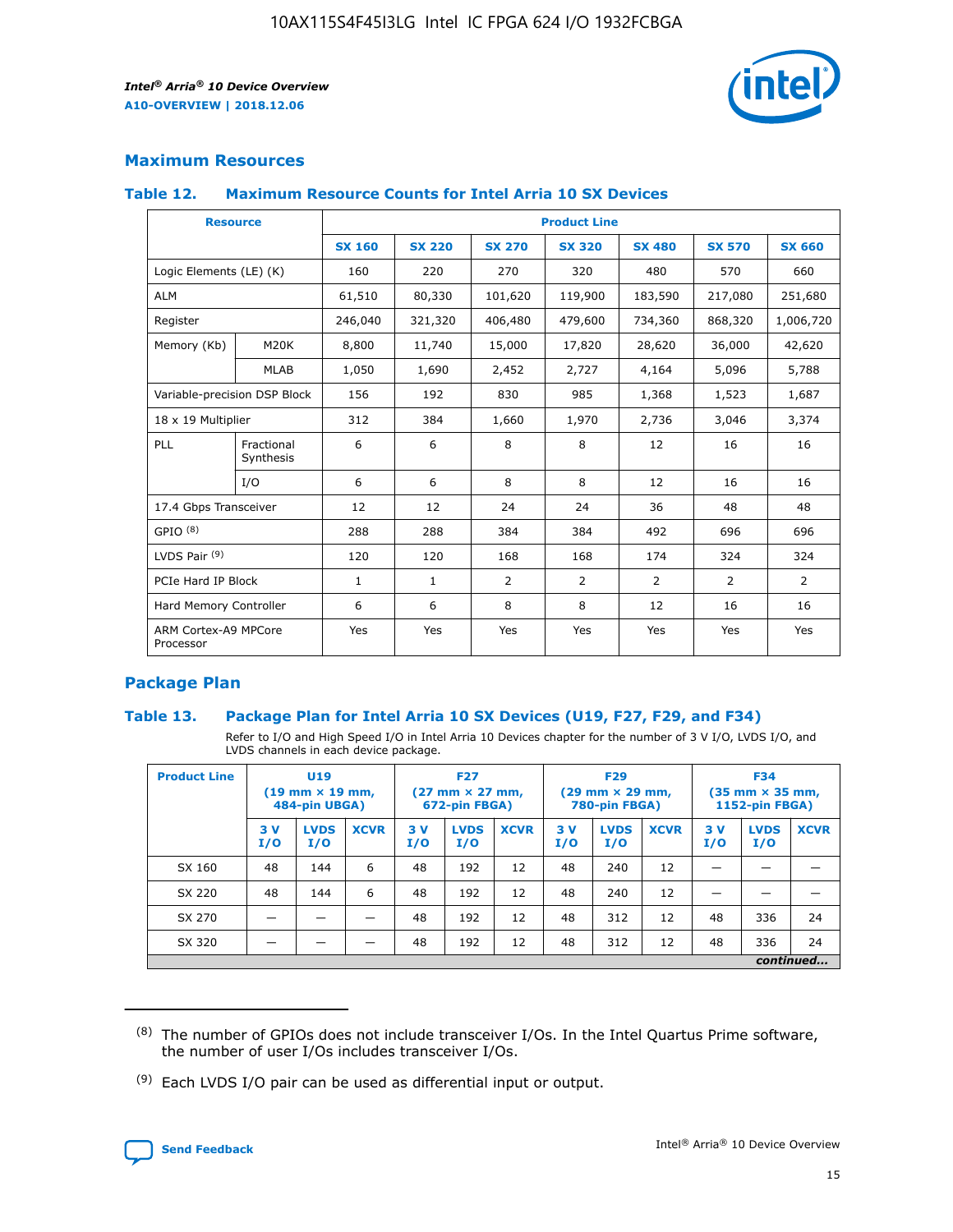

| <b>Product Line</b> | U <sub>19</sub><br>$(19$ mm $\times$ 19 mm,<br>484-pin UBGA) |                    | <b>F27</b><br>$(27 \text{ mm} \times 27 \text{ mm})$<br>672-pin FBGA) |           | <b>F29</b><br>$(29 \text{ mm} \times 29 \text{ mm})$<br>780-pin FBGA) |             |           | <b>F34</b><br>$(35$ mm $\times$ 35 mm,<br><b>1152-pin FBGA)</b> |             |           |                    |             |
|---------------------|--------------------------------------------------------------|--------------------|-----------------------------------------------------------------------|-----------|-----------------------------------------------------------------------|-------------|-----------|-----------------------------------------------------------------|-------------|-----------|--------------------|-------------|
|                     | 3 V<br>I/O                                                   | <b>LVDS</b><br>I/O | <b>XCVR</b>                                                           | 3V<br>I/O | <b>LVDS</b><br>I/O                                                    | <b>XCVR</b> | 3V<br>I/O | <b>LVDS</b><br>I/O                                              | <b>XCVR</b> | 3V<br>I/O | <b>LVDS</b><br>I/O | <b>XCVR</b> |
| SX 480              |                                                              |                    |                                                                       |           |                                                                       |             | 48        | 312                                                             | 12          | 48        | 444                | 24          |
| SX 570              |                                                              |                    |                                                                       |           |                                                                       |             |           |                                                                 |             | 48        | 444                | 24          |
| SX 660              |                                                              |                    |                                                                       |           |                                                                       |             |           |                                                                 |             | 48        | 444                | 24          |

## **Table 14. Package Plan for Intel Arria 10 SX Devices (F35, KF40, and NF40)**

Refer to I/O and High Speed I/O in Intel Arria 10 Devices chapter for the number of 3 V I/O, LVDS I/O, and LVDS channels in each device package.

| <b>Product Line</b> | <b>F35</b><br>$(35 \text{ mm} \times 35 \text{ mm})$<br><b>1152-pin FBGA)</b> |          |             |                                           | <b>KF40</b><br>(40 mm × 40 mm,<br>1517-pin FBGA) |    | <b>NF40</b><br>$(40 \text{ mm} \times 40 \text{ mm})$<br>1517-pin FBGA) |          |             |  |
|---------------------|-------------------------------------------------------------------------------|----------|-------------|-------------------------------------------|--------------------------------------------------|----|-------------------------------------------------------------------------|----------|-------------|--|
|                     | 3 V I/O                                                                       | LVDS I/O | <b>XCVR</b> | <b>LVDS I/O</b><br><b>XCVR</b><br>3 V I/O |                                                  |    | 3 V I/O                                                                 | LVDS I/O | <b>XCVR</b> |  |
| SX 270              | 48                                                                            | 336      | 24          |                                           |                                                  |    |                                                                         |          |             |  |
| SX 320              | 48                                                                            | 336      | 24          |                                           |                                                  |    |                                                                         |          |             |  |
| SX 480              | 48                                                                            | 348      | 36          |                                           |                                                  |    |                                                                         |          |             |  |
| SX 570              | 48                                                                            | 348      | 36          | 96                                        | 600                                              | 36 | 48                                                                      | 540      | 48          |  |
| SX 660              | 48                                                                            | 348      | 36          | 96                                        | 600                                              | 36 | 48                                                                      | 540      | 48          |  |

# **Related Information**

[I/O and High-Speed Differential I/O Interfaces in Intel Arria 10 Devices chapter, Intel](https://www.intel.com/content/www/us/en/programmable/documentation/sam1403482614086.html#sam1403482030321) [Arria 10 Device Handbook](https://www.intel.com/content/www/us/en/programmable/documentation/sam1403482614086.html#sam1403482030321)

Provides the number of 3 V and LVDS I/Os, and LVDS channels for each Intel Arria 10 device package.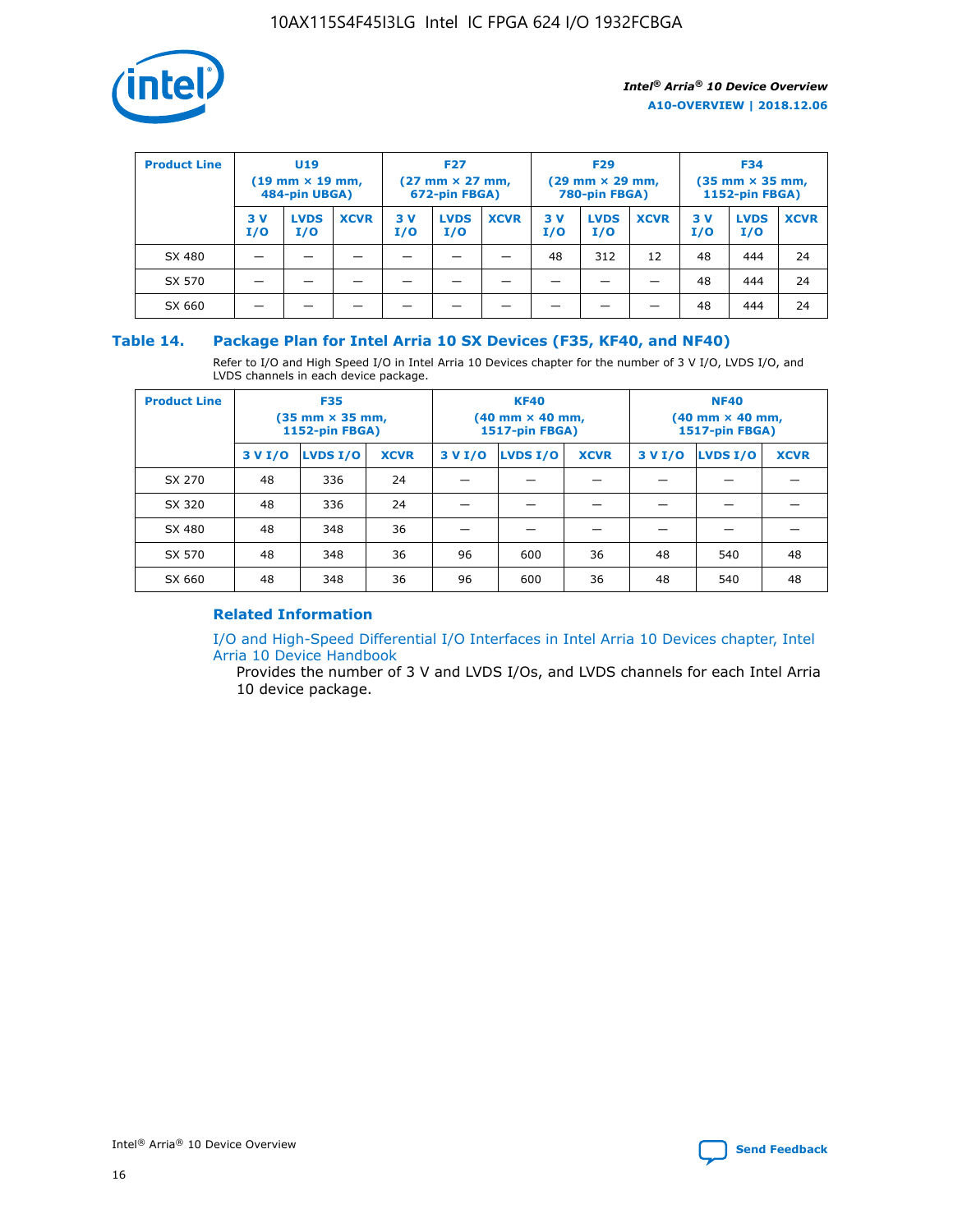

# **I/O Vertical Migration for Intel Arria 10 Devices**

#### **Figure 4. Migration Capability Across Intel Arria 10 Product Lines**

- The arrows indicate the migration paths. The devices included in each vertical migration path are shaded. Devices with fewer resources in the same path have lighter shades.
- To achieve the full I/O migration across product lines in the same migration path, restrict I/Os and transceivers usage to match the product line with the lowest I/O and transceiver counts.
- An LVDS I/O bank in the source device may be mapped to a 3 V I/O bank in the target device. To use memory interface clock frequency higher than 533 MHz, assign external memory interface pins only to banks that are LVDS I/O in both devices.
- There may be nominal 0.15 mm package height difference between some product lines in the same package type.
	- **Variant Product Line Package U19 F27 F29 F34 F35 KF40 NF40 RF40 NF45 SF45 UF45** Intel® Arria® 10 GX GX 160 GX 220 GX 270 GX 320 GX 480 GX 570 GX 660 GX 900 GX 1150 Intel Arria 10 GT GT 900 GT 1150 Intel Arria 10 SX SX 160 SX 220 SX 270 SX 320 SX 480 SX 570 SX 660
- Some migration paths are not shown in the Intel Quartus Prime software **Pin Migration View**.

*Note:* To verify the pin migration compatibility, use the **Pin Migration View** window in the Intel Quartus Prime software Pin Planner.

# **Adaptive Logic Module**

Intel Arria 10 devices use a 20 nm ALM as the basic building block of the logic fabric.

The ALM architecture is the same as the previous generation FPGAs, allowing for efficient implementation of logic functions and easy conversion of IP between the device generations.

The ALM, as shown in following figure, uses an 8-input fracturable look-up table (LUT) with four dedicated registers to help improve timing closure in register-rich designs and achieve an even higher design packing capability than the traditional two-register per LUT architecture.

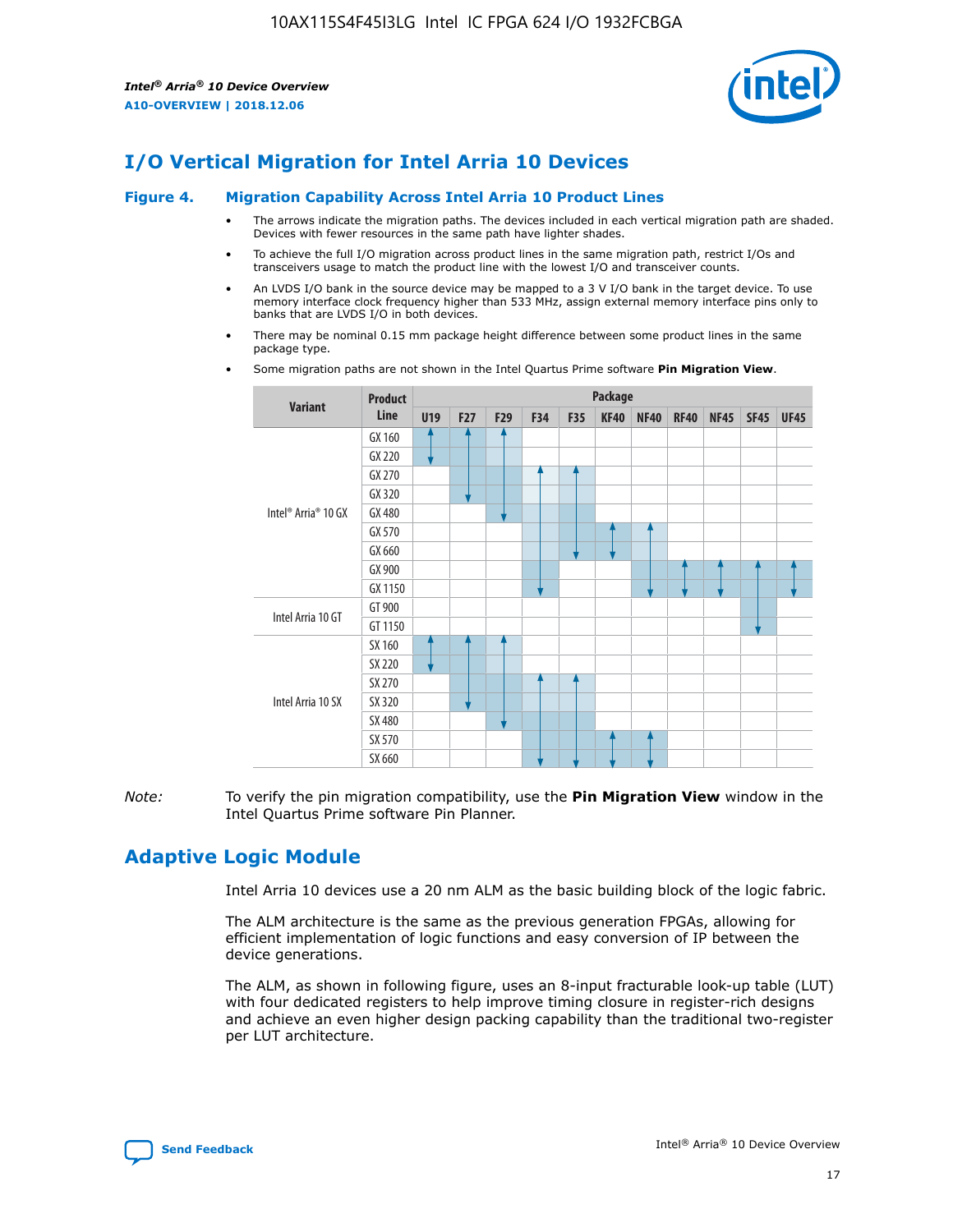

**Figure 5. ALM for Intel Arria 10 Devices**



The Intel Quartus Prime software optimizes your design according to the ALM logic structure and automatically maps legacy designs into the Intel Arria 10 ALM architecture.

# **Variable-Precision DSP Block**

The Intel Arria 10 variable precision DSP blocks support fixed-point arithmetic and floating-point arithmetic.

Features for fixed-point arithmetic:

- High-performance, power-optimized, and fully registered multiplication operations
- 18-bit and 27-bit word lengths
- Two 18 x 19 multipliers or one 27 x 27 multiplier per DSP block
- Built-in addition, subtraction, and 64-bit double accumulation register to combine multiplication results
- Cascading 19-bit or 27-bit when pre-adder is disabled and cascading 18-bit when pre-adder is used to form the tap-delay line for filtering applications
- Cascading 64-bit output bus to propagate output results from one block to the next block without external logic support
- Hard pre-adder supported in 19-bit and 27-bit modes for symmetric filters
- Internal coefficient register bank in both 18-bit and 27-bit modes for filter implementation
- 18-bit and 27-bit systolic finite impulse response (FIR) filters with distributed output adder
- Biased rounding support

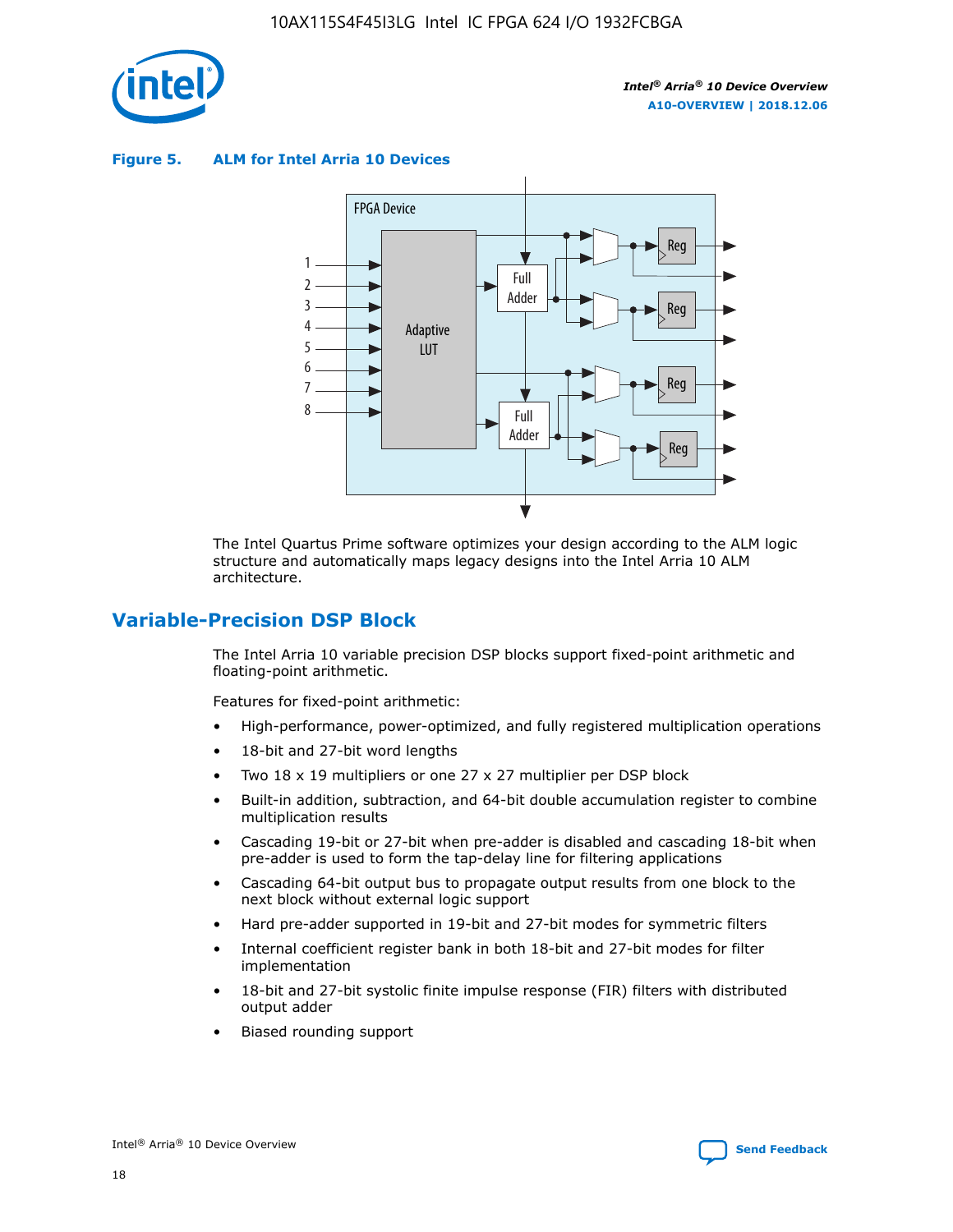

Features for floating-point arithmetic:

- A completely hardened architecture that supports multiplication, addition, subtraction, multiply-add, and multiply-subtract
- Multiplication with accumulation capability and a dynamic accumulator reset control
- Multiplication with cascade summation capability
- Multiplication with cascade subtraction capability
- Complex multiplication
- Direct vector dot product
- Systolic FIR filter

## **Table 15. Variable-Precision DSP Block Configurations for Intel Arria 10 Devices**

| <b>Usage Example</b>                                       | <b>Multiplier Size (Bit)</b>    | <b>DSP Block Resources</b> |
|------------------------------------------------------------|---------------------------------|----------------------------|
| Medium precision fixed point                               | Two 18 x 19                     |                            |
| High precision fixed or Single precision<br>floating point | One 27 x 27                     |                            |
| Fixed point FFTs                                           | One 19 x 36 with external adder |                            |
| Very high precision fixed point                            | One 36 x 36 with external adder |                            |
| Double precision floating point                            | One 54 x 54 with external adder | 4                          |

#### **Table 16. Resources for Fixed-Point Arithmetic in Intel Arria 10 Devices**

The table lists the variable-precision DSP resources by bit precision for each Intel Arria 10 device.

| <b>Variant</b>  | <b>Product Line</b> | <b>Variable-</b><br>precision<br><b>DSP Block</b> | <b>Independent Input and Output</b><br><b>Multiplications Operator</b> |                                     | 18 x 19<br><b>Multiplier</b><br><b>Adder Sum</b> | $18 \times 18$<br><b>Multiplier</b><br><b>Adder</b> |
|-----------------|---------------------|---------------------------------------------------|------------------------------------------------------------------------|-------------------------------------|--------------------------------------------------|-----------------------------------------------------|
|                 |                     |                                                   | 18 x 19<br><b>Multiplier</b>                                           | $27 \times 27$<br><b>Multiplier</b> | <b>Mode</b>                                      | <b>Summed with</b><br>36 bit Input                  |
| AIntel Arria 10 | GX 160              | 156                                               | 312                                                                    | 156                                 | 156                                              | 156                                                 |
| GX              | GX 220              | 192                                               | 384                                                                    | 192                                 | 192                                              | 192                                                 |
|                 | GX 270              | 830                                               | 1,660                                                                  | 830                                 | 830                                              | 830                                                 |
|                 | GX 320              | 984                                               | 1,968                                                                  | 984                                 | 984                                              | 984                                                 |
|                 | GX 480              | 1,368                                             | 2,736                                                                  | 1,368                               | 1,368                                            | 1,368                                               |
|                 | GX 570              | 1,523                                             | 3,046                                                                  | 1,523                               | 1,523                                            | 1,523                                               |
|                 | GX 660              | 1,687                                             | 3,374                                                                  | 1,687                               | 1,687                                            | 1,687                                               |
|                 | GX 900              | 1,518                                             | 3,036                                                                  | 1,518                               | 1,518                                            | 1,518                                               |
|                 | GX 1150             | 1,518                                             | 3,036                                                                  | 1,518                               | 1,518                                            | 1,518                                               |
| Intel Arria 10  | GT 900              | 1,518                                             | 3,036                                                                  | 1,518                               | 1,518                                            | 1,518                                               |
| GT              | GT 1150             | 1,518                                             | 3,036                                                                  | 1,518                               | 1,518                                            | 1,518                                               |
| Intel Arria 10  | SX 160              | 156                                               | 312                                                                    | 156                                 | 156                                              | 156                                                 |
| <b>SX</b>       | SX 220              | 192                                               | 384                                                                    | 192                                 | 192                                              | 192                                                 |
|                 | SX 270              | 830                                               | 1,660                                                                  | 830                                 | 830                                              | 830                                                 |
|                 |                     |                                                   |                                                                        |                                     |                                                  | continued                                           |

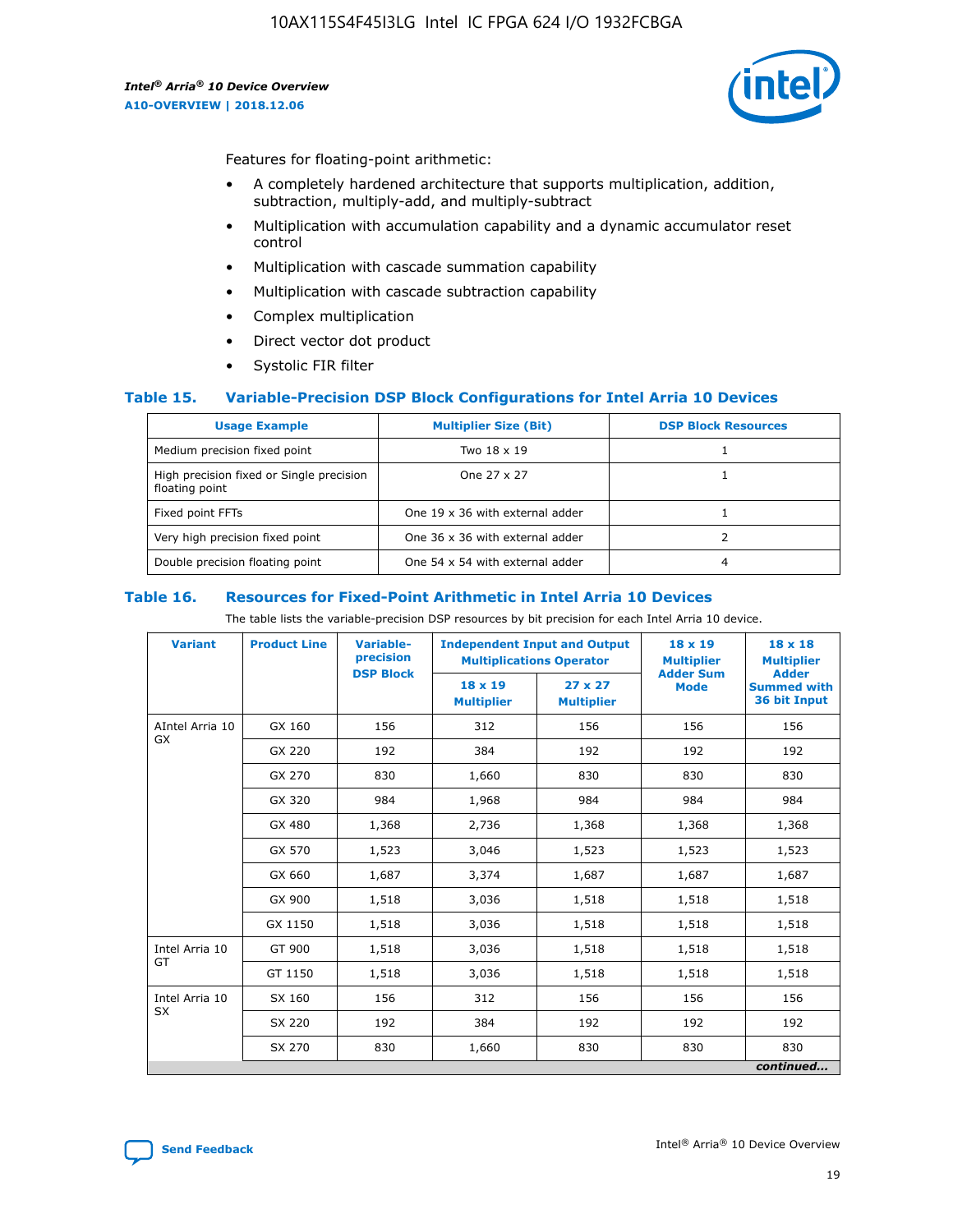

| <b>Variant</b> | <b>Product Line</b> | <b>Variable-</b><br>precision |                                     | <b>Independent Input and Output</b><br><b>Multiplications Operator</b> | $18 \times 19$<br><b>Multiplier</b> | $18 \times 18$<br><b>Multiplier</b><br><b>Adder</b> |  |
|----------------|---------------------|-------------------------------|-------------------------------------|------------------------------------------------------------------------|-------------------------------------|-----------------------------------------------------|--|
|                |                     | <b>DSP Block</b>              | $18 \times 19$<br><b>Multiplier</b> | $27 \times 27$<br><b>Multiplier</b>                                    | <b>Adder Sum</b><br><b>Mode</b>     | <b>Summed with</b><br>36 bit Input                  |  |
|                | SX 320              | 984                           | 1,968                               | 984                                                                    | 984                                 | 984                                                 |  |
|                | SX 480              | 1,368                         | 2,736                               | 1,368                                                                  | 1,368                               | 1,368                                               |  |
|                | SX 570              | 1,523                         | 3,046                               | 1,523                                                                  | 1,523                               | 1,523                                               |  |
|                | SX 660              | 1,687                         | 3,374                               | 1,687                                                                  | 1,687                               | 1,687                                               |  |

# **Table 17. Resources for Floating-Point Arithmetic in Intel Arria 10 Devices**

The table lists the variable-precision DSP resources by bit precision for each Intel Arria 10 device.

| <b>Variant</b> | <b>Product Line</b> | <b>Variable-</b><br>precision<br><b>DSP Block</b> | <b>Single</b><br><b>Precision</b><br><b>Floating-Point</b><br><b>Multiplication</b><br><b>Mode</b> | <b>Single-Precision</b><br><b>Floating-Point</b><br><b>Adder Mode</b> | Single-<br><b>Precision</b><br><b>Floating-Point</b><br><b>Multiply</b><br><b>Accumulate</b><br><b>Mode</b> | <b>Peak</b><br><b>Giga Floating-</b><br><b>Point</b><br><b>Operations</b><br>per Second<br>(GFLOPs) |
|----------------|---------------------|---------------------------------------------------|----------------------------------------------------------------------------------------------------|-----------------------------------------------------------------------|-------------------------------------------------------------------------------------------------------------|-----------------------------------------------------------------------------------------------------|
| Intel Arria 10 | GX 160              | 156                                               | 156                                                                                                | 156                                                                   | 156                                                                                                         | 140                                                                                                 |
| GX             | GX 220              | 192                                               | 192                                                                                                | 192                                                                   | 192                                                                                                         | 173                                                                                                 |
|                | GX 270              | 830                                               | 830                                                                                                | 830                                                                   | 830                                                                                                         | 747                                                                                                 |
|                | GX 320              | 984                                               | 984                                                                                                | 984                                                                   | 984                                                                                                         | 886                                                                                                 |
|                | GX 480              | 1,369                                             | 1,368                                                                                              | 1,368                                                                 | 1,368                                                                                                       | 1,231                                                                                               |
|                | GX 570              | 1,523                                             | 1,523                                                                                              | 1,523                                                                 | 1,523                                                                                                       | 1,371                                                                                               |
|                | GX 660              | 1,687                                             | 1,687                                                                                              | 1,687                                                                 | 1,687                                                                                                       | 1,518                                                                                               |
|                | GX 900              | 1,518                                             | 1,518                                                                                              | 1,518                                                                 | 1,518                                                                                                       | 1,366                                                                                               |
|                | GX 1150             | 1,518                                             | 1,518                                                                                              | 1,518                                                                 | 1,518                                                                                                       | 1,366                                                                                               |
| Intel Arria 10 | GT 900              | 1,518                                             | 1,518                                                                                              | 1,518                                                                 | 1,518                                                                                                       | 1,366                                                                                               |
| GT             | GT 1150             | 1,518                                             | 1,518                                                                                              | 1,518                                                                 | 1,518                                                                                                       | 1,366                                                                                               |
| Intel Arria 10 | SX 160              | 156                                               | 156                                                                                                | 156                                                                   | 156                                                                                                         | 140                                                                                                 |
| SX             | SX 220              | 192                                               | 192                                                                                                | 192                                                                   | 192                                                                                                         | 173                                                                                                 |
|                | SX 270              | 830                                               | 830                                                                                                | 830                                                                   | 830                                                                                                         | 747                                                                                                 |
|                | SX 320              | 984                                               | 984                                                                                                | 984                                                                   | 984                                                                                                         | 886                                                                                                 |
|                | SX 480              | 1,369                                             | 1,368                                                                                              | 1,368                                                                 | 1,368                                                                                                       | 1,231                                                                                               |
|                | SX 570              | 1,523                                             | 1,523                                                                                              | 1,523                                                                 | 1,523                                                                                                       | 1,371                                                                                               |
|                | SX 660              | 1,687                                             | 1,687                                                                                              | 1,687                                                                 | 1,687                                                                                                       | 1,518                                                                                               |

# **Embedded Memory Blocks**

The embedded memory blocks in the devices are flexible and designed to provide an optimal amount of small- and large-sized memory arrays to fit your design requirements.

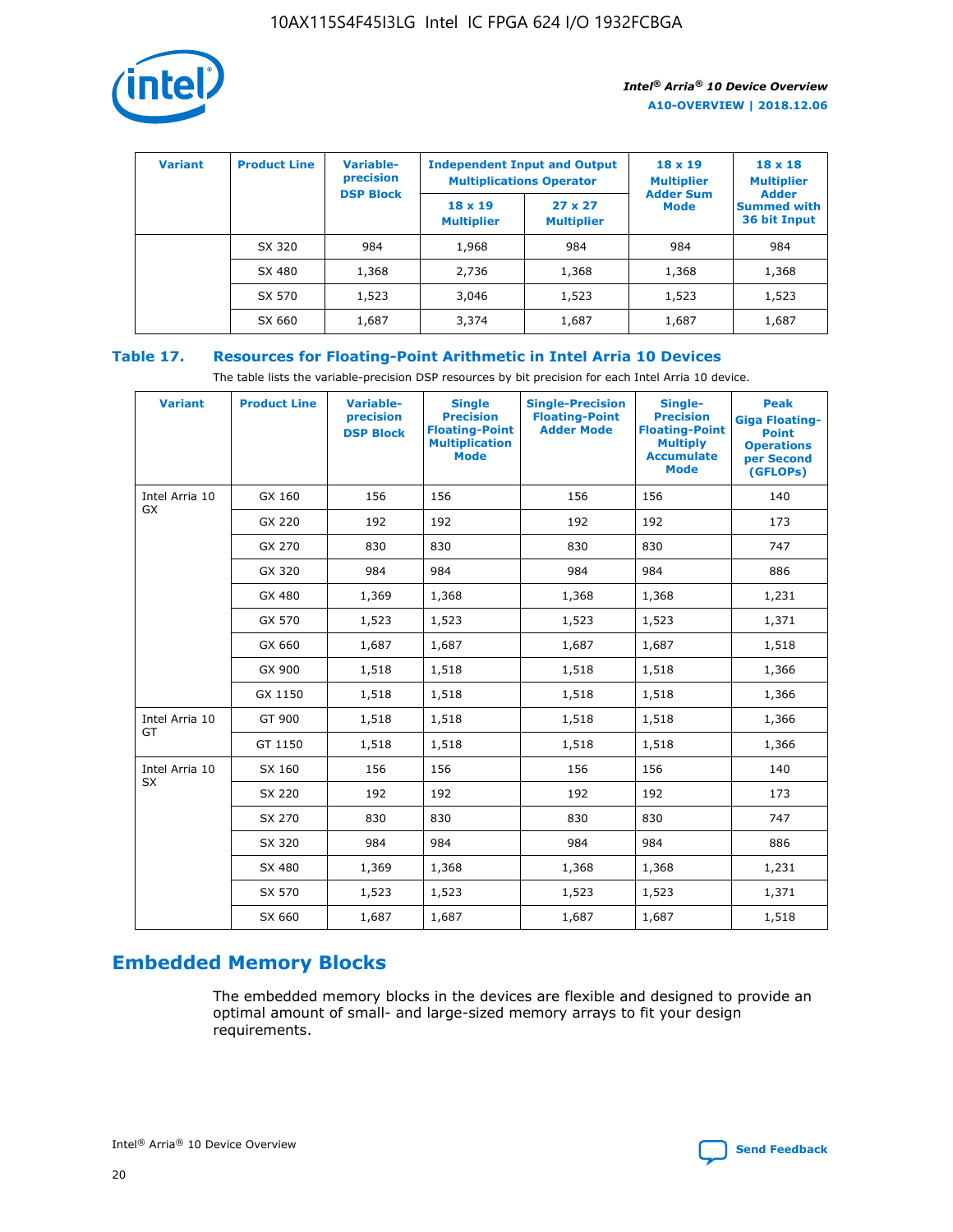

# **Types of Embedded Memory**

The Intel Arria 10 devices contain two types of memory blocks:

- 20 Kb M20K blocks—blocks of dedicated memory resources. The M20K blocks are ideal for larger memory arrays while still providing a large number of independent ports.
- 640 bit memory logic array blocks (MLABs)—enhanced memory blocks that are configured from dual-purpose logic array blocks (LABs). The MLABs are ideal for wide and shallow memory arrays. The MLABs are optimized for implementation of shift registers for digital signal processing (DSP) applications, wide and shallow FIFO buffers, and filter delay lines. Each MLAB is made up of ten adaptive logic modules (ALMs). In the Intel Arria 10 devices, you can configure these ALMs as ten 32 x 2 blocks, giving you one 32 x 20 simple dual-port SRAM block per MLAB.

# **Embedded Memory Capacity in Intel Arria 10 Devices**

|                   | <b>Product</b> | <b>M20K</b>  |                     | <b>MLAB</b>  |                     | <b>Total RAM Bit</b> |
|-------------------|----------------|--------------|---------------------|--------------|---------------------|----------------------|
| <b>Variant</b>    | <b>Line</b>    | <b>Block</b> | <b>RAM Bit (Kb)</b> | <b>Block</b> | <b>RAM Bit (Kb)</b> | (Kb)                 |
| Intel Arria 10 GX | GX 160         | 440          | 8,800               | 1,680        | 1,050               | 9,850                |
|                   | GX 220         | 587          | 11,740              | 2,703        | 1,690               | 13,430               |
|                   | GX 270         | 750          | 15,000              | 3,922        | 2,452               | 17,452               |
|                   | GX 320         | 891          | 17,820              | 4,363        | 2,727               | 20,547               |
|                   | GX 480         | 1,431        | 28,620              | 6,662        | 4,164               | 32,784               |
|                   | GX 570         | 1,800        | 36,000              | 8,153        | 5,096               | 41,096               |
|                   | GX 660         | 2,131        | 42,620              | 9,260        | 5,788               | 48,408               |
|                   | GX 900         | 2,423        | 48,460              | 15,017       | 9,386               | 57,846               |
|                   | GX 1150        | 2,713        | 54,260              | 20,774       | 12,984              | 67,244               |
| Intel Arria 10 GT | GT 900         | 2,423        | 48,460              | 15,017       | 9,386               | 57,846               |
|                   | GT 1150        | 2,713        | 54,260              | 20,774       | 12,984              | 67,244               |
| Intel Arria 10 SX | SX 160         | 440          | 8,800               | 1,680        | 1,050               | 9,850                |
|                   | SX 220         | 587          | 11,740              | 2,703        | 1,690               | 13,430               |
|                   | SX 270         | 750          | 15,000              | 3,922        | 2,452               | 17,452               |
|                   | SX 320         | 891          | 17,820              | 4,363        | 2,727               | 20,547               |
|                   | SX 480         | 1,431        | 28,620              | 6,662        | 4,164               | 32,784               |
|                   | SX 570         | 1,800        | 36,000              | 8,153        | 5,096               | 41,096               |
|                   | SX 660         | 2,131        | 42,620              | 9,260        | 5,788               | 48,408               |

#### **Table 18. Embedded Memory Capacity and Distribution in Intel Arria 10 Devices**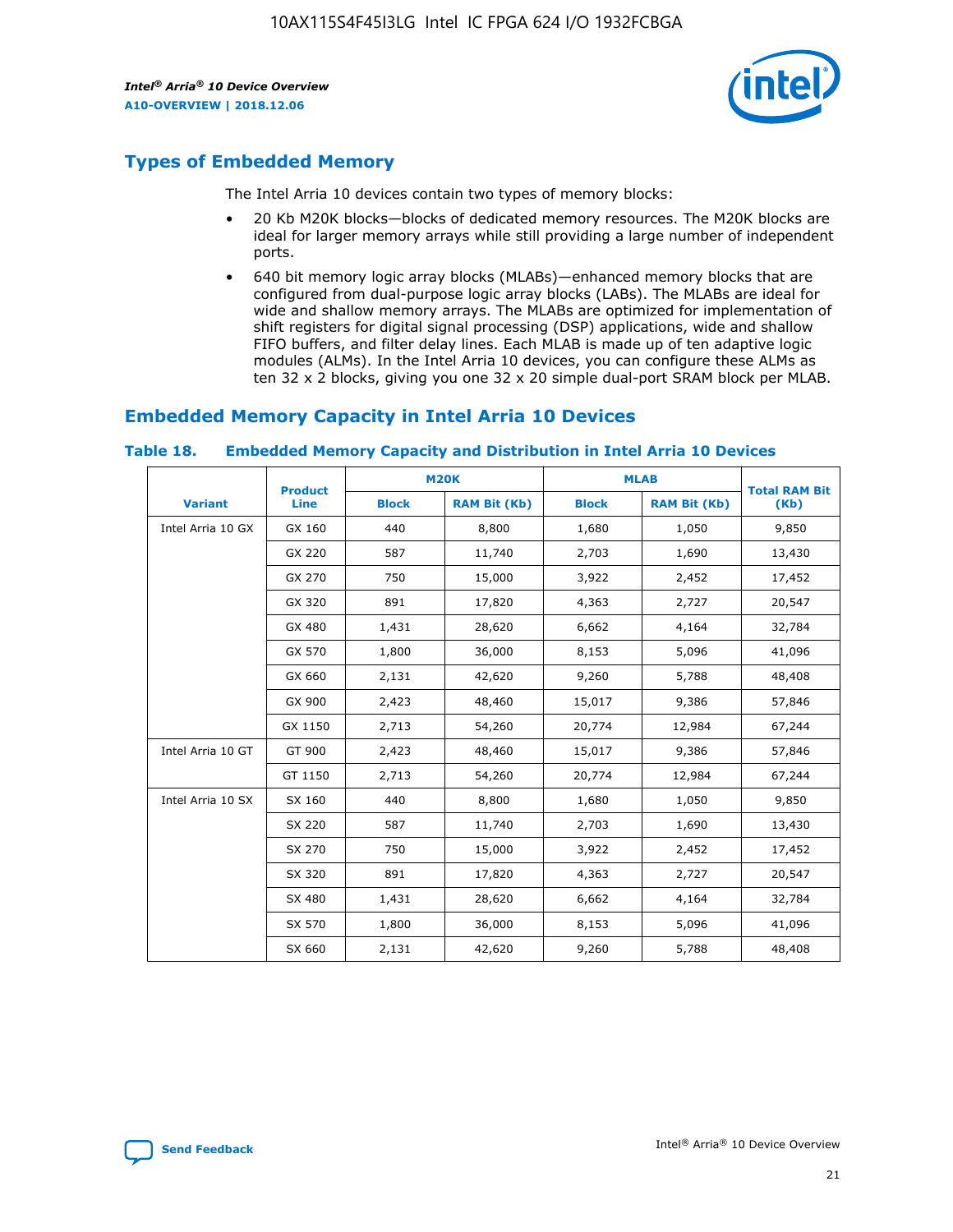

# **Embedded Memory Configurations for Single-port Mode**

#### **Table 19. Single-port Embedded Memory Configurations for Intel Arria 10 Devices**

This table lists the maximum configurations supported for single-port RAM and ROM modes.

| <b>Memory Block</b> | Depth (bits) | <b>Programmable Width</b> |
|---------------------|--------------|---------------------------|
| MLAB                | 32           | x16, x18, or x20          |
|                     | 64(10)       | x8, x9, x10               |
| M20K                | 512          | x40, x32                  |
|                     | 1K           | x20, x16                  |
|                     | 2K           | x10, x8                   |
|                     | 4K           | x5, x4                    |
|                     | 8K           | x2                        |
|                     | 16K          | x1                        |

# **Clock Networks and PLL Clock Sources**

The clock network architecture is based on Intel's global, regional, and peripheral clock structure. This clock structure is supported by dedicated clock input pins, fractional clock synthesis PLLs, and integer I/O PLLs.

# **Clock Networks**

The Intel Arria 10 core clock networks are capable of up to 800 MHz fabric operation across the full industrial temperature range. For the external memory interface, the clock network supports the hard memory controller with speeds up to 2,400 Mbps in a quarter-rate transfer.

To reduce power consumption, the Intel Quartus Prime software identifies all unused sections of the clock network and powers them down.

# **Fractional Synthesis and I/O PLLs**

Intel Arria 10 devices contain up to 32 fractional synthesis PLLs and up to 16 I/O PLLs that are available for both specific and general purpose uses in the core:

- Fractional synthesis PLLs—located in the column adjacent to the transceiver blocks
- I/O PLLs—located in each bank of the 48 I/Os

# **Fractional Synthesis PLLs**

You can use the fractional synthesis PLLs to:

- Reduce the number of oscillators that are required on your board
- Reduce the number of clock pins that are used in the device by synthesizing multiple clock frequencies from a single reference clock source

<sup>(10)</sup> Supported through software emulation and consumes additional MLAB blocks.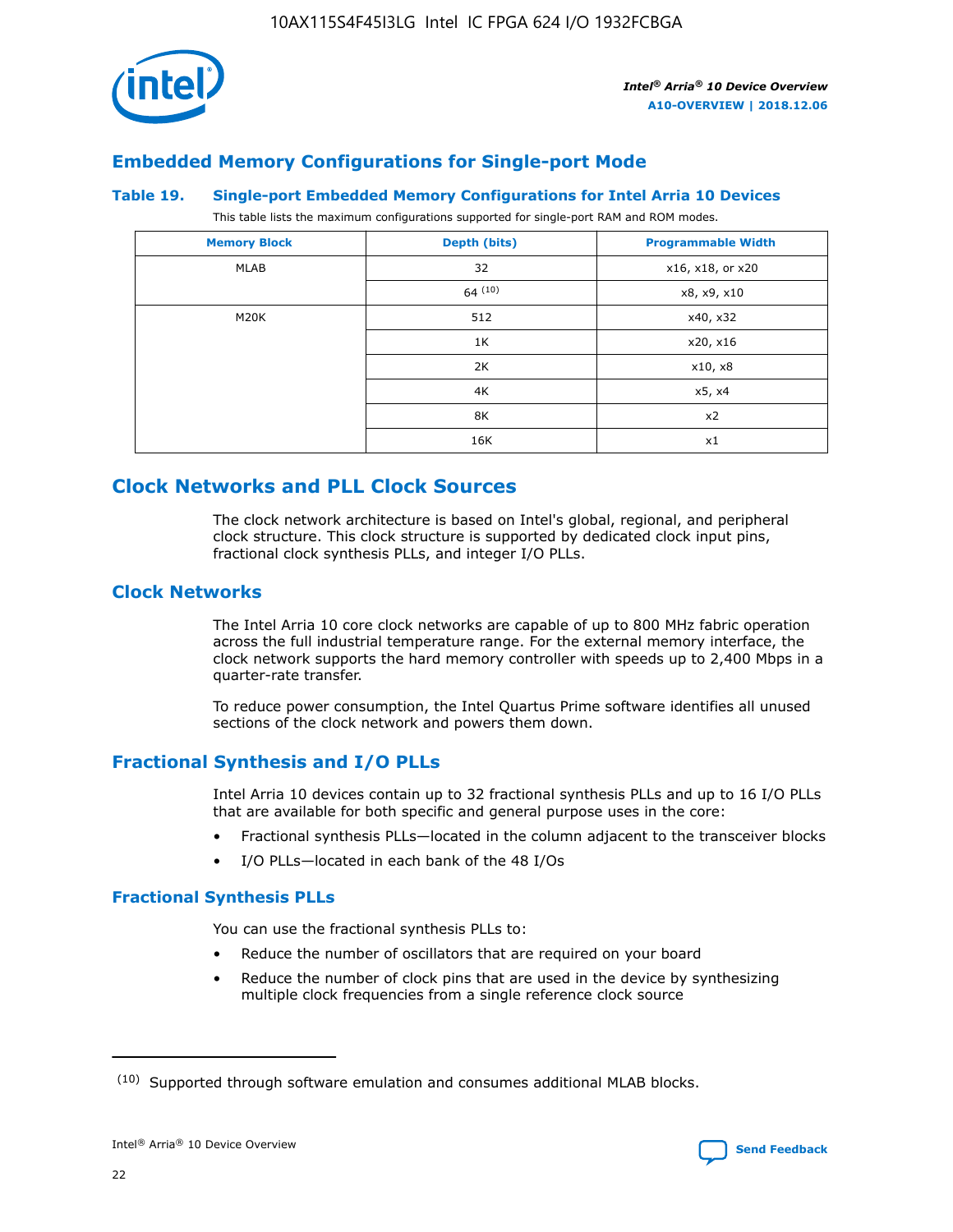

The fractional synthesis PLLs support the following features:

- Reference clock frequency synthesis for transceiver CMU and Advanced Transmit (ATX) PLLs
- Clock network delay compensation
- Zero-delay buffering
- Direct transmit clocking for transceivers
- Independently configurable into two modes:
	- Conventional integer mode equivalent to the general purpose PLL
	- Enhanced fractional mode with third order delta-sigma modulation
- PLL cascading

## **I/O PLLs**

The integer mode I/O PLLs are located in each bank of 48 I/Os. You can use the I/O PLLs to simplify the design of external memory and high-speed LVDS interfaces.

In each I/O bank, the I/O PLLs are adjacent to the hard memory controllers and LVDS SERDES. Because these PLLs are tightly coupled with the I/Os that need to use them, it makes it easier to close timing.

You can use the I/O PLLs for general purpose applications in the core such as clock network delay compensation and zero-delay buffering.

Intel Arria 10 devices support PLL-to-PLL cascading.

# **FPGA General Purpose I/O**

Intel Arria 10 devices offer highly configurable GPIOs. Each I/O bank contains 48 general purpose I/Os and a high-efficiency hard memory controller.

The following list describes the features of the GPIOs:

- Consist of 3 V I/Os for high-voltage application and LVDS I/Os for differential signaling
	- Up to two 3 V I/O banks, available in some devices, that support up to 3 V I/O standards
	- LVDS I/O banks that support up to 1.8 V I/O standards
- Support a wide range of single-ended and differential I/O interfaces
- LVDS speeds up to 1.6 Gbps
- Each LVDS pair of pins has differential input and output buffers, allowing you to configure the LVDS direction for each pair.
- Programmable bus hold and weak pull-up
- Programmable differential output voltage  $(V_{OD})$  and programmable pre-emphasis

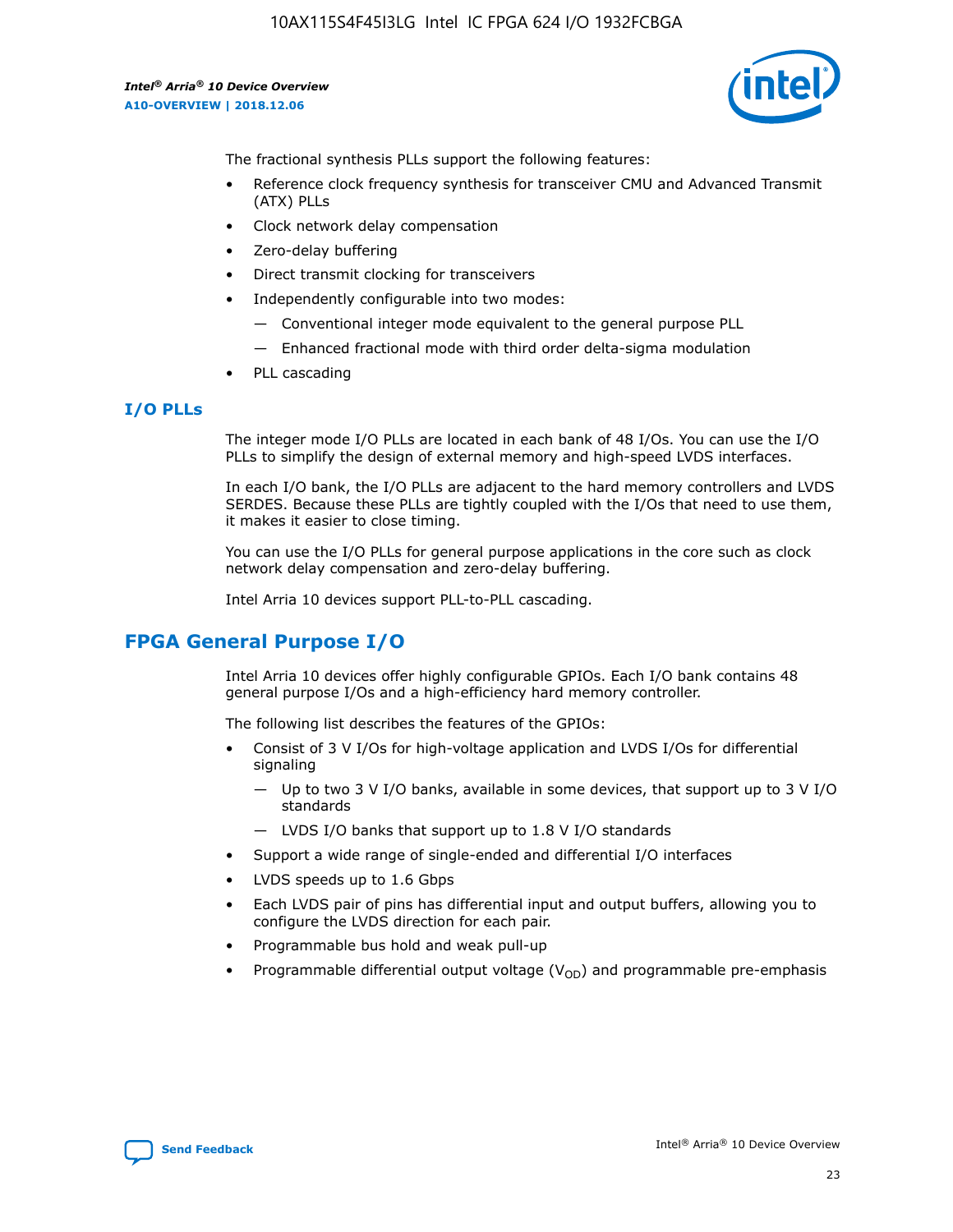

- Series (R<sub>S</sub>) and parallel (R<sub>T</sub>) on-chip termination (OCT) for all I/O banks with OCT calibration to limit the termination impedance variation
- On-chip dynamic termination that has the ability to swap between series and parallel termination, depending on whether there is read or write on a common bus for signal integrity
- Easy timing closure support using the hard read FIFO in the input register path, and delay-locked loop (DLL) delay chain with fine and coarse architecture

# **External Memory Interface**

Intel Arria 10 devices offer massive external memory bandwidth, with up to seven 32 bit DDR4 memory interfaces running at up to 2,400 Mbps. This bandwidth provides additional ease of design, lower power, and resource efficiencies of hardened highperformance memory controllers.

The memory interface within Intel Arria 10 FPGAs and SoCs delivers the highest performance and ease of use. You can configure up to a maximum width of 144 bits when using the hard or soft memory controllers. If required, you can bypass the hard memory controller and use a soft controller implemented in the user logic.

Each I/O contains a hardened DDR read/write path (PHY) capable of performing key memory interface functionality such as read/write leveling, FIFO buffering to lower latency and improve margin, timing calibration, and on-chip termination.

The timing calibration is aided by the inclusion of hard microcontrollers based on Intel's Nios® II technology, specifically tailored to control the calibration of multiple memory interfaces. This calibration allows the Intel Arria 10 device to compensate for any changes in process, voltage, or temperature either within the Intel Arria 10 device itself, or within the external memory device. The advanced calibration algorithms ensure maximum bandwidth and robust timing margin across all operating conditions.

In addition to parallel memory interfaces, Intel Arria 10 devices support serial memory technologies such as the Hybrid Memory Cube (HMC). The HMC is supported by the Intel Arria 10 high-speed serial transceivers which connect up to four HMC links, with each link running at data rates up to 15 Gbps.

## **Related Information**

#### [External Memory Interface Spec Estimator](http://www.altera.com/technology/memory/estimator/mem-emif-index.html)

Provides a parametric tool that allows you to find and compare the performance of the supported external memory interfaces in IntelFPGAs.

# **Memory Standards Supported by Intel Arria 10 Devices**

The I/Os are designed to provide high performance support for existing and emerging external memory standards.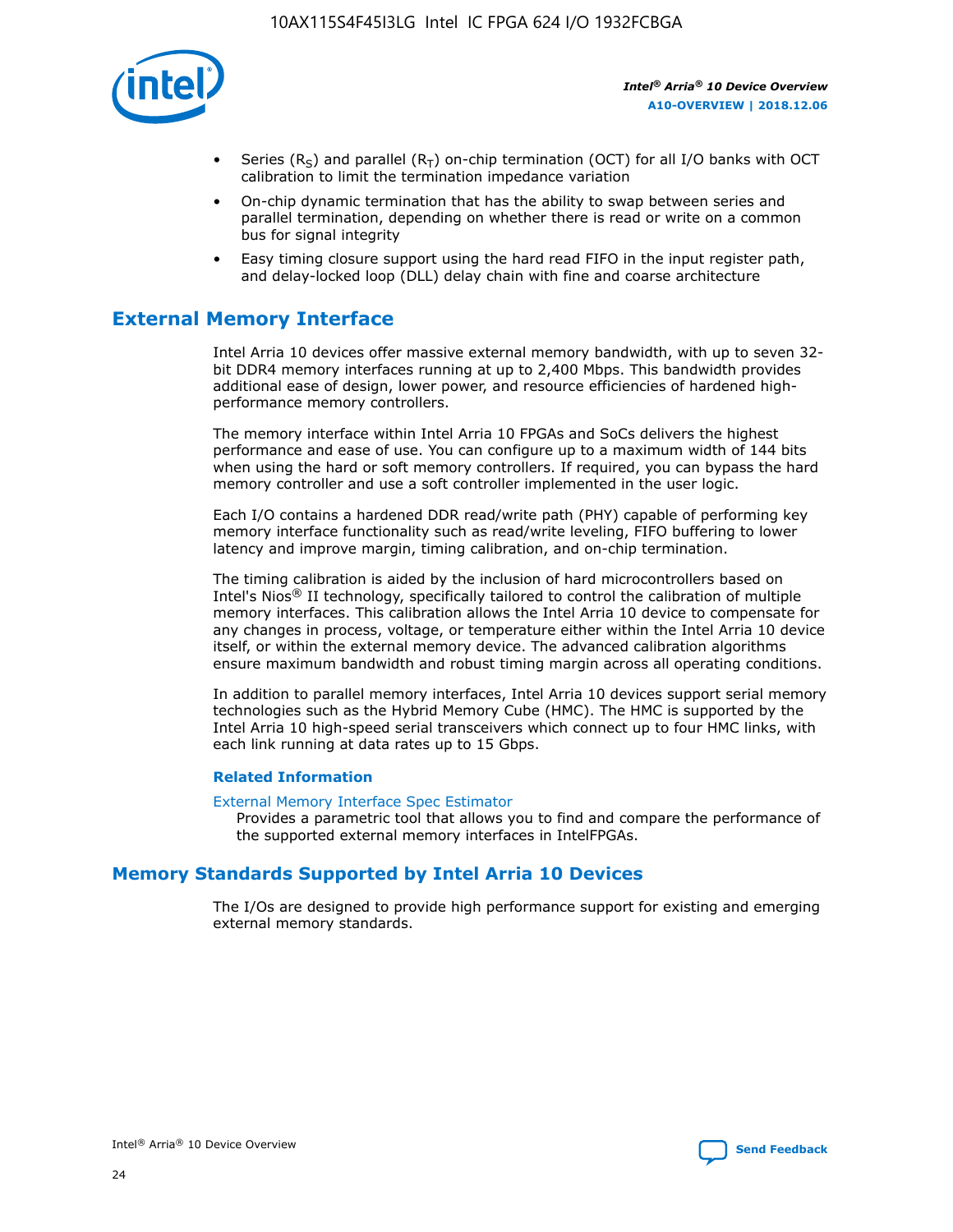

#### **Table 20. Memory Standards Supported by the Hard Memory Controller**

This table lists the overall capability of the hard memory controller. For specific details, refer to the External Memory Interface Spec Estimator and Intel Arria 10 Device Datasheet.

| <b>Memory Standard</b> | <b>Rate Support</b> | <b>Ping Pong PHY Support</b> | <b>Maximum Frequency</b><br>(MHz) |
|------------------------|---------------------|------------------------------|-----------------------------------|
| <b>DDR4 SDRAM</b>      | Quarter rate        | Yes                          | 1,067                             |
|                        |                     |                              | 1,200                             |
| DDR3 SDRAM             | Half rate           | Yes                          | 533                               |
|                        |                     |                              | 667                               |
|                        | Quarter rate        | Yes                          | 1,067                             |
|                        |                     |                              | 1,067                             |
| <b>DDR3L SDRAM</b>     | Half rate           | Yes                          | 533                               |
|                        |                     |                              | 667                               |
|                        | Quarter rate        | Yes                          | 933                               |
|                        |                     |                              | 933                               |
| LPDDR3 SDRAM           | Half rate           |                              | 533                               |
|                        | Quarter rate        |                              | 800                               |

#### **Table 21. Memory Standards Supported by the Soft Memory Controller**

| <b>Memory Standard</b>      | <b>Rate Support</b> | <b>Maximum Frequency</b><br>(MHz) |
|-----------------------------|---------------------|-----------------------------------|
| <b>RLDRAM 3 (11)</b>        | Quarter rate        | 1,200                             |
| ODR IV SRAM <sup>(11)</sup> | Quarter rate        | 1,067                             |
| <b>ODR II SRAM</b>          | Full rate           | 333                               |
|                             | Half rate           | 633                               |
| <b>ODR II+ SRAM</b>         | Full rate           | 333                               |
|                             | Half rate           | 633                               |
| <b>ODR II+ Xtreme SRAM</b>  | Full rate           | 333                               |
|                             | Half rate           | 633                               |

#### **Table 22. Memory Standards Supported by the HPS Hard Memory Controller**

The hard processor system (HPS) is available in Intel Arria 10 SoC devices only.

| <b>Memory Standard</b> | <b>Rate Support</b> | <b>Maximum Frequency</b><br>(MHz) |
|------------------------|---------------------|-----------------------------------|
| <b>DDR4 SDRAM</b>      | Half rate           | 1,200                             |
| <b>DDR3 SDRAM</b>      | Half rate           | 1,067                             |
| <b>DDR3L SDRAM</b>     | Half rate           | 933                               |

<sup>(11)</sup> Intel Arria 10 devices support this external memory interface using hard PHY with soft memory controller.

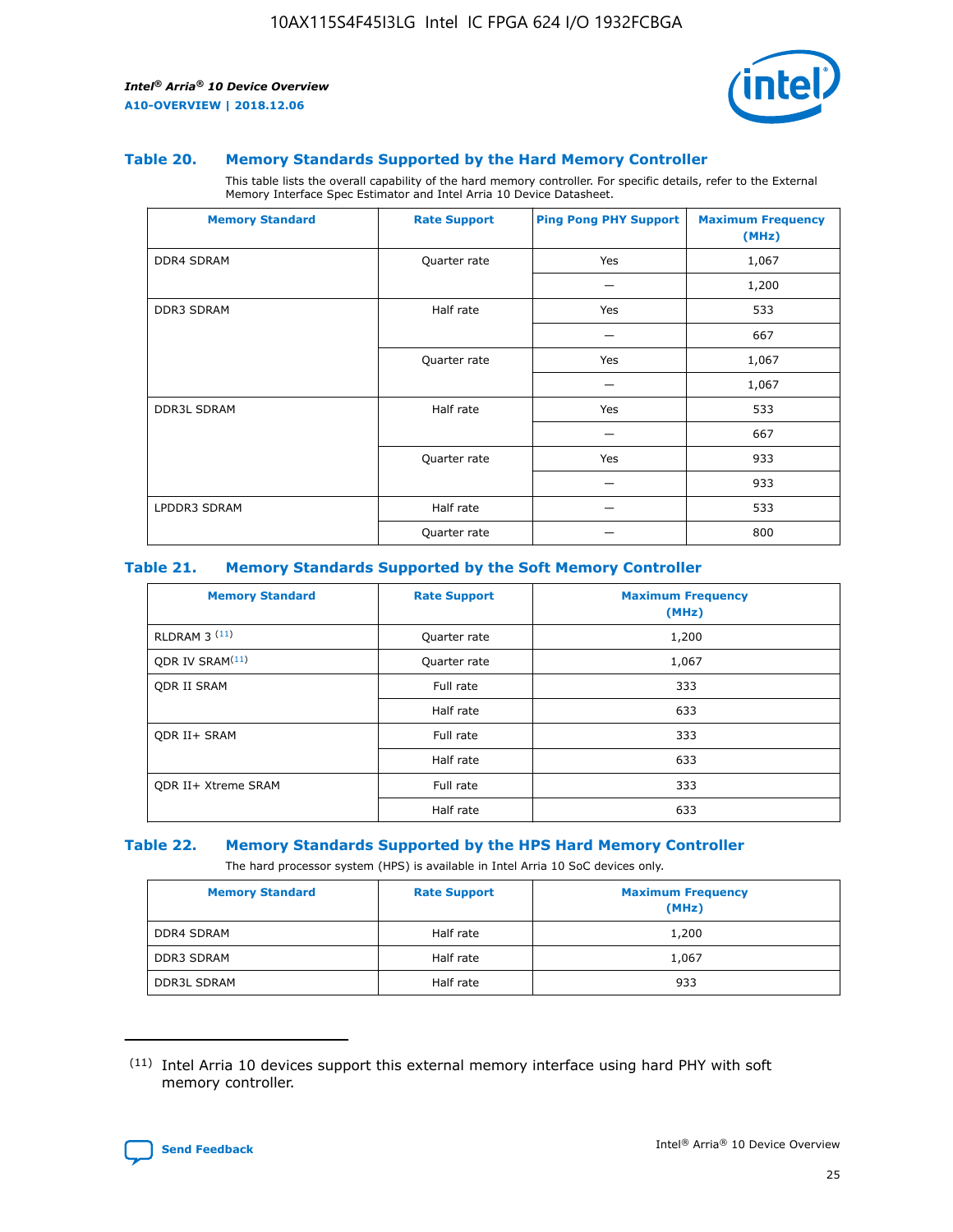

## **Related Information**

#### [Intel Arria 10 Device Datasheet](https://www.intel.com/content/www/us/en/programmable/documentation/mcn1413182292568.html#mcn1413182153340)

Lists the memory interface performance according to memory interface standards, rank or chip select configurations, and Intel Arria 10 device speed grades.

# **PCIe Gen1, Gen2, and Gen3 Hard IP**

Intel Arria 10 devices contain PCIe hard IP that is designed for performance and ease-of-use:

- Includes all layers of the PCIe stack—transaction, data link and physical layers.
- Supports PCIe Gen3, Gen2, and Gen1 Endpoint and Root Port in x1, x2, x4, or x8 lane configuration.
- Operates independently from the core logic—optional configuration via protocol (CvP) allows the PCIe link to power up and complete link training in less than 100 ms while the Intel Arria 10 device completes loading the programming file for the rest of the FPGA.
- Provides added functionality that makes it easier to support emerging features such as Single Root I/O Virtualization (SR-IOV) and optional protocol extensions.
- Provides improved end-to-end datapath protection using ECC.
- Supports FPGA configuration via protocol (CvP) using PCIe at Gen3, Gen2, or Gen1 speed.

#### **Related Information**

PCS Features on page 30

# **Enhanced PCS Hard IP for Interlaken and 10 Gbps Ethernet**

# **Interlaken Support**

The Intel Arria 10 enhanced PCS hard IP provides integrated Interlaken PCS supporting rates up to 25.8 Gbps per lane.

The Interlaken PCS is based on the proven functionality of the PCS developed for Intel's previous generation FPGAs, which demonstrated interoperability with Interlaken ASSP vendors and third-party IP suppliers. The Interlaken PCS is present in every transceiver channel in Intel Arria 10 devices.

## **Related Information**

PCS Features on page 30

# **10 Gbps Ethernet Support**

The Intel Arria 10 enhanced PCS hard IP supports 10GBASE-R PCS compliant with IEEE 802.3 10 Gbps Ethernet (10GbE). The integrated hard IP support for 10GbE and the 10 Gbps transceivers save external PHY cost, board space, and system power.

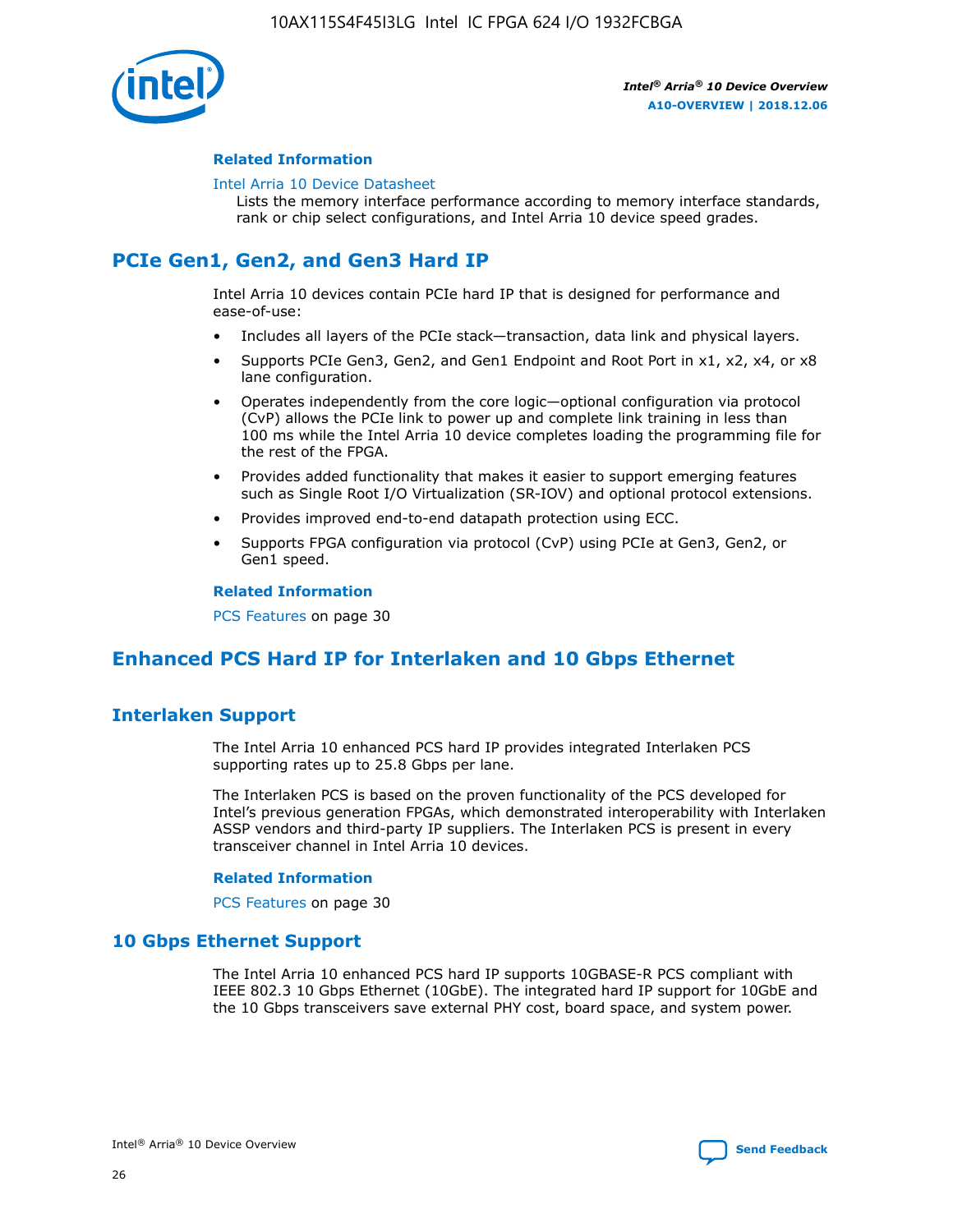

The scalable hard IP supports multiple independent 10GbE ports while using a single PLL for all the 10GBASE-R PCS instantiations, which saves on core logic resources and clock networks:

- Simplifies multiport 10GbE systems compared to XAUI interfaces that require an external XAUI-to-10G PHY.
- Incorporates Electronic Dispersion Compensation (EDC), which enables direct connection to standard 10 Gbps XFP and SFP+ pluggable optical modules.
- Supports backplane Ethernet applications and includes a hard 10GBASE-KR Forward Error Correction (FEC) circuit that you can use for 10 Gbps and 40 Gbps applications.

The 10 Gbps Ethernet PCS hard IP and 10GBASE-KR FEC are present in every transceiver channel.

#### **Related Information**

PCS Features on page 30

# **Low Power Serial Transceivers**

Intel Arria 10 FPGAs and SoCs include lowest power transceivers that deliver high bandwidth, throughput and low latency.

Intel Arria 10 devices deliver the industry's lowest power consumption per transceiver channel:

- 12.5 Gbps transceivers at as low as 242 mW
- 10 Gbps transceivers at as low as 168 mW
- 6 Gbps transceivers at as low as 117 mW

Intel Arria 10 transceivers support various data rates according to application:

- Chip-to-chip and chip-to-module applications—from 1 Gbps up to 25.8 Gbps
- Long reach and backplane applications—from 1 Gbps up to 12.5 with advanced adaptive equalization
- Critical power sensitive applications—from 1 Gbps up to 11.3 Gbps using lower power modes

The combination of 20 nm process technology and architectural advances provide the following benefits:

- Significant reduction in die area and power consumption
- Increase of up to two times in transceiver I/O density compared to previous generation devices while maintaining optimal signal integrity
- Up to 72 total transceiver channels—you can configure up to 6 of these channels to run as fast as 25.8 Gbps
- All channels feature continuous data rate support up to the maximum rated speed

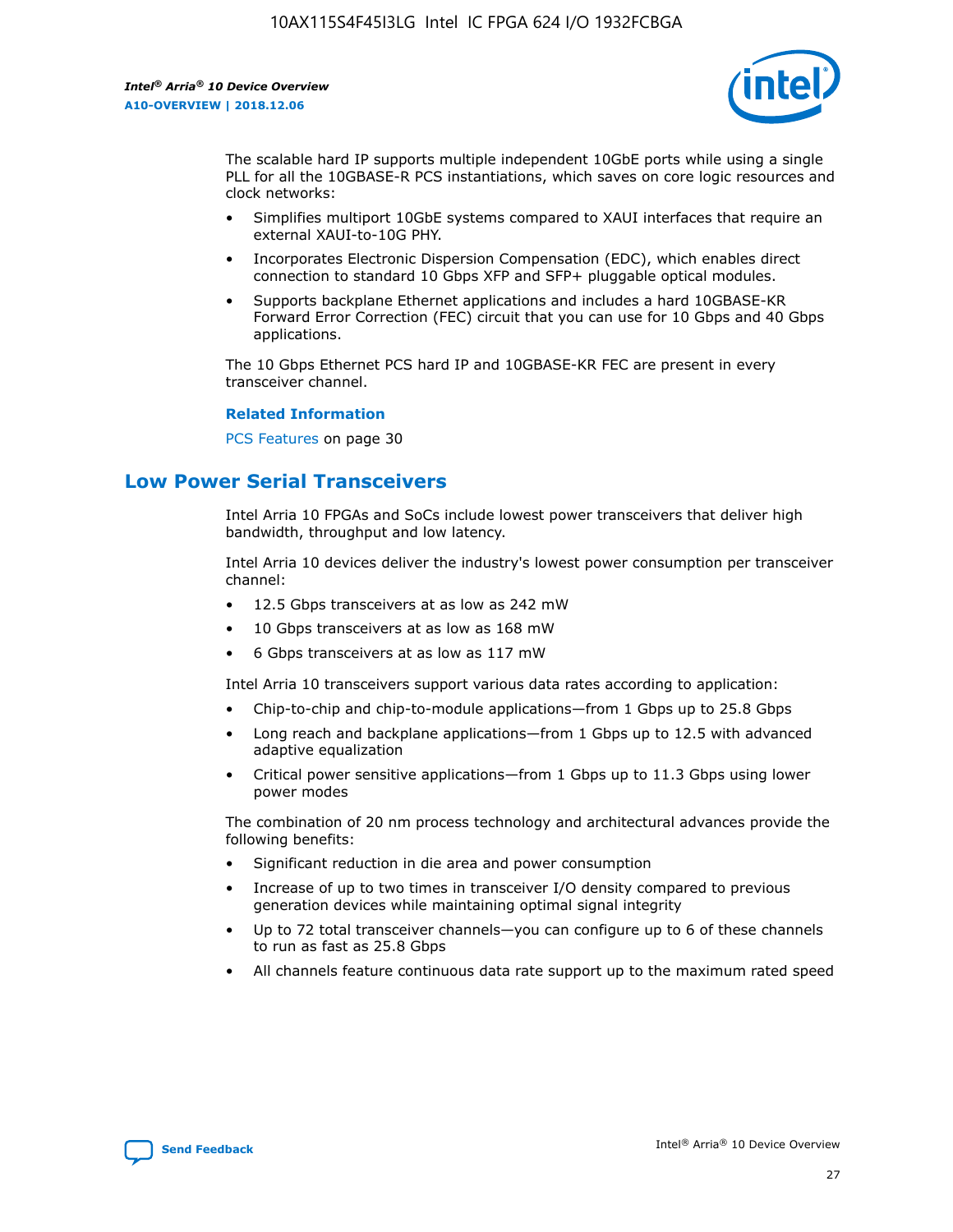



## **Figure 6. Intel Arria 10 Transceiver Block Architecture**

# **Transceiver Channels**

All transceiver channels feature a dedicated Physical Medium Attachment (PMA) and a hardened Physical Coding Sublayer (PCS).

- The PMA provides primary interfacing capabilities to physical channels.
- The PCS typically handles encoding/decoding, word alignment, and other preprocessing functions before transferring data to the FPGA core fabric.

A transceiver channel consists of a PMA and a PCS block. Most transceiver banks have 6 channels. There are some transceiver banks that contain only 3 channels.

A wide variety of bonded and non-bonded data rate configurations is possible using a highly configurable clock distribution network. Up to 80 independent transceiver data rates can be configured.

The following figures are graphical representations of top views of the silicon die, which correspond to reverse views for flip chip packages. Different Intel Arria 10 devices may have different floorplans than the ones shown in the figures.

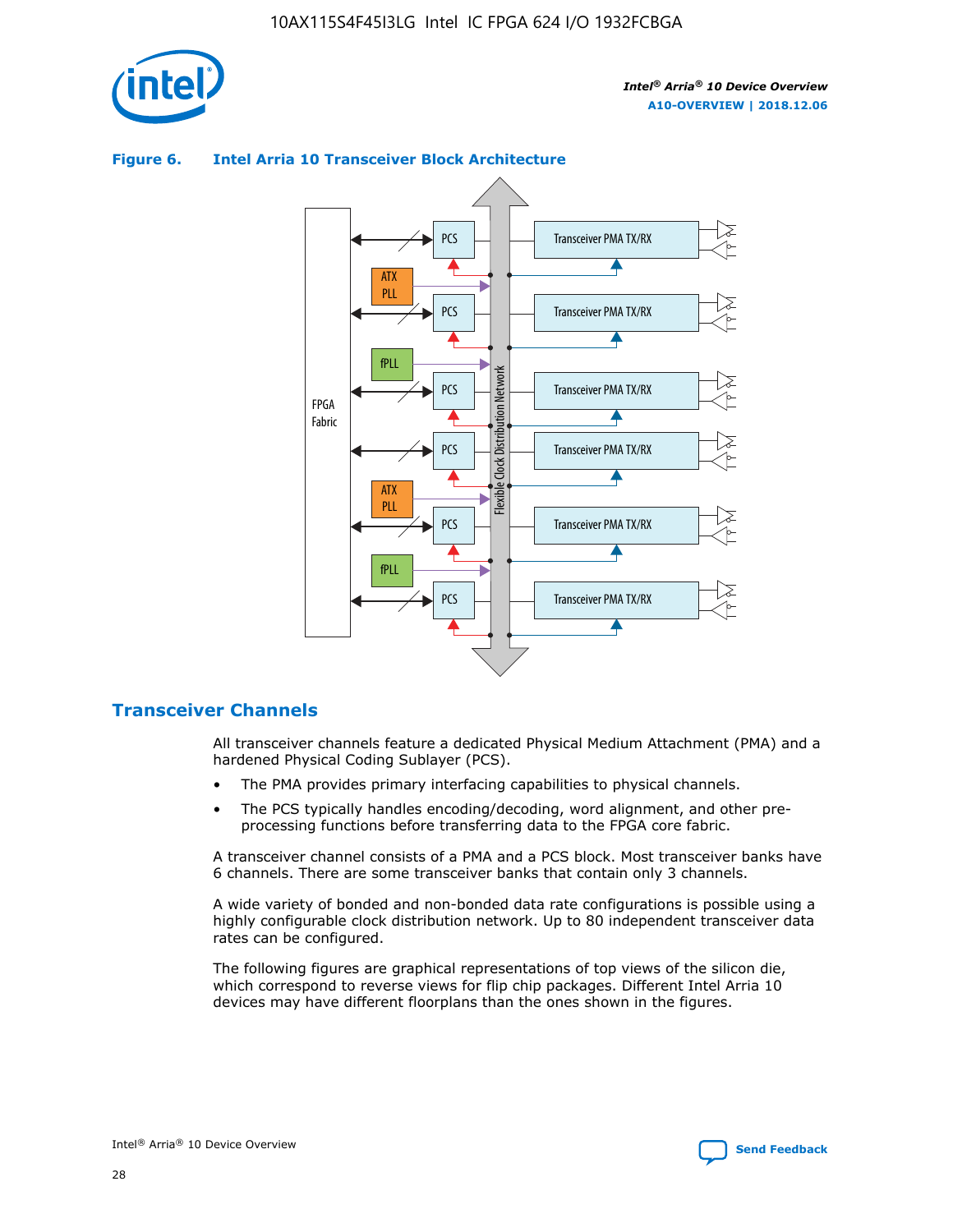

## **Figure 7. Device Chip Overview for Intel Arria 10 GX and GT Devices**



M20K Internal Memory Blocks Core Logic Fabric Transceiver Channels Hard IP Per Transceiver: Standard PCS and Enhanced PCS Hard IPs PCI Express Gen3 Hard IP Fractional PLLs M20K Internal Memory Blocks PCI Express Gen3 Hard IP Variable Precision DSP Blocks I/O PLLs Hard Memory Controllers, General-Purpose I/O Cells, LVDS Hard Processor Subsystem, Dual-Core ARM Cortex A9 M20K Internal Memory Blocks Variable Precision DSP Blocks M20K Internal Memory Blocks Core Logic Fabric I/O PLLs Hard Memory Controllers, General-Purpose I/O Cells, LVDS M20K Internal Memory Blocks Variable Precision DSP Blocks M20K Internal Memory Blocks Transceiver Channels Hard IP Per Transceiver: Standard PCS and Enhanced PCS Hard IPs PCI Express Gen3 Hard IP Fractional PLLs PCI Express Gen3 Hard IP Hard PCS Hard PCS Hard PCS Hard PCS Hard PCS Hard PCS Hard PCS Hard PCS Transceiver PMA Transceiver PMA Transceiver PMA Transceiver PMA Transceiver PMA Transceiver PMA Unused transceiver chann can be used as additional transceiver transmit PLLs Transceiver PMA Transceiver PMA Transceiver Clock Networks ATX (LC) **Transmit** PLL fPLL ATX (LC) Transmi PLL fPLL ATX (LC) **Transmit** PLL

# **PMA Features**

Intel Arria 10 transceivers provide exceptional signal integrity at data rates up to 25.8 Gbps. Clocking options include ultra-low jitter ATX PLLs (LC tank based), clock multiplier unit (CMU) PLLs, and fractional PLLs.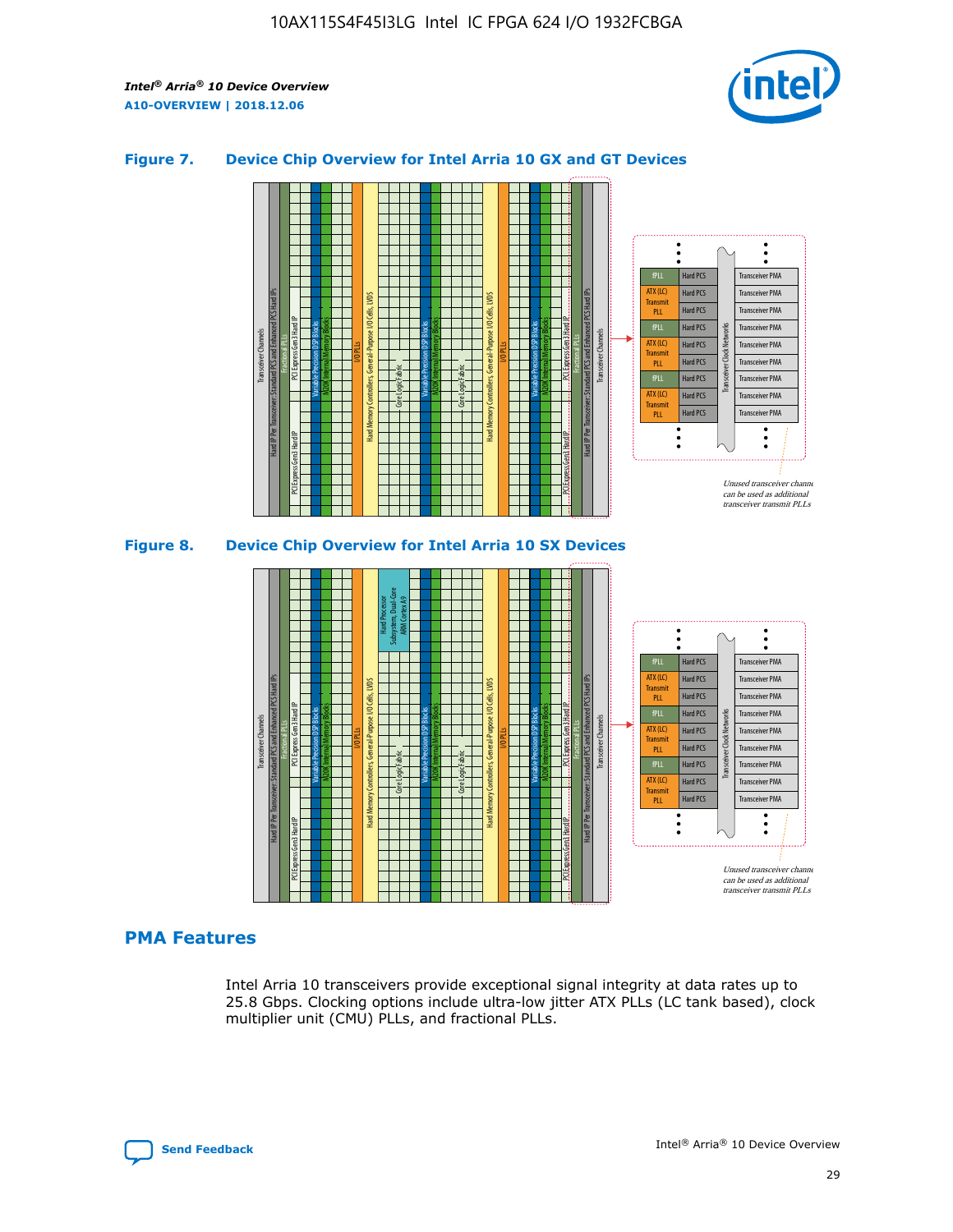

Each transceiver channel contains a channel PLL that can be used as the CMU PLL or clock data recovery (CDR) PLL. In CDR mode, the channel PLL recovers the receiver clock and data in the transceiver channel. Up to 80 independent data rates can be configured on a single Intel Arria 10 device.

# **Table 23. PMA Features of the Transceivers in Intel Arria 10 Devices**

| <b>Feature</b>                                             | <b>Capability</b>                                                                                                                                                                                                             |
|------------------------------------------------------------|-------------------------------------------------------------------------------------------------------------------------------------------------------------------------------------------------------------------------------|
| Chip-to-Chip Data Rates                                    | 1 Gbps to 17.4 Gbps (Intel Arria 10 GX devices)<br>1 Gbps to 25.8 Gbps (Intel Arria 10 GT devices)                                                                                                                            |
| Backplane Support                                          | Drive backplanes at data rates up to 12.5 Gbps                                                                                                                                                                                |
| <b>Optical Module Support</b>                              | SFP+/SFP, XFP, CXP, QSFP/QSFP28, CFP/CFP2/CFP4                                                                                                                                                                                |
| Cable Driving Support                                      | SFP+ Direct Attach, PCI Express over cable, eSATA                                                                                                                                                                             |
| Transmit Pre-Emphasis                                      | 4-tap transmit pre-emphasis and de-emphasis to compensate for system channel loss                                                                                                                                             |
| Continuous Time Linear<br>Equalizer (CTLE)                 | Dual mode, high-gain, and high-data rate, linear receive equalization to compensate for<br>system channel loss                                                                                                                |
| Decision Feedback Equalizer<br>(DFE)                       | 7-fixed and 4-floating tap DFE to equalize backplane channel loss in the presence of<br>crosstalk and noisy environments                                                                                                      |
| Variable Gain Amplifier                                    | Optimizes the signal amplitude prior to the CDR sampling and operates in fixed and<br>adaptive modes                                                                                                                          |
| Altera Digital Adaptive<br>Parametric Tuning (ADAPT)       | Fully digital adaptation engine to automatically adjust all link equalization parameters-<br>including CTLE, DFE, and variable gain amplifier blocks—that provide optimal link margin<br>without intervention from user logic |
| Precision Signal Integrity<br>Calibration Engine (PreSICE) | Hardened calibration controller to quickly calibrate all transceiver control parameters on<br>power-up, which provides the optimal signal integrity and jitter performance                                                    |
| Advanced Transmit (ATX)<br>PLL                             | Low jitter ATX (LC tank based) PLLs with continuous tuning range to cover a wide range of<br>standard and proprietary protocols                                                                                               |
| <b>Fractional PLLs</b>                                     | On-chip fractional frequency synthesizers to replace on-board crystal oscillators and reduce<br>system cost                                                                                                                   |
| Digitally Assisted Analog<br><b>CDR</b>                    | Superior jitter tolerance with fast lock time                                                                                                                                                                                 |
| <b>Dynamic Partial</b><br>Reconfiguration                  | Allows independent control of the Avalon memory-mapped interface of each transceiver<br>channel for the highest transceiver flexibility                                                                                       |
| Multiple PCS-PMA and PCS-<br>PLD interface widths          | 8-, 10-, 16-, 20-, 32-, 40-, or 64-bit interface widths for flexibility of deserialization width,<br>encoding, and reduced latency                                                                                            |

# **PCS Features**

This table summarizes the Intel Arria 10 transceiver PCS features. You can use the transceiver PCS to support a wide range of protocols ranging from 1 Gbps to 25.8 Gbps.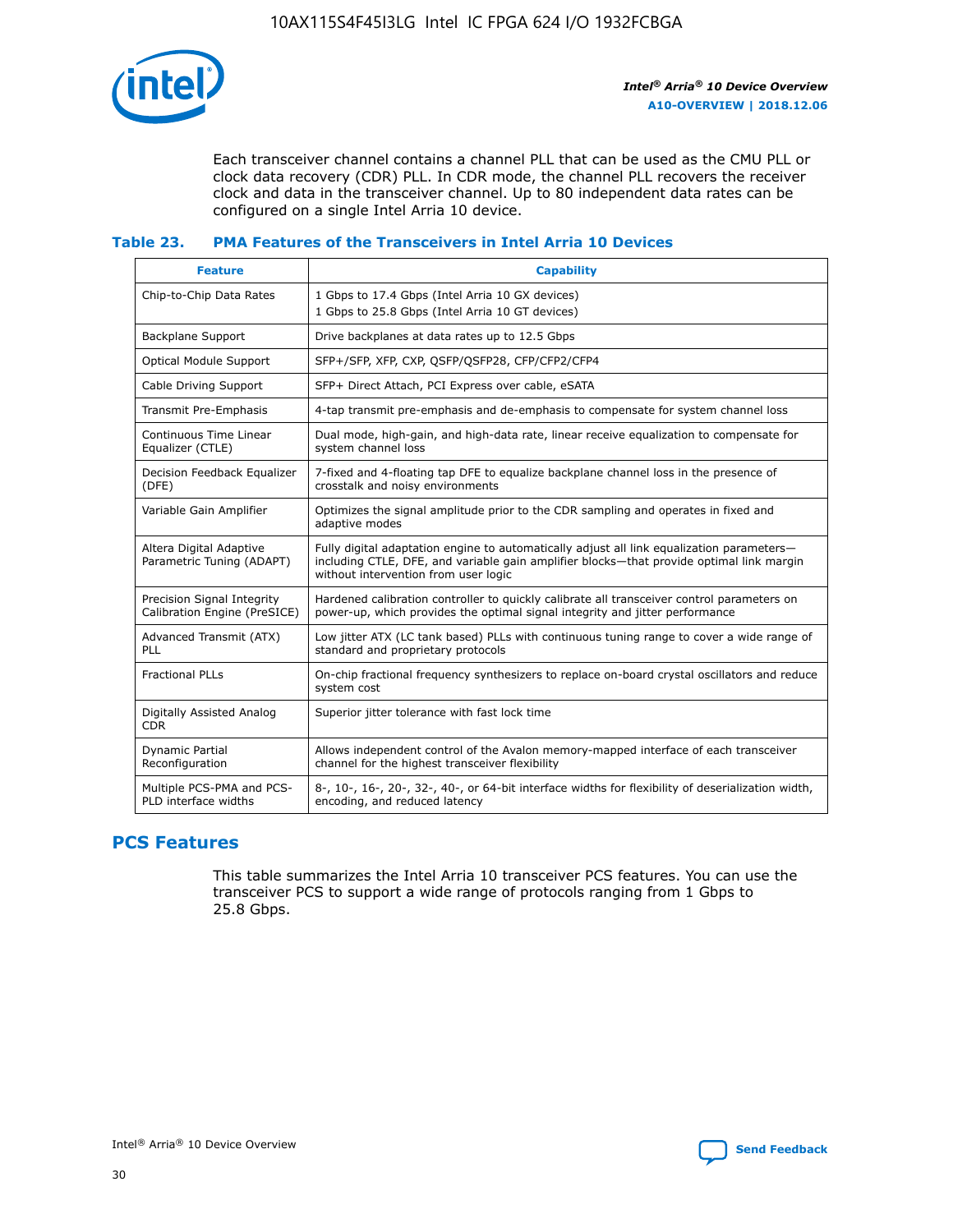

| <b>PCS</b>          | <b>Description</b>                                                                                                                                                                                                                                                                                                                                                                                             |
|---------------------|----------------------------------------------------------------------------------------------------------------------------------------------------------------------------------------------------------------------------------------------------------------------------------------------------------------------------------------------------------------------------------------------------------------|
| Standard PCS        | Operates at a data rate up to 12 Gbps<br>Supports protocols such as PCI-Express, CPRI 4.2+, GigE, IEEE 1588 in Hard PCS<br>Implements other protocols using Basic/Custom (Standard PCS) transceiver<br>configuration rules.                                                                                                                                                                                    |
| <b>Enhanced PCS</b> | Performs functions common to most serial data industry standards, such as word<br>alignment, encoding/decoding, and framing, before data is sent or received off-chip<br>through the PMA<br>• Handles data transfer to and from the FPGA fabric<br>Handles data transfer internally to and from the PMA<br>Provides frequency compensation<br>Performs channel bonding for multi-channel low skew applications |
| PCIe Gen3 PCS       | Supports the seamless switching of Data and Clock between the Gen1, Gen2, and Gen3<br>data rates<br>Provides support for PIPE 3.0 features<br>Supports the PIPE interface with the Hard IP enabled, as well as with the Hard IP<br>bypassed                                                                                                                                                                    |

#### **Related Information**

- PCIe Gen1, Gen2, and Gen3 Hard IP on page 26
- Interlaken Support on page 26
- 10 Gbps Ethernet Support on page 26

# **PCS Protocol Support**

This table lists some of the protocols supported by the Intel Arria 10 transceiver PCS. For more information about the blocks in the transmitter and receiver data paths, refer to the related information.

| <b>Protocol</b>                                 | <b>Data Rate</b><br>(Gbps) | <b>Transceiver IP</b>       | <b>PCS Support</b>                      |
|-------------------------------------------------|----------------------------|-----------------------------|-----------------------------------------|
| PCIe Gen3 x1, x2, x4, x8                        | 8.0                        | Native PHY (PIPE)           | Standard PCS and PCIe<br>Gen3 PCS       |
| PCIe Gen2 x1, x2, x4, x8                        | 5.0                        | Native PHY (PIPE)           | <b>Standard PCS</b>                     |
| PCIe Gen1 x1, x2, x4, x8                        | 2.5                        | Native PHY (PIPE)           | Standard PCS                            |
| 1000BASE-X Gigabit Ethernet                     | 1.25                       | Native PHY                  | <b>Standard PCS</b>                     |
| 1000BASE-X Gigabit Ethernet with<br>IEEE 1588v2 | 1.25                       | Native PHY                  | Standard PCS                            |
| 10GBASE-R                                       | 10.3125                    | Native PHY                  | <b>Enhanced PCS</b>                     |
| 10GBASE-R with IEEE 1588v2                      | 10.3125                    | Native PHY                  | <b>Enhanced PCS</b>                     |
| 10GBASE-R with KR FEC                           | 10.3125                    | Native PHY                  | <b>Enhanced PCS</b>                     |
| 10GBASE-KR and 1000BASE-X                       | 10.3125                    | 1G/10GbE and 10GBASE-KR PHY | Standard PCS and<br><b>Enhanced PCS</b> |
| Interlaken (CEI-6G/11G)                         | 3.125 to 17.4              | Native PHY                  | <b>Enhanced PCS</b>                     |
| SFI-S/SFI-5.2                                   | 11.2                       | Native PHY                  | <b>Enhanced PCS</b>                     |
| $10G$ SDI                                       | 10.692                     | Native PHY                  | <b>Enhanced PCS</b>                     |
|                                                 |                            |                             | continued                               |

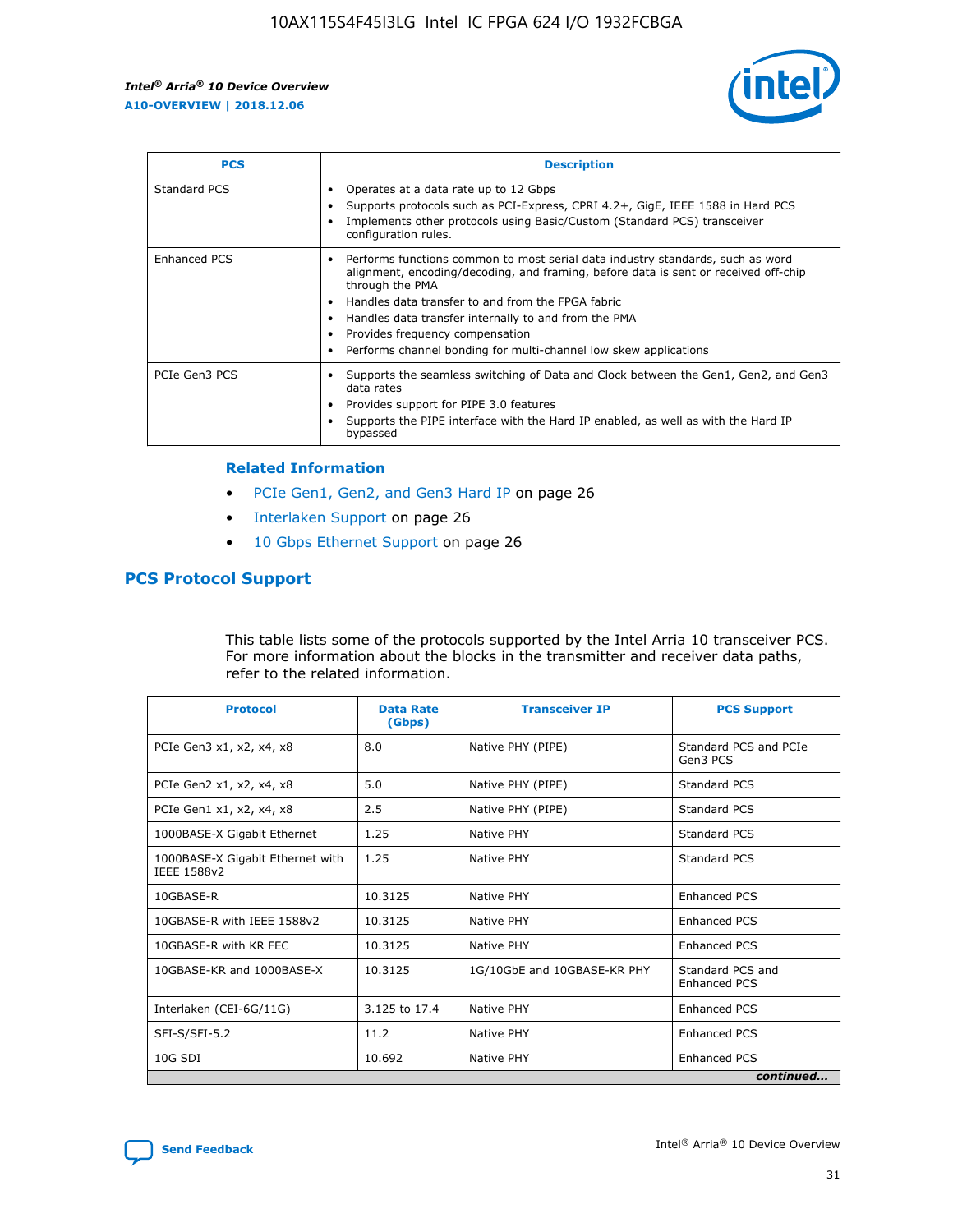

| <b>Protocol</b>      | <b>Data Rate</b><br>(Gbps) | <b>Transceiver IP</b> | <b>PCS Support</b> |
|----------------------|----------------------------|-----------------------|--------------------|
| CPRI 6.0 (64B/66B)   | 0.6144 to<br>10.1376       | Native PHY            | Enhanced PCS       |
| CPRI 4.2 (8B/10B)    | 0.6144 to<br>9.8304        | Native PHY            | Standard PCS       |
| OBSAI RP3 v4.2       | 0.6144 to 6.144            | Native PHY            | Standard PCS       |
| SD-SDI/HD-SDI/3G-SDI | $0.143(12)$ to<br>2.97     | Native PHY            | Standard PCS       |

# **Related Information**

#### [Intel Arria 10 Transceiver PHY User Guide](https://www.intel.com/content/www/us/en/programmable/documentation/nik1398707230472.html#nik1398707091164)

Provides more information about the supported transceiver protocols and PHY IP, the PMA architecture, and the standard, enhanced, and PCIe Gen3 PCS architecture.

# **SoC with Hard Processor System**

Each SoC device combines an FPGA fabric and a hard processor system (HPS) in a single device. This combination delivers the flexibility of programmable logic with the power and cost savings of hard IP in these ways:

- Reduces board space, system power, and bill of materials cost by eliminating a discrete embedded processor
- Allows you to differentiate the end product in both hardware and software, and to support virtually any interface standard
- Extends the product life and revenue through in-field hardware and software updates

 $(12)$  The 0.143 Gbps data rate is supported using oversampling of user logic that you must implement in the FPGA fabric.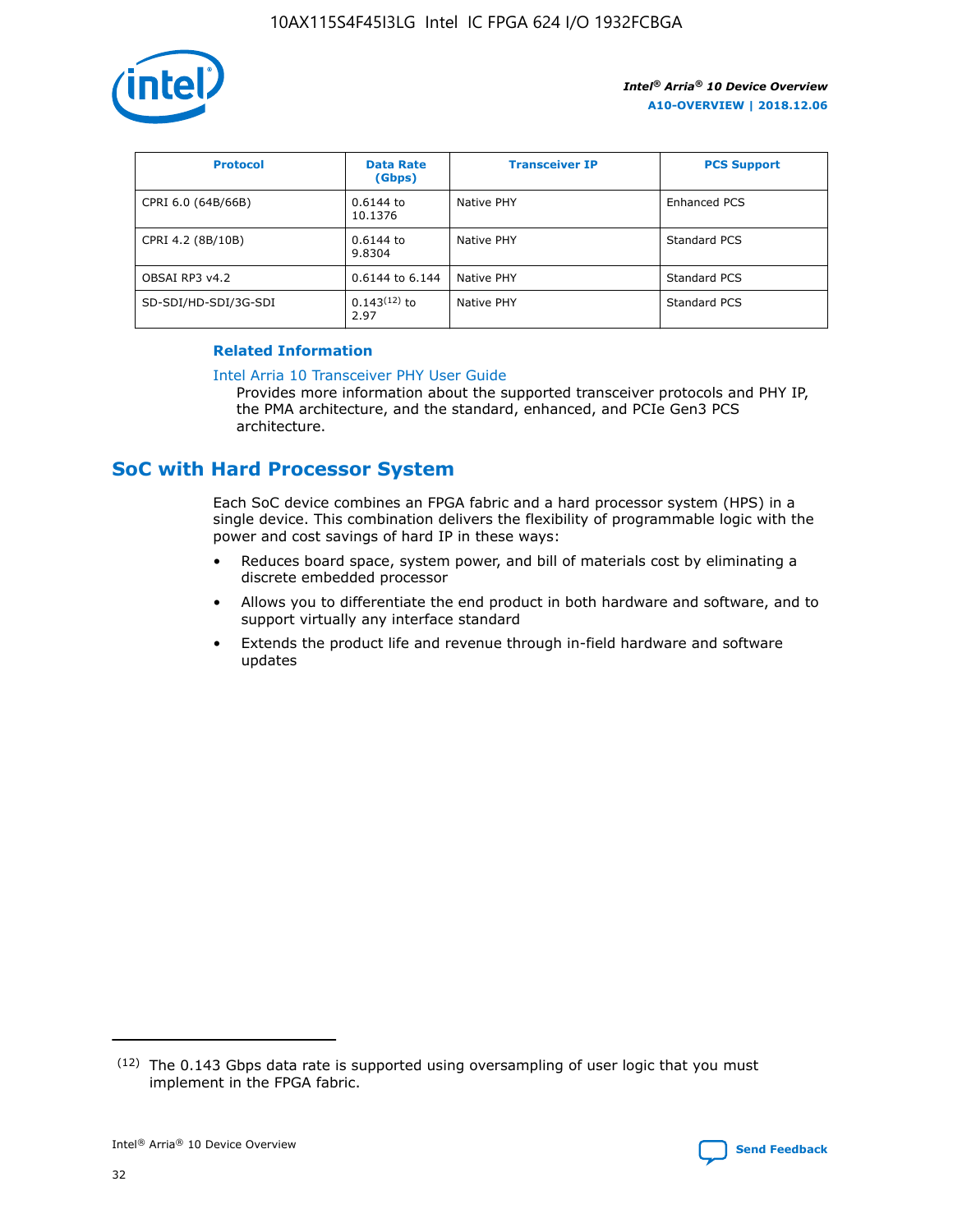

#### **Figure 9. HPS Block Diagram**

This figure shows a block diagram of the HPS with the dual ARM Cortex-A9 MPCore processor.



# **Key Advantages of 20-nm HPS**

The 20-nm HPS strikes a balance between enabling maximum software compatibility with 28-nm SoCs while still improving upon the 28-nm HPS architecture. These improvements address the requirements of the next generation target markets such as wireless and wireline communications, compute and storage equipment, broadcast and military in terms of performance, memory bandwidth, connectivity via backplane and security.

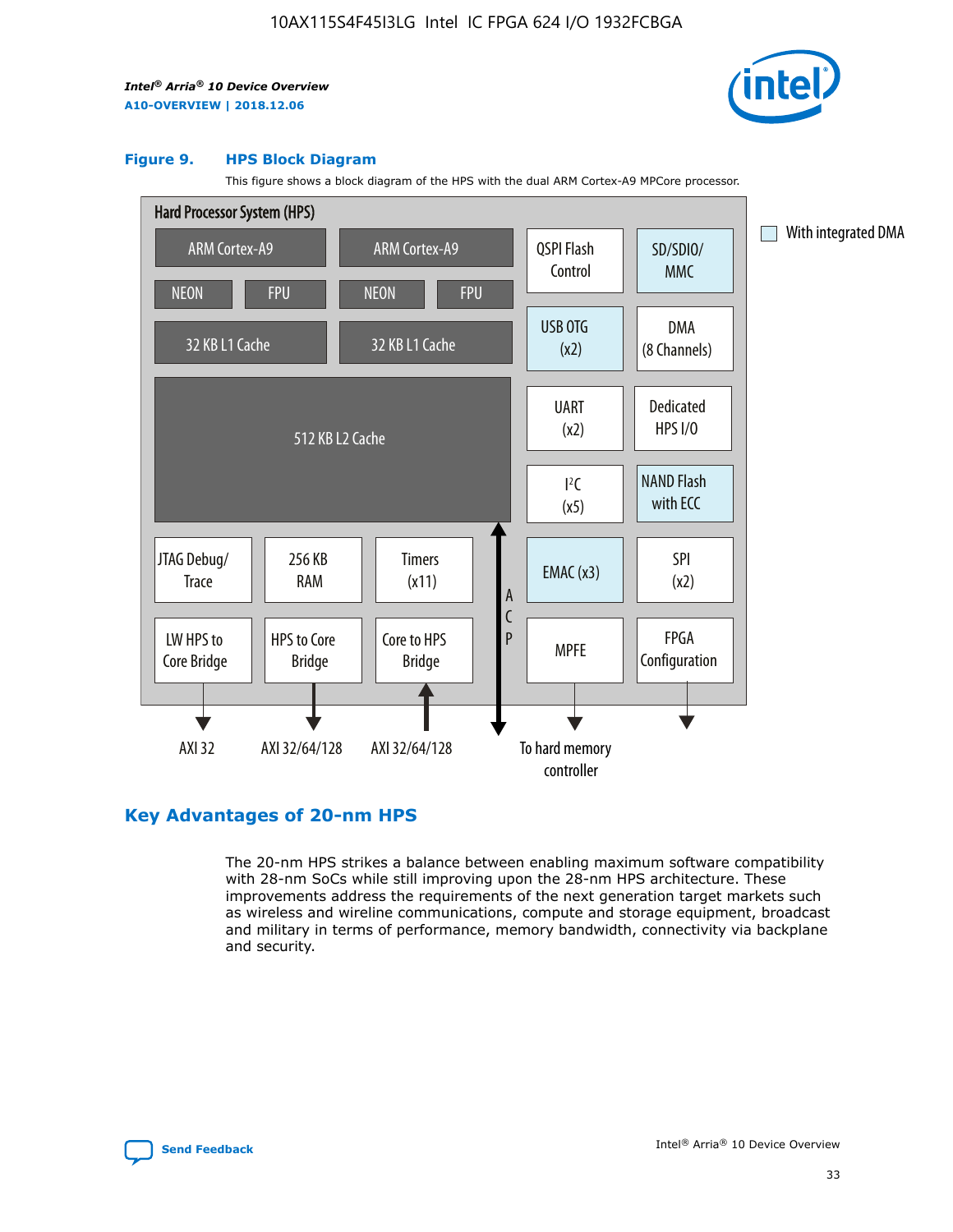

## **Table 24. Improvements in 20 nm HPS**

This table lists the key improvements of the 20 nm HPS compared to the 28 nm HPS.

| Advantages/<br><b>Improvements</b>                          | <b>Description</b>                                                                                                                                                                                                                                                                                                                                                                                                                                                                                                                                                                                                                                                                                                                                                                                                                                                                                                                                |
|-------------------------------------------------------------|---------------------------------------------------------------------------------------------------------------------------------------------------------------------------------------------------------------------------------------------------------------------------------------------------------------------------------------------------------------------------------------------------------------------------------------------------------------------------------------------------------------------------------------------------------------------------------------------------------------------------------------------------------------------------------------------------------------------------------------------------------------------------------------------------------------------------------------------------------------------------------------------------------------------------------------------------|
| Increased performance and<br>overdrive capability           | While the nominal processor frequency is 1.2 GHz, the 20 nm HPS offers an "overdrive"<br>feature which enables a higher processor operating frequency. This requires a higher supply<br>voltage value that is unique to the HPS and may require a separate regulator.                                                                                                                                                                                                                                                                                                                                                                                                                                                                                                                                                                                                                                                                             |
| Increased processor memory<br>bandwidth and DDR4<br>support | Up to 64-bit DDR4 memory at 2,400 Mbps support is available for the processor. The hard<br>memory controller for the HPS comprises a multi-port front end that manages connections<br>to a single port memory controller. The multi-port front end allows logic core and the HPS<br>to share ports and thereby the available bandwidth of the memory controller.                                                                                                                                                                                                                                                                                                                                                                                                                                                                                                                                                                                  |
| Flexible I/O sharing                                        | An advanced I/O pin muxing scheme allows improved sharing of I/O between the HPS and<br>the core logic. The following types of I/O are available for SoC:<br>$\bullet$<br>17 dedicated I/Os-physically located inside the HPS block and are not accessible to<br>logic within the core. The 17 dedicated I/Os are used for HPS clock, resets, and<br>interfacing with boot devices, QSPI, and SD/MMC.<br>48 direct shared I/O-located closest to the HPS block and are ideal for high speed HPS<br>$\bullet$<br>peripherals such as EMAC, USB, and others. There is one bank of 48 I/Os that supports<br>direct sharing where the 48 I/Os can be shared 12 I/Os at a time.<br>Standard (shared) I/O-all standard I/Os can be shared by the HPS peripherals and any<br>logic within the core. For designs where more than 48 I/Os are required to fully use all<br>the peripherals in the HPS, these I/Os can be connected through the core logic. |
| <b>EMAC</b> core                                            | Three EMAC cores are available in the HPS. The EMAC cores enable an application to<br>support two redundant Ethernet connections; for example, backplane, or two EMAC cores<br>for managing IEEE 1588 time stamp information while allowing a third EMAC core for debug<br>and configuration. All three EMACs can potentially share the same time stamps, simplifying<br>the 1588 time stamping implementation. A new serial time stamp interface allows core<br>logic to access and read the time stamp values. The integrated EMAC controllers can be<br>connected to external Ethernet PHY through the provided MDIO or I <sup>2</sup> C interface.                                                                                                                                                                                                                                                                                            |
| On-chip memory                                              | The on-chip memory is updated to 256 KB support and can support larger data sets and<br>real time algorithms.                                                                                                                                                                                                                                                                                                                                                                                                                                                                                                                                                                                                                                                                                                                                                                                                                                     |
| <b>ECC</b> enhancements                                     | Improvements in L2 Cache ECC management allow identification of errors down to the<br>address level. ECC enhancements also enable improved error injection and status reporting<br>via the introduction of new memory mapped access to syndrome and data signals.                                                                                                                                                                                                                                                                                                                                                                                                                                                                                                                                                                                                                                                                                 |
| HPS to FPGA Interconnect<br>Backbone                        | Although the HPS and the Logic Core can operate independently, they are tightly coupled<br>via a high-bandwidth system interconnect built from high-performance ARM AMBA AXI bus<br>bridges. IP bus masters in the FPGA fabric have access to HPS bus slaves via the FPGA-to-<br>HPS interconnect. Similarly, HPS bus masters have access to bus slaves in the core fabric<br>via the HPS-to-FPGA bridge. Both bridges are AMBA AXI-3 compliant and support<br>simultaneous read and write transactions. Up to three masters within the core fabric can<br>share the HPS SDRAM controller with the processor. Additionally, the processor can be used<br>to configure the core fabric under program control via a dedicated 32-bit configuration port.                                                                                                                                                                                            |
| FPGA configuration and HPS<br>booting                       | The FPGA fabric and HPS in the SoCs are powered independently. You can reduce the clock<br>frequencies or gate the clocks to reduce dynamic power.<br>You can configure the FPGA fabric and boot the HPS independently, in any order, providing<br>you with more design flexibility.                                                                                                                                                                                                                                                                                                                                                                                                                                                                                                                                                                                                                                                              |
| Security                                                    | New security features have been introduced for anti-tamper management, secure boot,<br>encryption (AES), and authentication (SHA).                                                                                                                                                                                                                                                                                                                                                                                                                                                                                                                                                                                                                                                                                                                                                                                                                |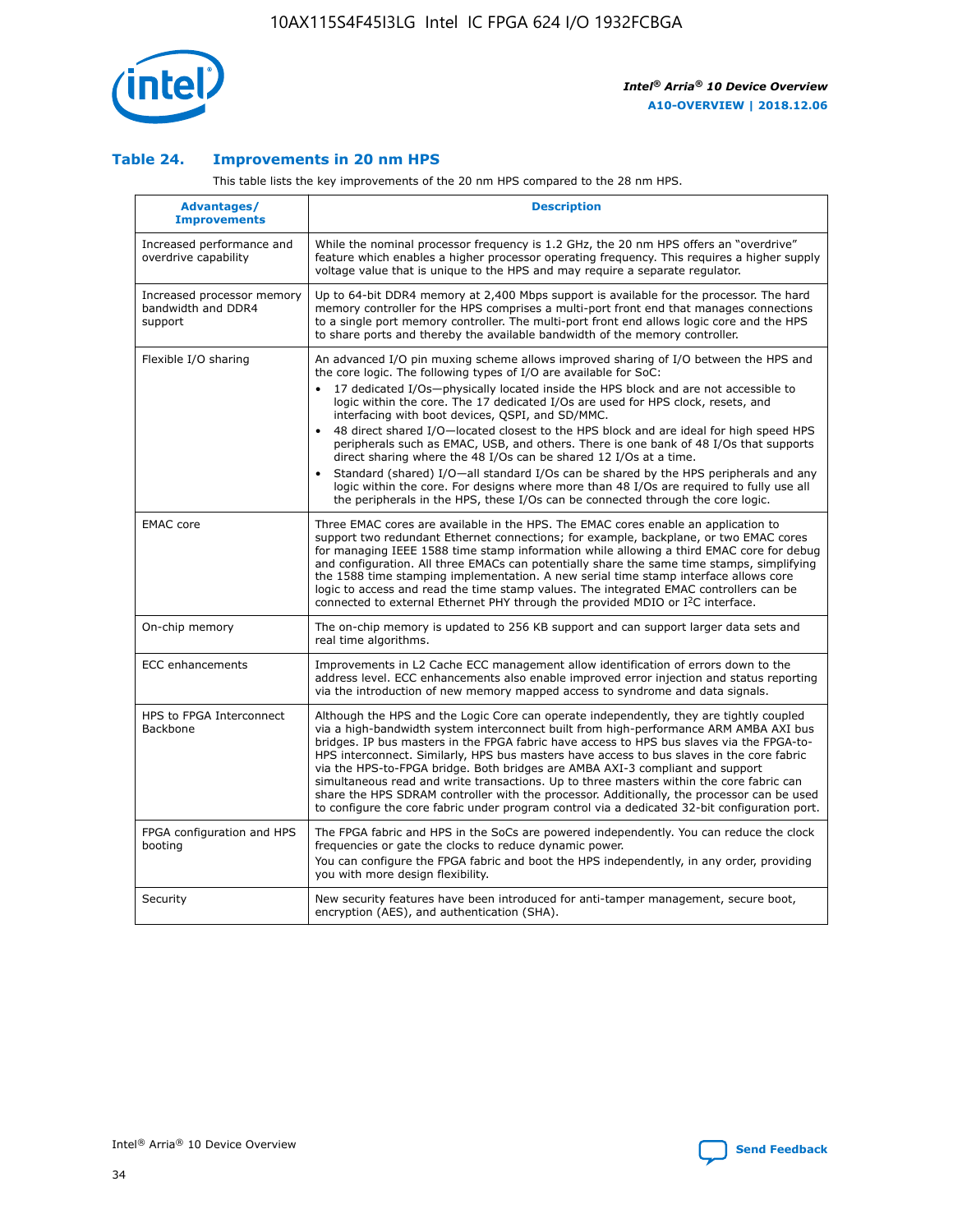

# **Features of the HPS**

The HPS has the following features:

- 1.2-GHz, dual-core ARM Cortex-A9 MPCore processor with up to 1.5-GHz via overdrive
	- ARMv7-A architecture that runs 32-bit ARM instructions, 16-bit and 32-bit Thumb instructions, and 8-bit Java byte codes in Jazelle style
	- Superscalar, variable length, out-of-order pipeline with dynamic branch prediction
	- Instruction Efficiency 2.5 MIPS/MHz, which provides total performance of 7500 MIPS at 1.5 GHz
- Each processor core includes:
	- 32 KB of L1 instruction cache, 32 KB of L1 data cache
	- Single- and double-precision floating-point unit and NEON media engine
	- CoreSight debug and trace technology
	- Snoop Control Unit (SCU) and Acceleration Coherency Port (ACP)
- 512 KB of shared L2 cache
- 256 KB of scratch RAM
- Hard memory controller with support for DDR3, DDR4 and optional error correction code (ECC) support
- Multiport Front End (MPFE) Scheduler interface to the hard memory controller
- 8-channel direct memory access (DMA) controller
- QSPI flash controller with SIO, DIO, QIO SPI Flash support
- NAND flash controller (ONFI 1.0 or later) with DMA and ECC support, updated to support 8 and 16-bit Flash devices and new command DMA to offload CPU for fast power down recovery
- Updated SD/SDIO/MMC controller to eMMC 4.5 with DMA with CE-ATA digital command support
- 3 10/100/1000 Ethernet media access control (MAC) with DMA
- 2 USB On-the-Go (OTG) controllers with DMA
- $\bullet$  5 I<sup>2</sup>C controllers (3 can be used by EMAC for MIO to external PHY)
- 2 UART 16550 Compatible controllers
- 4 serial peripheral interfaces (SPI) (2 Master, 2 Slaves)
- 62 programmable general-purpose I/Os, which includes 48 direct share I/Os that allows the HPS peripherals to connect directly to the FPGA I/Os
- 7 general-purpose timers
- 4 watchdog timers
- Anti-tamper, Secure Boot, Encryption (AES) and Authentication (SHA)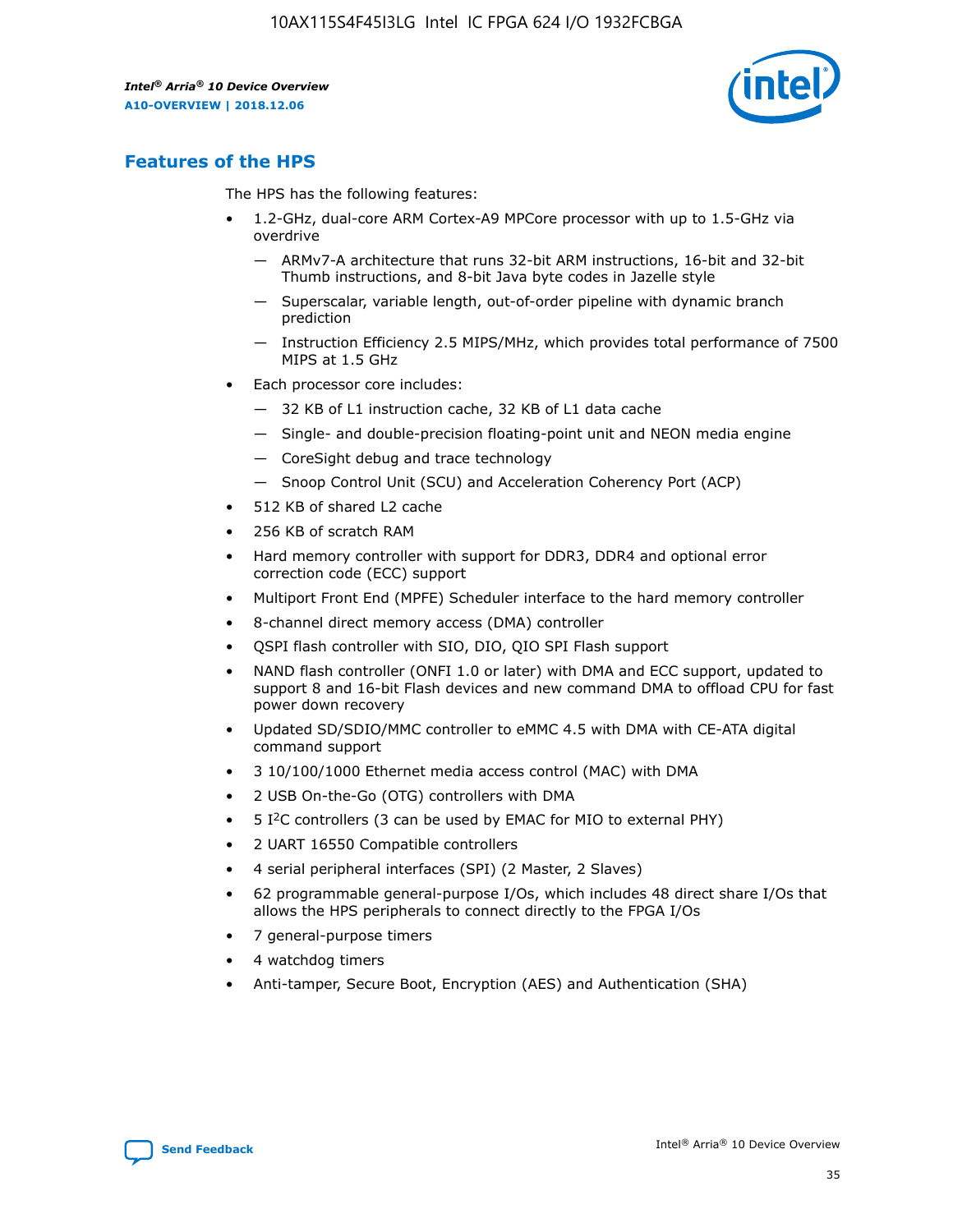

# **System Peripherals and Debug Access Port**

Each Ethernet MAC, USB OTG, NAND flash controller, and SD/MMC controller module has an integrated DMA controller. For modules without an integrated DMA controller, an additional DMA controller module provides up to eight channels of high-bandwidth data transfers. Peripherals that communicate off-chip are multiplexed with other peripherals at the HPS pin level. This allows you to choose which peripherals interface with other devices on your PCB.

The debug access port provides interfaces to industry standard JTAG debug probes and supports ARM CoreSight debug and core traces to facilitate software development.

## **HPS–FPGA AXI Bridges**

The HPS–FPGA bridges, which support the Advanced Microcontroller Bus Architecture (AMBA) Advanced eXtensible Interface (AXI™) specifications, consist of the following bridges:

- FPGA-to-HPS AMBA AXI bridge—a high-performance bus supporting 32, 64, and 128 bit data widths that allows the FPGA fabric to issue transactions to slaves in the HPS.
- HPS-to-FPGA Avalon/AMBA AXI bridge—a high-performance bus supporting 32, 64, and 128 bit data widths that allows the HPS to issue transactions to slaves in the FPGA fabric.
- Lightweight HPS-to-FPGA AXI bridge—a lower latency 32 bit width bus that allows the HPS to issue transactions to soft peripherals in the FPGA fabric. This bridge is primarily used for control and status register (CSR) accesses to peripherals in the FPGA fabric.

The HPS–FPGA AXI bridges allow masters in the FPGA fabric to communicate with slaves in the HPS logic, and vice versa. For example, the HPS-to-FPGA AXI bridge allows you to share memories instantiated in the FPGA fabric with one or both microprocessors in the HPS, while the FPGA-to-HPS AXI bridge allows logic in the FPGA fabric to access the memory and peripherals in the HPS.

Each HPS–FPGA bridge also provides asynchronous clock crossing for data transferred between the FPGA fabric and the HPS.

## **HPS SDRAM Controller Subsystem**

The HPS SDRAM controller subsystem contains a multiport SDRAM controller and DDR PHY that are shared between the FPGA fabric (through the FPGA-to-HPS SDRAM interface), the level 2 (L2) cache, and the level 3 (L3) system interconnect. The FPGA-to-HPS SDRAM interface supports AMBA AXI and Avalon® Memory-Mapped (Avalon-MM) interface standards, and provides up to six individual ports for access by masters implemented in the FPGA fabric.

The HPS SDRAM controller supports up to 3 masters (command ports), 3x 64-bit read data ports and 3x 64-bit write data ports.

To maximize memory performance, the SDRAM controller subsystem supports command and data reordering, deficit round-robin arbitration with aging, and high-priority bypass features.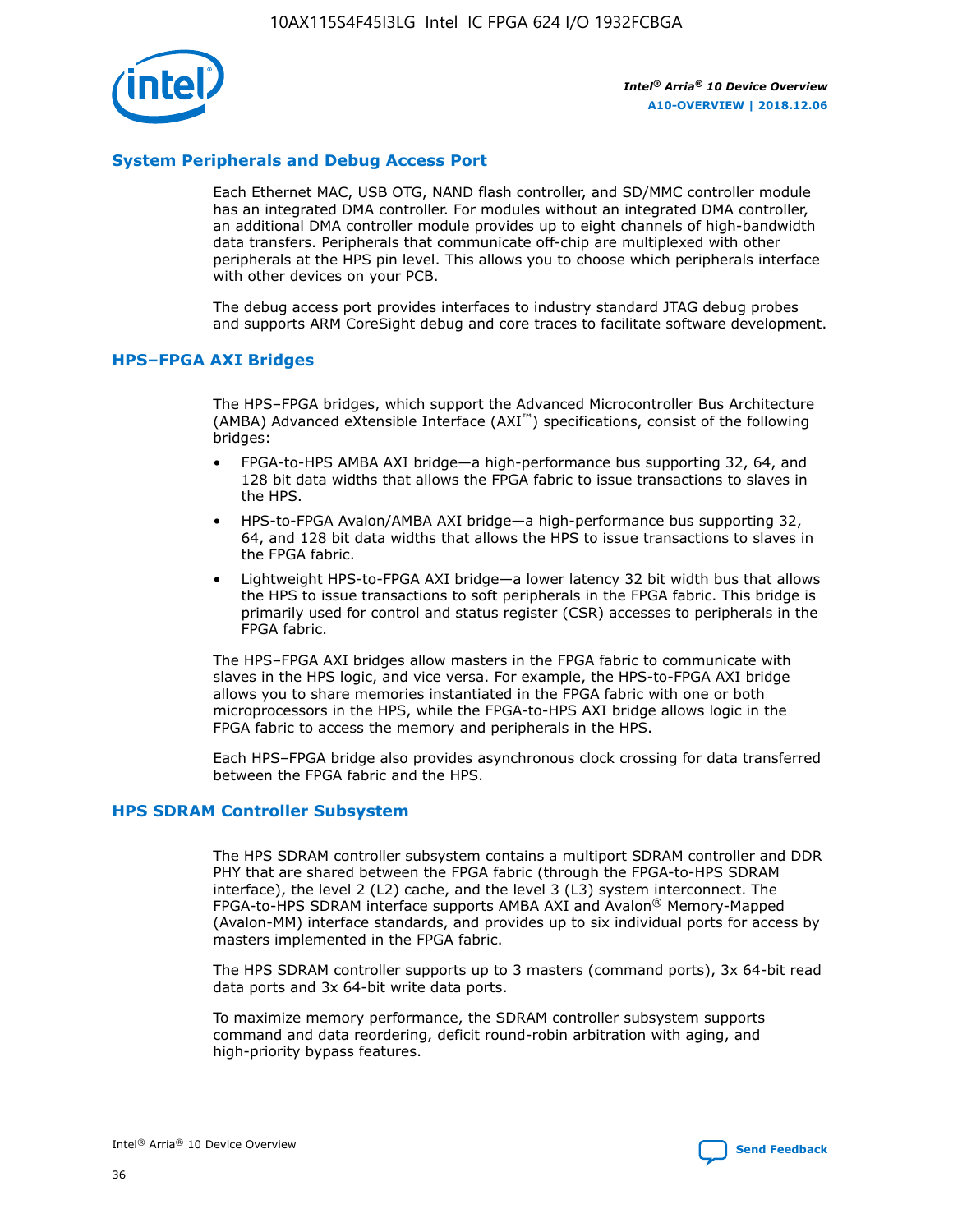

# **FPGA Configuration and HPS Booting**

The FPGA fabric and HPS in the SoC FPGA must be powered at the same time. You can reduce the clock frequencies or gate the clocks to reduce dynamic power.

Once powered, the FPGA fabric and HPS can be configured independently thus providing you with more design flexibility:

- You can boot the HPS independently. After the HPS is running, the HPS can fully or partially reconfigure the FPGA fabric at any time under software control. The HPS can also configure other FPGAs on the board through the FPGA configuration controller.
- Configure the FPGA fabric first, and then boot the HPS from memory accessible to the FPGA fabric.

## **Hardware and Software Development**

For hardware development, you can configure the HPS and connect your soft logic in the FPGA fabric to the HPS interfaces using the Platform Designer system integration tool in the Intel Quartus Prime software.

For software development, the ARM-based SoC FPGA devices inherit the rich software development ecosystem available for the ARM Cortex-A9 MPCore processor. The software development process for Intel SoC FPGAs follows the same steps as those for other SoC devices from other manufacturers. Support for Linux\*, VxWorks\*, and other operating systems are available for the SoC FPGAs. For more information on the operating systems support availability, contact the Intel FPGA sales team.

You can begin device-specific firmware and software development on the Intel SoC FPGA Virtual Target. The Virtual Target is a fast PC-based functional simulation of a target development system—a model of a complete development board. The Virtual Target enables the development of device-specific production software that can run unmodified on actual hardware.

# **Dynamic and Partial Reconfiguration**

The Intel Arria 10 devices support dynamic and partial reconfiguration. You can use dynamic and partial reconfiguration simultaneously to enable seamless reconfiguration of both the device core and transceivers.

# **Dynamic Reconfiguration**

You can reconfigure the PMA and PCS blocks while the device continues to operate. This feature allows you to change the data rates, protocol, and analog settings of a channel in a transceiver bank without affecting on-going data transfer in other transceiver banks. This feature is ideal for applications that require dynamic multiprotocol or multirate support.

# **Partial Reconfiguration**

Using partial reconfiguration, you can reconfigure some parts of the device while keeping the device in operation.

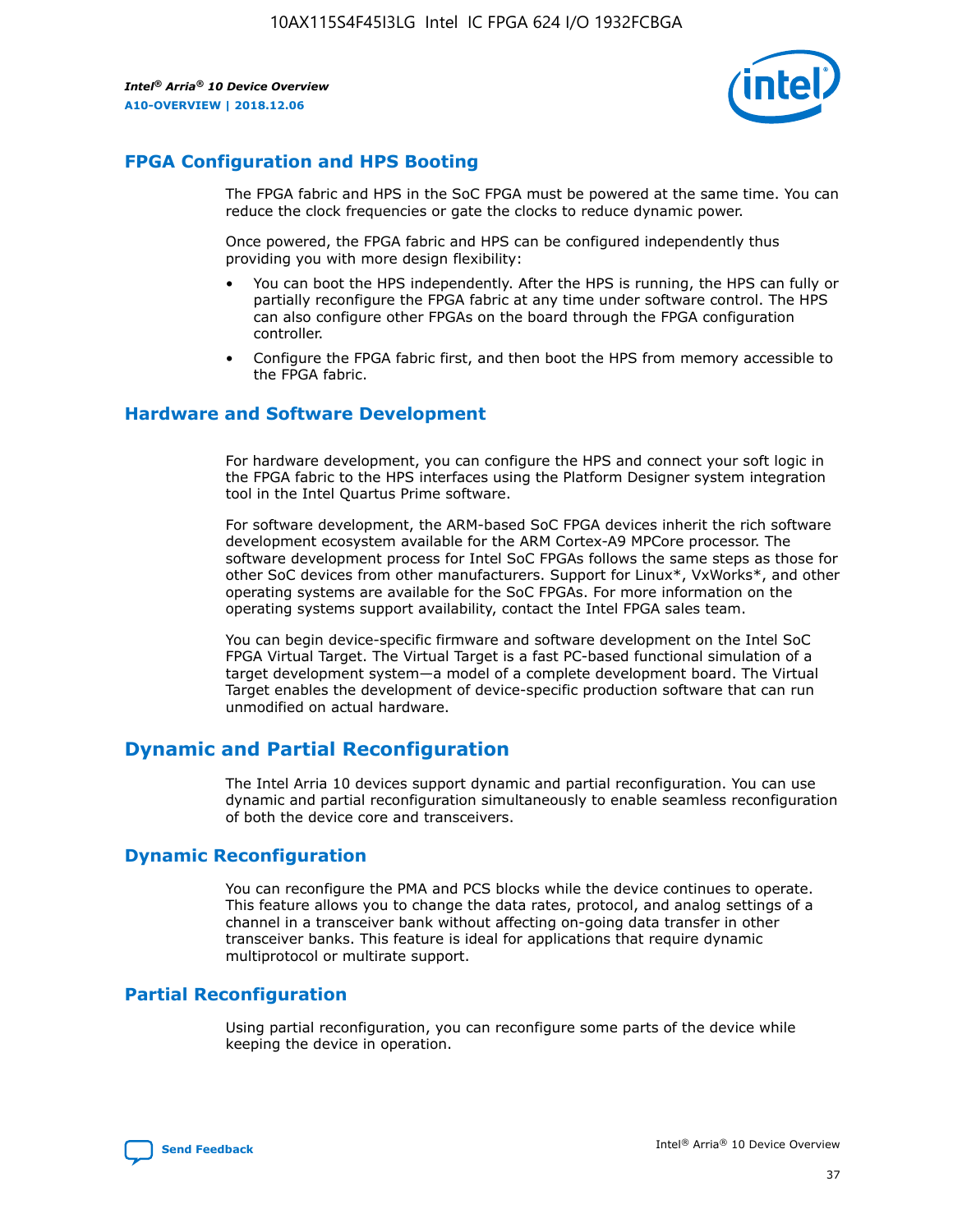

Instead of placing all device functions in the FPGA fabric, you can store some functions that do not run simultaneously in external memory and load them only when required. This capability increases the effective logic density of the device, and lowers cost and power consumption.

In the Intel solution, you do not have to worry about intricate device architecture to perform a partial reconfiguration. The partial reconfiguration capability is built into the Intel Quartus Prime design software, making such time-intensive task simple.

Intel Arria 10 devices support partial reconfiguration in the following configuration options:

- Using an internal host:
	- All supported configuration modes where the FPGA has access to external memory devices such as serial and parallel flash memory.
	- Configuration via Protocol [CvP (PCIe)]
- Using an external host—passive serial (PS), fast passive parallel (FPP) x8, FPP x16, and FPP x32 I/O interface.

# **Enhanced Configuration and Configuration via Protocol**

# **Table 25. Configuration Schemes and Features of Intel Arria 10 Devices**

Intel Arria 10 devices support 1.8 V programming voltage and several configuration schemes.

| <b>Scheme</b>                                                          | <b>Data</b><br><b>Width</b> | <b>Max Clock</b><br>Rate<br>(MHz) | <b>Max Data</b><br>Rate<br>(Mbps)<br>(13) | <b>Decompression</b> | <b>Design</b><br>Security <sup>(1</sup><br>4) | <b>Partial</b><br><b>Reconfiguration</b><br>(15) | <b>Remote</b><br><b>System</b><br><b>Update</b> |
|------------------------------------------------------------------------|-----------------------------|-----------------------------------|-------------------------------------------|----------------------|-----------------------------------------------|--------------------------------------------------|-------------------------------------------------|
| <b>JTAG</b>                                                            | 1 bit                       | 33                                | 33                                        |                      |                                               | Yes(16)                                          |                                                 |
| Active Serial (AS)<br>through the<br>EPCO-L<br>configuration<br>device | 1 bit,<br>4 bits            | 100                               | 400                                       | Yes                  | Yes                                           | $Y_{PS}(16)$                                     | Yes                                             |
| Passive serial (PS)<br>through CPLD or<br>external<br>microcontroller  | 1 bit                       | 100                               | 100                                       | Yes                  | Yes                                           | Yes(16)                                          | Parallel<br>Flash<br>Loader<br>(PFL) IP<br>core |
|                                                                        |                             |                                   |                                           |                      |                                               |                                                  | continued                                       |

<sup>(13)</sup> Enabling either compression or design security features affects the maximum data rate. Refer to the Intel Arria 10 Device Datasheet for more information.

<sup>(14)</sup> Encryption and compression cannot be used simultaneously.

 $<sup>(15)</sup>$  Partial reconfiguration is an advanced feature of the device family. If you are interested in</sup> using partial reconfiguration, contact Intel for support.

 $(16)$  Partial configuration can be performed only when it is configured as internal host.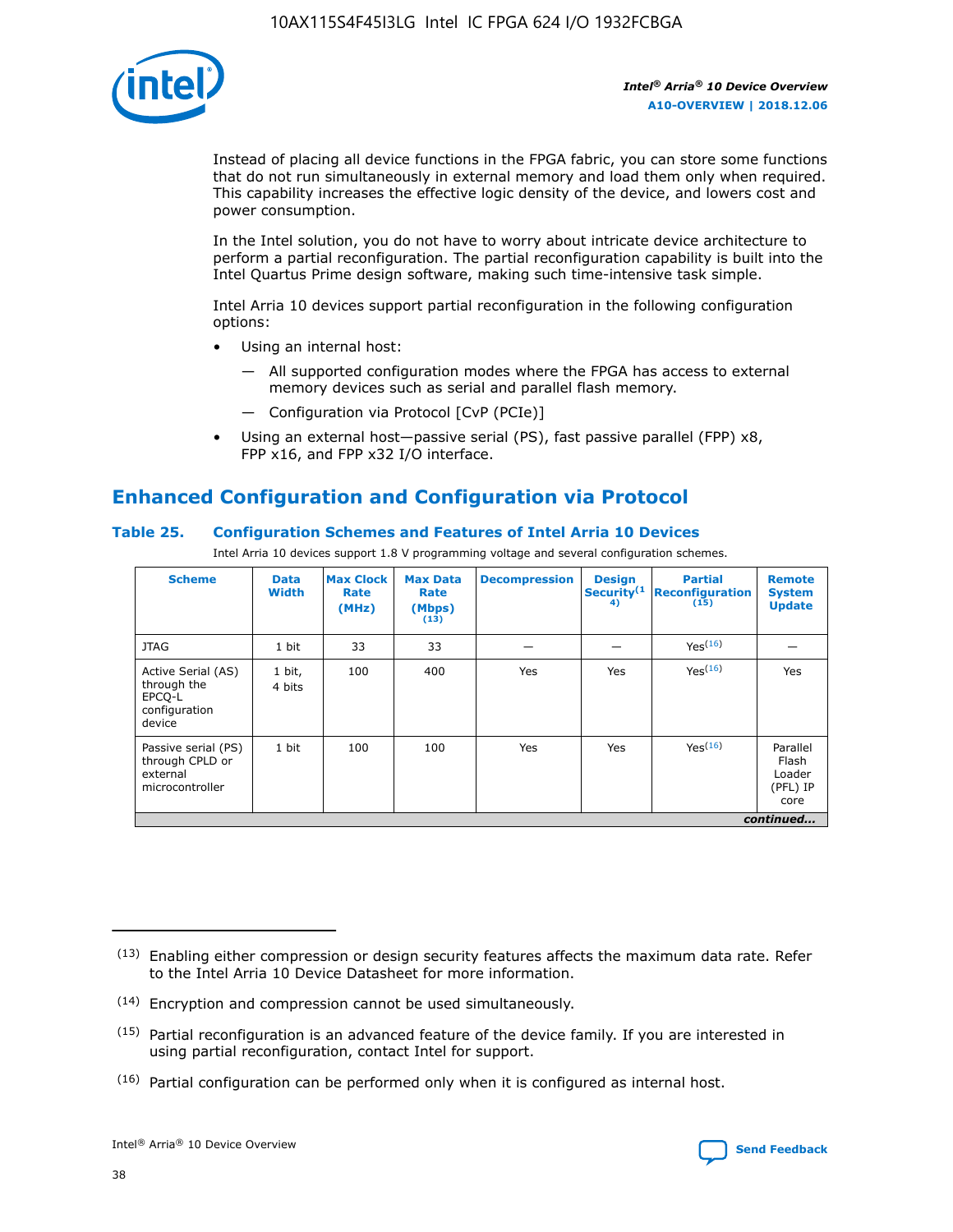

| <b>Scheme</b>                                   | <b>Data</b><br><b>Width</b> | <b>Max Clock</b><br>Rate<br>(MHz) | <b>Max Data</b><br>Rate<br>(Mbps)<br>(13) | <b>Decompression</b> | <b>Design</b><br>Security <sup>(1</sup><br>4) | <b>Partial</b><br><b>Reconfiguration</b><br>(15) | <b>Remote</b><br><b>System</b><br><b>Update</b> |
|-------------------------------------------------|-----------------------------|-----------------------------------|-------------------------------------------|----------------------|-----------------------------------------------|--------------------------------------------------|-------------------------------------------------|
| Fast passive                                    | 8 bits                      | 100                               | 3200                                      | <b>Yes</b>           | Yes                                           | Yes(17)                                          | PFL IP                                          |
| parallel (FPP)<br>through CPLD or               | 16 bits                     |                                   |                                           | Yes                  | Yes                                           |                                                  | core                                            |
| external<br>microcontroller                     | 32 bits                     |                                   |                                           | Yes                  | Yes                                           |                                                  |                                                 |
| Configuration via                               | 16 bits                     | 100                               | 3200                                      | Yes                  | Yes                                           | Yes <sup>(17)</sup>                              |                                                 |
| <b>HPS</b>                                      | 32 bits                     |                                   |                                           | Yes                  | Yes                                           |                                                  |                                                 |
| Configuration via<br>Protocol [CvP<br>$(PCIe*)$ | x1, x2,<br>x4, x8<br>lanes  |                                   | 8000                                      | Yes                  | Yes                                           | Yes <sup>(16)</sup>                              |                                                 |

You can configure Intel Arria 10 devices through PCIe using Configuration via Protocol (CvP). The Intel Arria 10 CvP implementation conforms to the PCIe 100 ms power-up-to-active time requirement.

#### **Related Information**

[Configuration via Protocol \(CvP\) Implementation in Intel FPGAs User Guide](https://www.intel.com/content/www/us/en/programmable/documentation/dsu1441819344145.html#dsu1442269728522) Provides more information about the CvP configuration scheme.

# **SEU Error Detection and Correction**

Intel Arria 10 devices offer robust and easy-to-use single-event upset (SEU) error detection and correction circuitry.

The detection and correction circuitry includes protection for Configuration RAM (CRAM) programming bits and user memories. The CRAM is protected by a continuously running CRC error detection circuit with integrated ECC that automatically corrects one or two errors and detects higher order multi-bit errors. When more than two errors occur, correction is available through reloading of the core programming file, providing a complete design refresh while the FPGA continues to operate.

The physical layout of the Intel Arria 10 CRAM array is optimized to make the majority of multi-bit upsets appear as independent single-bit or double-bit errors which are automatically corrected by the integrated CRAM ECC circuitry. In addition to the CRAM protection, the M20K memory blocks also include integrated ECC circuitry and are layout-optimized for error detection and correction. The MLAB does not have ECC.

(14) Encryption and compression cannot be used simultaneously.

<sup>(17)</sup> Supported at a maximum clock rate of 100 MHz.



 $(13)$  Enabling either compression or design security features affects the maximum data rate. Refer to the Intel Arria 10 Device Datasheet for more information.

 $(15)$  Partial reconfiguration is an advanced feature of the device family. If you are interested in using partial reconfiguration, contact Intel for support.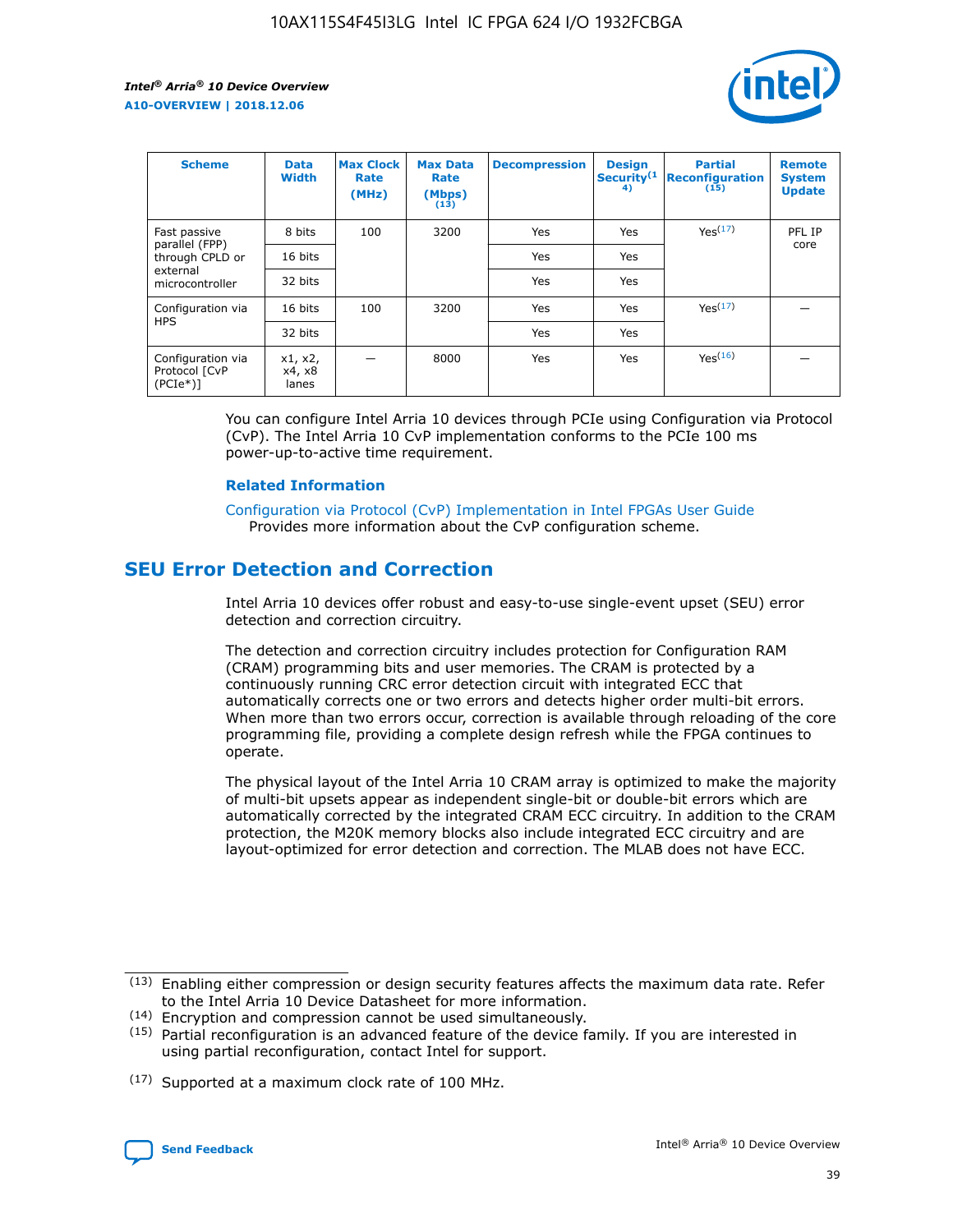

# **Power Management**

Intel Arria 10 devices leverage the advanced 20 nm process technology, a low 0.9 V core power supply, an enhanced core architecture, and several optional power reduction techniques to reduce total power consumption by as much as 40% compared to Arria V devices and as much as 60% compared to Stratix V devices.

The optional power reduction techniques in Intel Arria 10 devices include:

- **SmartVID**—a code is programmed into each device during manufacturing that allows a smart regulator to operate the device at lower core  $V_{CC}$  while maintaining performance
- **Programmable Power Technology**—non-critical timing paths are identified by the Intel Quartus Prime software and the logic in these paths is biased for low power instead of high performance
- **Low Static Power Options**—devices are available with either standard static power or low static power while maintaining performance

Furthermore, Intel Arria 10 devices feature Intel's industry-leading low power transceivers and include a number of hard IP blocks that not only reduce logic resources but also deliver substantial power savings compared to soft implementations. In general, hard IP blocks consume up to 90% less power than the equivalent soft logic implementations.

# **Incremental Compilation**

The Intel Quartus Prime software incremental compilation feature reduces compilation time and helps preserve performance to ease timing closure. The incremental compilation feature enables the partial reconfiguration flow for Intel Arria 10 devices.

Incremental compilation supports top-down, bottom-up, and team-based design flows. This feature facilitates modular, hierarchical, and team-based design flows where different designers compile their respective design sections in parallel. Furthermore, different designers or IP providers can develop and optimize different blocks of the design independently. These blocks can then be imported into the top level project.

# **Document Revision History for Intel Arria 10 Device Overview**

| <b>Document</b><br><b>Version</b> | <b>Changes</b>                                                                                                                                                                                                                                                              |
|-----------------------------------|-----------------------------------------------------------------------------------------------------------------------------------------------------------------------------------------------------------------------------------------------------------------------------|
| 2018.12.06                        | Added links to Intel Arria 10 device errata documents.<br>Removed automotive temperature option from the Intel Arria 10 GX devices.<br>Removed -3 fabric speed grade from the Intel Arria 10 GT devices.<br>Updated power options for the Intel Arria 10 GX and GT devices. |
| 2018.04.09                        | Updated the lowest $V_{CC}$ from 0.83 V to 0.82 V in the topic listing a summary of the device features.                                                                                                                                                                    |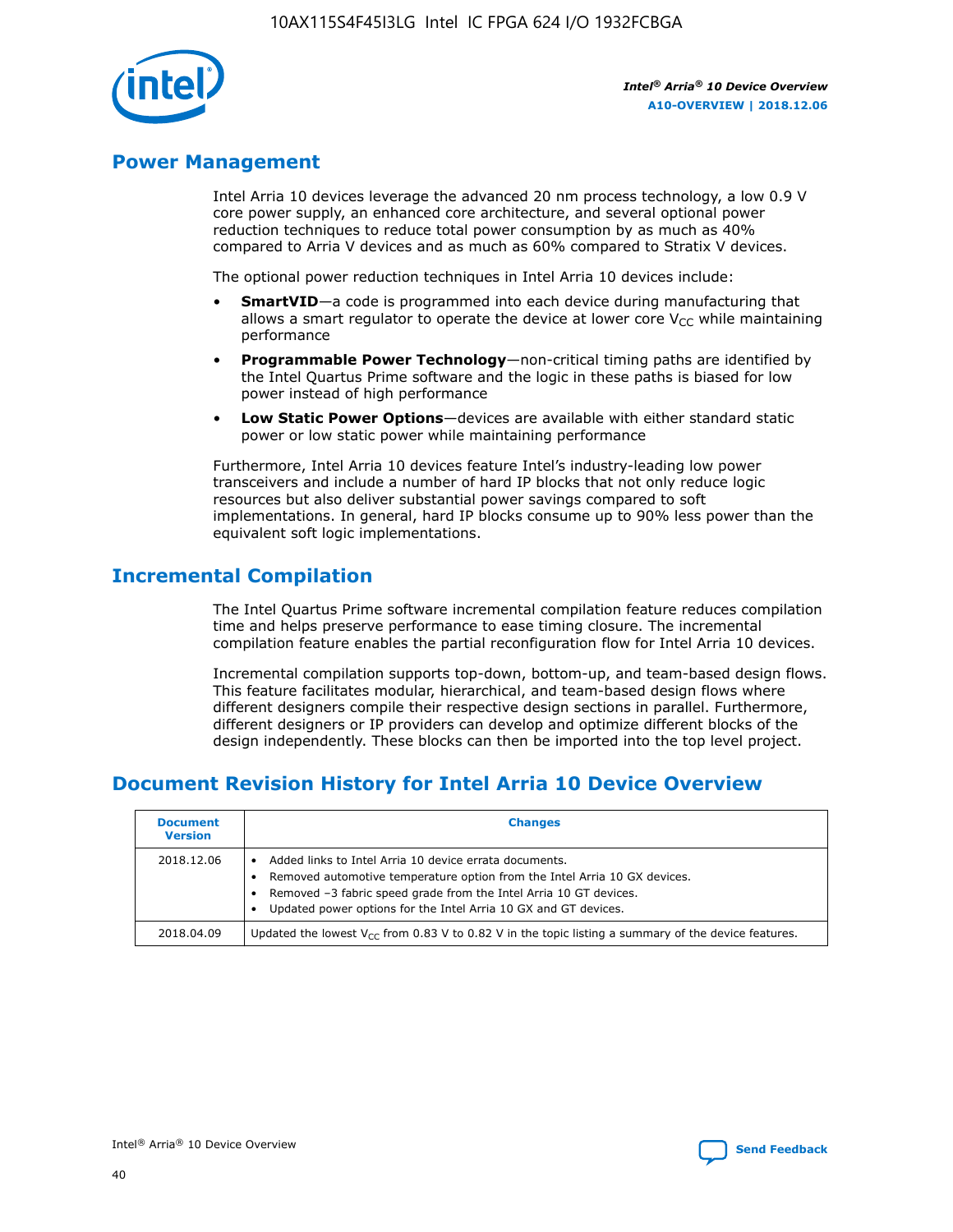$\mathsf{r}$ 



| January 2018<br>Updated the maximum data rate for HPS (Intel Arria 10 SX devices<br>2018.01.17<br>external memory interface DDR3 controller from 2,166 Mbps to 2,133<br>Mbps.<br>$\bullet$<br>+ SRAM to 633 MHz in Memory Standards Supported by the Soft<br>Memory Controller table.<br>Updated transceiver backplane capability to 12.5 Gbps.<br>$\bullet$<br>Removed transceiver speed grade 5 in Sample Ordering Core and<br>Available Options for Intel Arria 10 GX Devices figure.<br>Available Options for Intel Arria 10 GT Devices figure.<br>Updated short reach transceiver rate for Intel Arria 10 GT devices to<br>$\bullet$<br>25.8 Gbps.<br>Removed On-Die Instrumentation - EyeQ and Jitter Margin Tool<br>table.<br>2017.09.20<br>September 2017<br>1,333 MHz/2,666 Mbps to 1,200 MHz/2,400 Mbps.<br>July 2017<br>2017.07.13<br>Corrected the automotive temperature range in the figure showing the<br>available options for the Intel Arria 10 GX devices from "-40°C to 100°C"<br>to "-40°C to 125°C".<br>July 2017<br>2017.07.06<br>Added automotive temperature option to Intel Arria 10 GX device family.<br>2017.05.08<br>Corrected protocol names with "1588" to "IEEE 1588v2".<br>May 2017<br>$\bullet$<br>Updated the vertical migration table to remove vertical migration<br>$\bullet$<br>between Intel Arria 10 GX and Intel Arria 10 SX device variants.<br>Removed all "Preliminary" marks.<br>2017.03.15<br>March 2017<br>Removed the topic about migration from Intel Arria 10 to Intel Stratix<br>10 devices.<br>Rebranded as Intel.<br>$\bullet$<br>October 2016<br>2016.10.31<br>Removed package F36 from Intel Arria 10 GX devices.<br>$\bullet$<br>Updated Intel Arria 10 GT sample ordering code and maximum GX<br>$\bullet$<br>transceiver count. Intel Arria 10 GT devices are available only in the<br>SF45 package option with a maximum of 72 transceivers.<br>May 2016<br>2016.05.02<br>Updated the FPGA Configuration and HPS Booting topic.<br>Remove $V_{CC}$ PowerManager from the Summary of Features, Power<br>Management and Arria 10 Device Variants and packages topics. This<br>feature is no longer supported in Arria 10 devices.<br>Removed LPDDR3 from the Memory Standards Supported by the HPS<br>Hard Memory Controller table in the Memory Standards Supported by<br>Intel Arria 10 Devices topic. This standard is only supported by the<br>FPGA.<br>Removed transceiver speed grade 5 from the Device Variants and<br>Packages topic for Arria 10 GX and SX devices.<br>Changed the maximum Arria 10 GT datarate to 25.8 Gbps and the<br>February 2016<br>2016.02.11<br>minimum datarate to 1 Gbps globally.<br>Revised the state for Core clock networks in the Summary of Features<br>$\bullet$<br>topic.<br>• Changed the transceiver parameters in the "Summary of Features for<br>Arria 10 Devices" table.<br>for Arria 10 GT Devices" table.<br>• Changed the package availability for GT devices in the "Package Plan<br>for Arria 10 GT Devices" table.<br>Changed the package configurations for GT devices in the "Migration"<br>Capability Across Arria 10 Product Lines" figure. | <b>Date</b> | <b>Version</b> | <b>Changes</b>                                                                                                                                                                                                                                                                               |
|----------------------------------------------------------------------------------------------------------------------------------------------------------------------------------------------------------------------------------------------------------------------------------------------------------------------------------------------------------------------------------------------------------------------------------------------------------------------------------------------------------------------------------------------------------------------------------------------------------------------------------------------------------------------------------------------------------------------------------------------------------------------------------------------------------------------------------------------------------------------------------------------------------------------------------------------------------------------------------------------------------------------------------------------------------------------------------------------------------------------------------------------------------------------------------------------------------------------------------------------------------------------------------------------------------------------------------------------------------------------------------------------------------------------------------------------------------------------------------------------------------------------------------------------------------------------------------------------------------------------------------------------------------------------------------------------------------------------------------------------------------------------------------------------------------------------------------------------------------------------------------------------------------------------------------------------------------------------------------------------------------------------------------------------------------------------------------------------------------------------------------------------------------------------------------------------------------------------------------------------------------------------------------------------------------------------------------------------------------------------------------------------------------------------------------------------------------------------------------------------------------------------------------------------------------------------------------------------------------------------------------------------------------------------------------------------------------------------------------------------------------------------------------------------------------------------------------------------------------------------------------------------------------------------------------------------------------------------------------------------------------------------------------------------------------------------------------------------------------------------------------------------------------------|-------------|----------------|----------------------------------------------------------------------------------------------------------------------------------------------------------------------------------------------------------------------------------------------------------------------------------------------|
|                                                                                                                                                                                                                                                                                                                                                                                                                                                                                                                                                                                                                                                                                                                                                                                                                                                                                                                                                                                                                                                                                                                                                                                                                                                                                                                                                                                                                                                                                                                                                                                                                                                                                                                                                                                                                                                                                                                                                                                                                                                                                                                                                                                                                                                                                                                                                                                                                                                                                                                                                                                                                                                                                                                                                                                                                                                                                                                                                                                                                                                                                                                                                                |             |                | Updated maximum frequency supported for half rate QDRII and QDRII<br>Removed package code 40, low static power, SmartVID, industrial, and<br>military operating temperature support from Sample Ordering Core and<br>support from PMA Features of the Transceivers in Intel Arria 10 Devices |
|                                                                                                                                                                                                                                                                                                                                                                                                                                                                                                                                                                                                                                                                                                                                                                                                                                                                                                                                                                                                                                                                                                                                                                                                                                                                                                                                                                                                                                                                                                                                                                                                                                                                                                                                                                                                                                                                                                                                                                                                                                                                                                                                                                                                                                                                                                                                                                                                                                                                                                                                                                                                                                                                                                                                                                                                                                                                                                                                                                                                                                                                                                                                                                |             |                | Updated the maximum speed of the DDR4 external memory interface from                                                                                                                                                                                                                         |
|                                                                                                                                                                                                                                                                                                                                                                                                                                                                                                                                                                                                                                                                                                                                                                                                                                                                                                                                                                                                                                                                                                                                                                                                                                                                                                                                                                                                                                                                                                                                                                                                                                                                                                                                                                                                                                                                                                                                                                                                                                                                                                                                                                                                                                                                                                                                                                                                                                                                                                                                                                                                                                                                                                                                                                                                                                                                                                                                                                                                                                                                                                                                                                |             |                |                                                                                                                                                                                                                                                                                              |
|                                                                                                                                                                                                                                                                                                                                                                                                                                                                                                                                                                                                                                                                                                                                                                                                                                                                                                                                                                                                                                                                                                                                                                                                                                                                                                                                                                                                                                                                                                                                                                                                                                                                                                                                                                                                                                                                                                                                                                                                                                                                                                                                                                                                                                                                                                                                                                                                                                                                                                                                                                                                                                                                                                                                                                                                                                                                                                                                                                                                                                                                                                                                                                |             |                |                                                                                                                                                                                                                                                                                              |
|                                                                                                                                                                                                                                                                                                                                                                                                                                                                                                                                                                                                                                                                                                                                                                                                                                                                                                                                                                                                                                                                                                                                                                                                                                                                                                                                                                                                                                                                                                                                                                                                                                                                                                                                                                                                                                                                                                                                                                                                                                                                                                                                                                                                                                                                                                                                                                                                                                                                                                                                                                                                                                                                                                                                                                                                                                                                                                                                                                                                                                                                                                                                                                |             |                |                                                                                                                                                                                                                                                                                              |
|                                                                                                                                                                                                                                                                                                                                                                                                                                                                                                                                                                                                                                                                                                                                                                                                                                                                                                                                                                                                                                                                                                                                                                                                                                                                                                                                                                                                                                                                                                                                                                                                                                                                                                                                                                                                                                                                                                                                                                                                                                                                                                                                                                                                                                                                                                                                                                                                                                                                                                                                                                                                                                                                                                                                                                                                                                                                                                                                                                                                                                                                                                                                                                |             |                |                                                                                                                                                                                                                                                                                              |
|                                                                                                                                                                                                                                                                                                                                                                                                                                                                                                                                                                                                                                                                                                                                                                                                                                                                                                                                                                                                                                                                                                                                                                                                                                                                                                                                                                                                                                                                                                                                                                                                                                                                                                                                                                                                                                                                                                                                                                                                                                                                                                                                                                                                                                                                                                                                                                                                                                                                                                                                                                                                                                                                                                                                                                                                                                                                                                                                                                                                                                                                                                                                                                |             |                |                                                                                                                                                                                                                                                                                              |
|                                                                                                                                                                                                                                                                                                                                                                                                                                                                                                                                                                                                                                                                                                                                                                                                                                                                                                                                                                                                                                                                                                                                                                                                                                                                                                                                                                                                                                                                                                                                                                                                                                                                                                                                                                                                                                                                                                                                                                                                                                                                                                                                                                                                                                                                                                                                                                                                                                                                                                                                                                                                                                                                                                                                                                                                                                                                                                                                                                                                                                                                                                                                                                |             |                |                                                                                                                                                                                                                                                                                              |
|                                                                                                                                                                                                                                                                                                                                                                                                                                                                                                                                                                                                                                                                                                                                                                                                                                                                                                                                                                                                                                                                                                                                                                                                                                                                                                                                                                                                                                                                                                                                                                                                                                                                                                                                                                                                                                                                                                                                                                                                                                                                                                                                                                                                                                                                                                                                                                                                                                                                                                                                                                                                                                                                                                                                                                                                                                                                                                                                                                                                                                                                                                                                                                |             |                | Changed the transceiver parameters in the "Maximum Resource Counts"<br>continued                                                                                                                                                                                                             |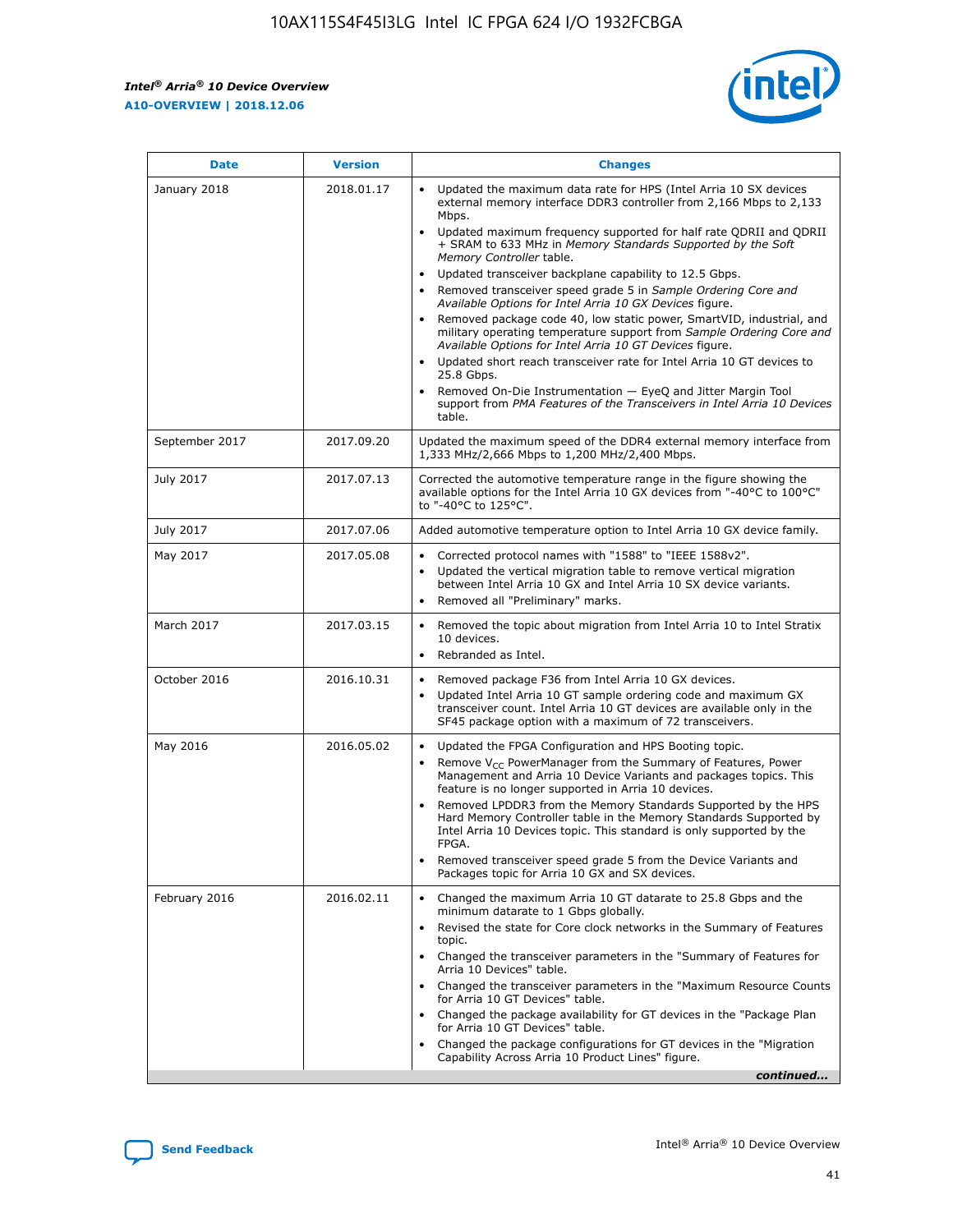

| <b>Date</b>   | <b>Version</b> | <b>Changes</b>                                                                                                                                                                   |
|---------------|----------------|----------------------------------------------------------------------------------------------------------------------------------------------------------------------------------|
|               |                | • Changed transceiver parameters in the "Low Power Serial Transceivers"<br>section.                                                                                              |
|               |                | • Changed the transceiver descriptions in the "Device Variants for the<br>Arria 10 Device Family" table.                                                                         |
|               |                | Changed the "Sample Ordering Code and Available Options for Arria 10<br>GT Devices" figure.                                                                                      |
|               |                | Changed the datarates for GT devices in the "PMA Features" section.                                                                                                              |
|               |                | Changed the datarates for GT devices in the "PCS Features" section.<br>$\bullet$                                                                                                 |
| December 2015 | 2015.12.14     | Updated the number of M20K memory blocks for Arria 10 GX 660 from<br>$\bullet$<br>2133 to 2131 and corrected the total RAM bit from 48,448 Kb to<br>48,408 Kb.                   |
|               |                | Corrected the number of DSP blocks for Arria 10 GX 660 from 1688 to<br>$\bullet$<br>1687 in the table listing floating-point arithmetic resources.                               |
| November 2015 | 2015.11.02     | Updated the maximum resources for Arria 10 GX 220, GX 320, GX 480,<br>$\bullet$<br>GX 660, SX 220, SX 320, SX 480, and SX 660.                                                   |
|               |                | Updated resource count for Arria 10 GX 320, GX 480, GX 660, SX 320,<br>$\bullet$<br>SX 480, a SX 660 devices in Number of Multipliers in Intel Arria 10<br><b>Devices</b> table. |
|               |                | Updated the available options for Arria 10 GX, GT, and SX.<br>$\bullet$                                                                                                          |
|               |                | Changed instances of Quartus II to Quartus Prime.<br>$\bullet$                                                                                                                   |
| June 2015     | 2015.06.15     | Corrected label for Intel Arria 10 GT product lines in the vertical migration<br>figure.                                                                                         |
| May 2015      | 2015.05.15     | Corrected the DDR3 half rate and quarter rate maximum frequencies in the<br>table that lists the memory standards supported by the Intel Arria 10 hard<br>memory controller.     |
| May 2015      | 2015.05.04     | • Added support for 13.5G JESD204b in the Summary of Features table.<br>• Added a link to Arria 10 GT Channel Usage in the Arria 10 GT Package<br>Plan topic.                    |
|               |                | • Added a note to the table, Maximum Resource Counts for Arria 10 GT<br>devices.                                                                                                 |
|               |                | Updated the power requirements of the transceivers in the Low Power<br>Serial Transceivers topic.                                                                                |
| January 2015  | 2015.01.23     | • Added floating point arithmetic features in the Summary of Features<br>table.                                                                                                  |
|               |                | • Updated the total embedded memory from 38.38 megabits (Mb) to<br>65.6 Mb.                                                                                                      |
|               |                | • Updated the table that lists the memory standards supported by Intel<br>Arria 10 devices.                                                                                      |
|               |                | Removed support for DDR3U, LPDDR3 SDRAM, RLDRAM 2, and DDR2.<br>Moved RLDRAM 3 support from hard memory controller to soft memory                                                |
|               |                | controller. RLDRAM 3 support uses hard PHY with soft memory<br>controller.                                                                                                       |
|               |                | Added soft memory controller support for QDR IV.                                                                                                                                 |
|               |                | Updated the maximum resource count table to include the number of<br>hard memory controllers available in each device variant.                                                   |
|               |                | Updated the transceiver PCS data rate from 12.5 Gbps to 12 Gbps.<br>$\bullet$                                                                                                    |
|               |                | Updated the max clock rate of PS, FPP x8, FPP x16, and Configuration<br>via HPS from 125 MHz to 100 MHz.                                                                         |
|               |                | Added a feature for fractional synthesis PLLs: PLL cascading.                                                                                                                    |
|               |                | Updated the HPS programmable general-purpose I/Os from 54 to 62.<br>$\bullet$                                                                                                    |
|               |                | continued                                                                                                                                                                        |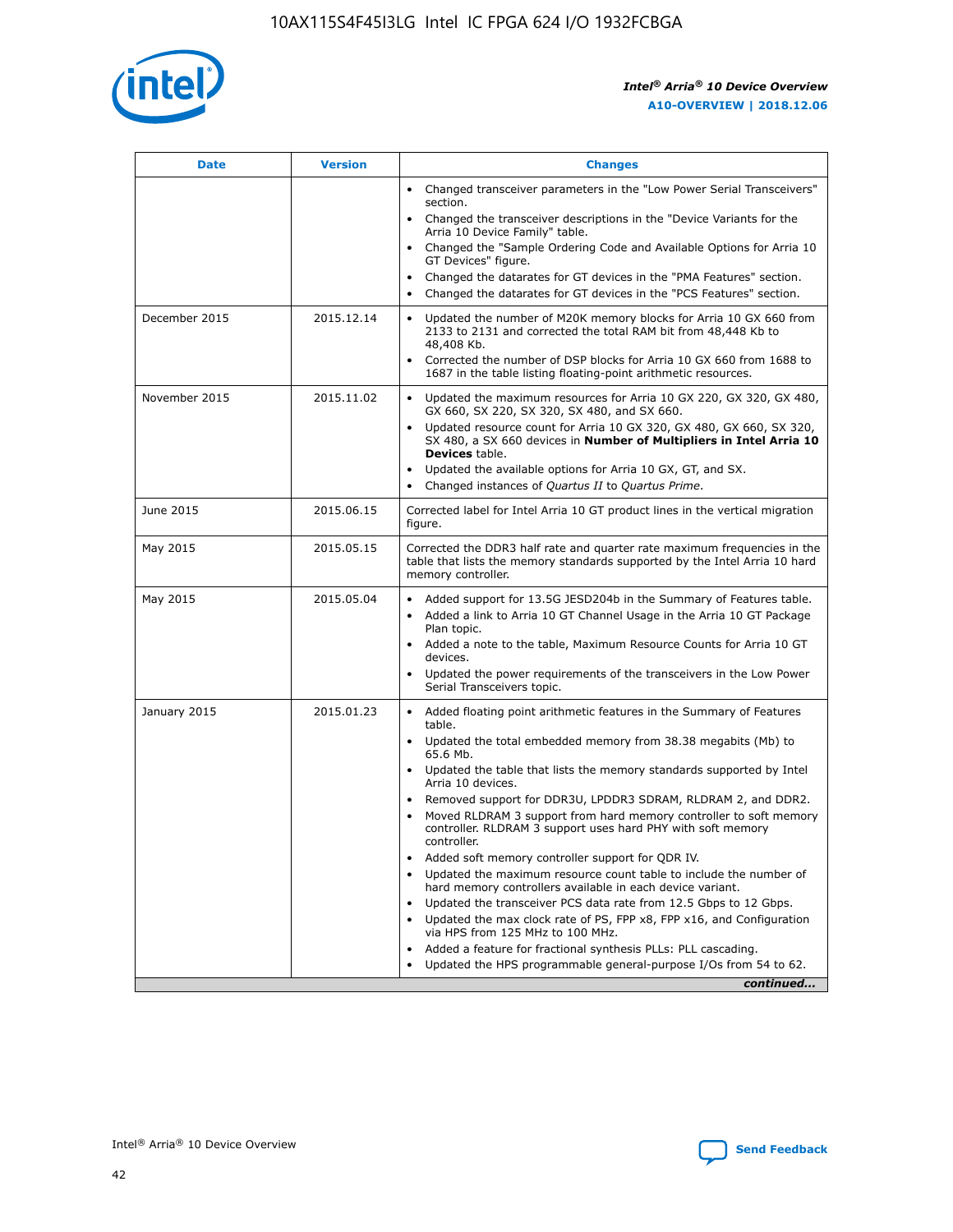r



| <b>Date</b>    | <b>Version</b> | <b>Changes</b>                                                                                                                                                                                                                                                                                                                                                                                                                                                                                                                                      |
|----------------|----------------|-----------------------------------------------------------------------------------------------------------------------------------------------------------------------------------------------------------------------------------------------------------------------------------------------------------------------------------------------------------------------------------------------------------------------------------------------------------------------------------------------------------------------------------------------------|
| September 2014 | 2014.09.30     | Corrected the 3 V I/O and LVDS I/O counts for F35 and F36 packages<br>$\bullet$<br>of Arria 10 GX.<br>Corrected the 3 V I/O, LVDS I/O, and transceiver counts for the NF40<br>$\bullet$<br>package of the Arria GX 570 and 660.<br>Removed 3 V I/O, LVDS I/O, and transceiver counts for the NF40<br>package of the Arria GX 900 and 1150. The NF40 package is not<br>available for Arria 10 GX 900 and 1150.                                                                                                                                       |
| August 2014    | 2014.08.18     | Updated Memory (Kb) M20K maximum resources for Arria 10 GX 660<br>devices from 42,660 to 42,620.<br>Added GPIO columns consisting of LVDS I/O Bank and 3V I/O Bank in<br>$\bullet$<br>the Package Plan table.<br>Added how to use memory interface clock frequency higher than 533<br>$\bullet$<br>MHz in the I/O vertical migration.<br>Added information to clarify that RLDRAM3 support uses hard PHY with<br>$\bullet$<br>soft memory controller.<br>Added variable precision DSP blocks support for floating-point<br>$\bullet$<br>arithmetic. |
| June 2014      | 2014.06.19     | Updated number of dedicated I/Os in the HPS block to 17.                                                                                                                                                                                                                                                                                                                                                                                                                                                                                            |
| February 2014  | 2014.02.21     | Updated transceiver speed grade options for GT devices in Figure 2.                                                                                                                                                                                                                                                                                                                                                                                                                                                                                 |
| February 2014  | 2014.02.06     | Updated data rate for Arria 10 GT devices from 28.1 Gbps to 28.3 Gbps.                                                                                                                                                                                                                                                                                                                                                                                                                                                                              |
| December 2013  | 2013.12.10     | Updated the HPS memory standards support from LPDDR2 to LPDDR3.<br>Updated HPS block diagram to include dedicated HPS I/O and FPGA<br>$\bullet$<br>Configuration blocks as well as repositioned SD/SDIO/MMC, DMA, SPI<br>and NAND Flash with ECC blocks.                                                                                                                                                                                                                                                                                            |
| December 2013  | 2013.12.02     | Initial release.                                                                                                                                                                                                                                                                                                                                                                                                                                                                                                                                    |